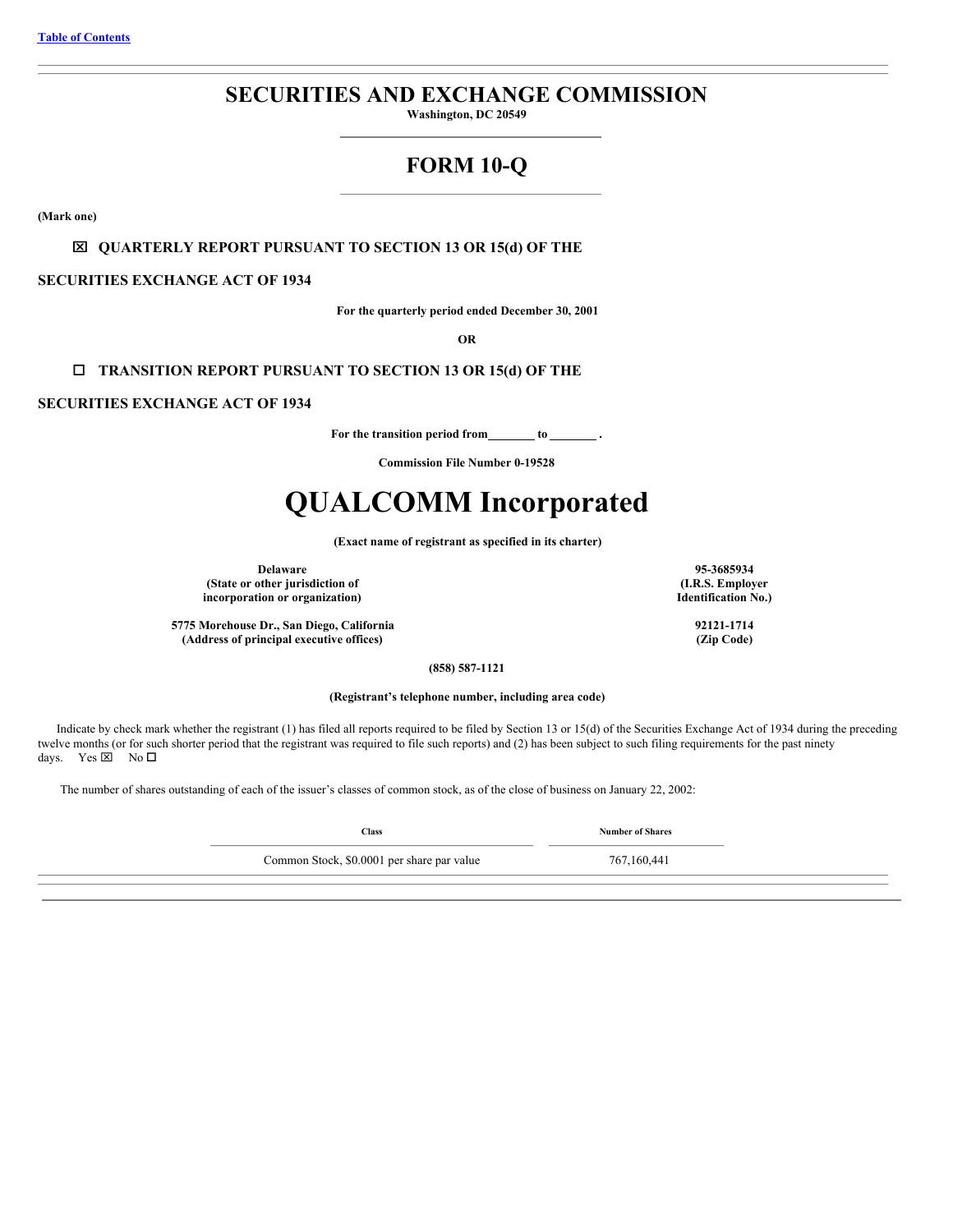# **TABLE OF CONTENTS**

PART I. FINANCIAL [INFORMATION](#page-3-0) ITEM 1. CONDENSED [CONSOLIDATED](#page-3-1) FINANCIAL STATEMENTS (UNAUDITED) ITEM 2. [MANAGEMENT'S](#page-19-0) DISCUSSION AND ANALYSIS OF RESULTS OF OPERATIONS AND FINANCIAL **CONDITION** ITEM 3. [QUANTITATIVE](#page-41-0) AND QUALITATIVE DISCLOSURE ABOUT MARKET RISK PART II. OTHER [INFORMATION](#page-42-0) ITEM 1. LEGAL [PROCEEDINGS](#page-42-1) ITEM 2. CHANGES IN [SECURITIES](#page-42-2) ITEM 3. DEFAULTS UPON SENIOR [SECURITIES](#page-42-3) ITEM 4. [SUBMISSION](#page-42-4) OF MATTERS TO A VOTE OF SECURITY HOLDERS ITEM 5. OTHER [INFORMATION](#page-42-5) ITEM 6. [EXHIBITS](#page-42-6) AND REPORTS ON FORM 8-K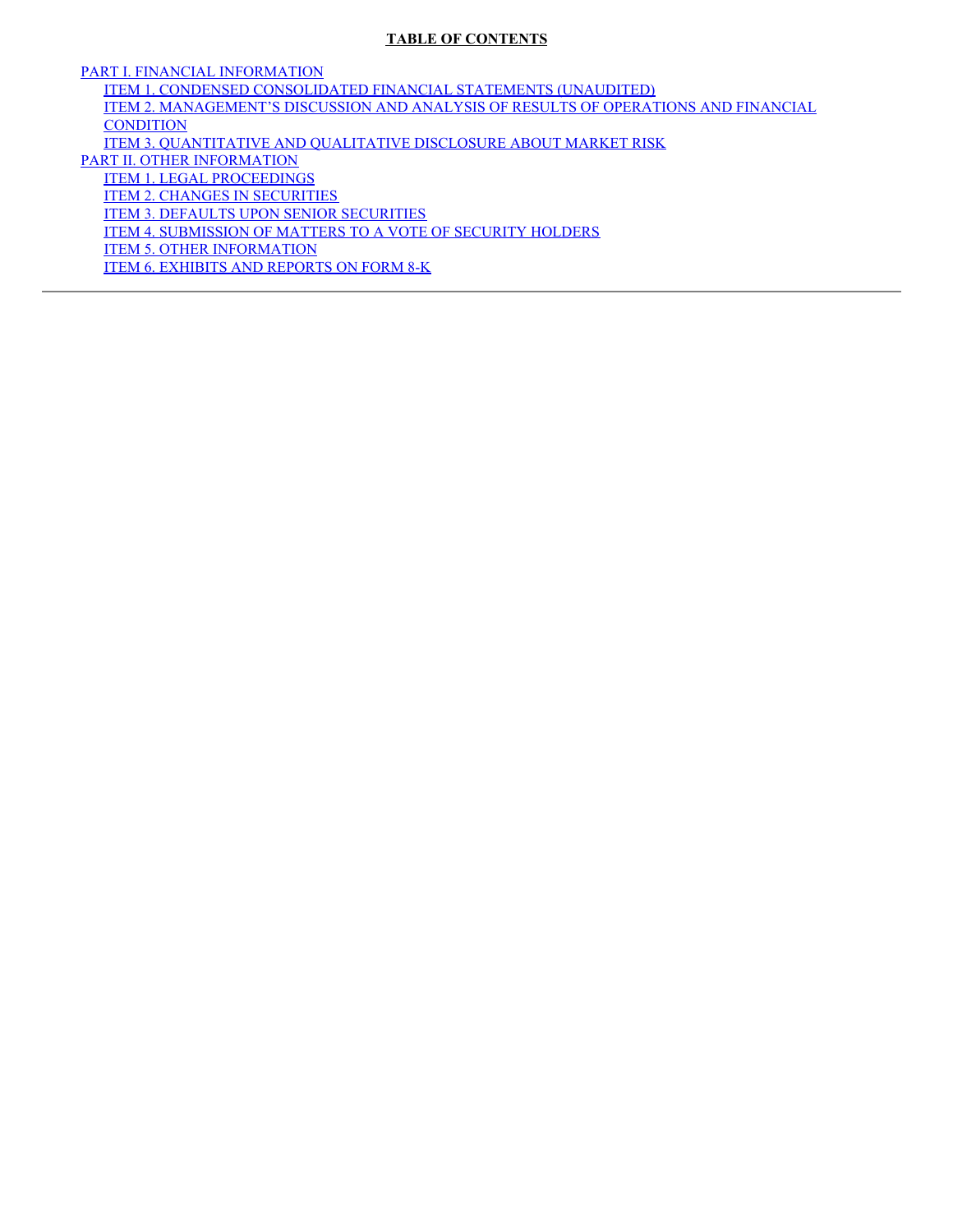# **INDEX**

|         |                                                                             | Page      |  |
|---------|-----------------------------------------------------------------------------|-----------|--|
|         | PART I. FINANCIAL INFORMATION                                               |           |  |
| Item 1. | Condensed Consolidated Financial Statements (Unaudited)                     |           |  |
|         | Condensed Consolidated Balance Sheets                                       | 3         |  |
|         | Condensed Consolidated Statements of Operations                             | 4         |  |
|         | Condensed Consolidated Statements of Cash Flows                             | 5         |  |
|         | Notes to Condensed Consolidated Financial Statements                        | $6 - 18$  |  |
| Item 2. | Management's Discussion and Analysis of Results of Operations and Financial |           |  |
|         | Condition                                                                   | $19 - 40$ |  |
| Item 3. | Quantitative and Qualitative Disclosures About Market Risk                  | 40        |  |
|         | PART II. OTHER INFORMATION                                                  |           |  |
| Item 1. | Legal Proceedings                                                           | 41        |  |
| Item 2. | Changes in Securities                                                       | 41        |  |
| Item 3. | Defaults Upon Senior Securities                                             | 41        |  |
| Item 4. | Submission of Matters to a Vote of Security Holders                         | 41        |  |
| Item 5. | Other Information                                                           | 41        |  |
| Item 6. | Exhibits and Reports on Form 8-K                                            | $41 - 42$ |  |
|         |                                                                             |           |  |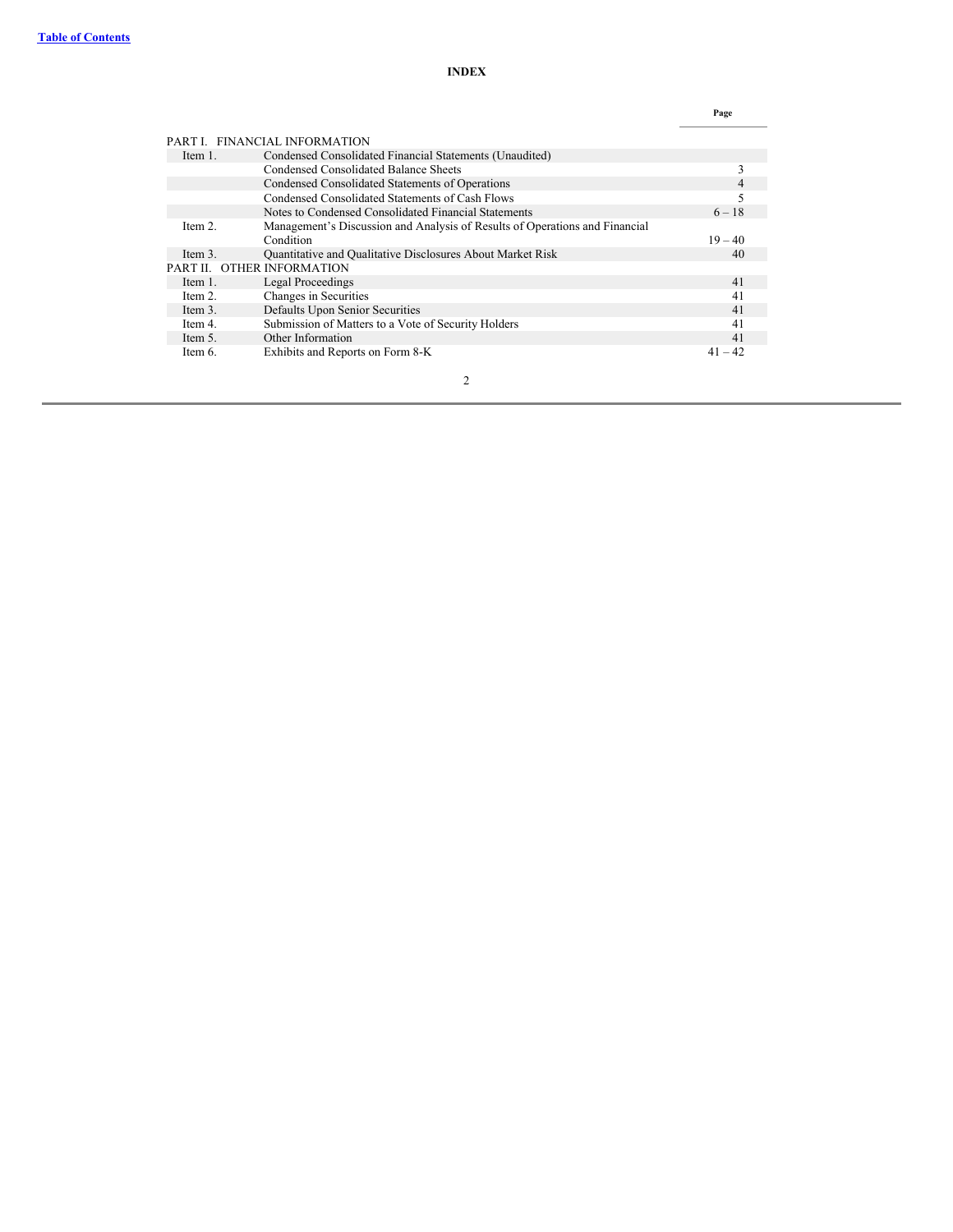# <span id="page-3-0"></span>**PART I. FINANCIAL INFORMATION**

# <span id="page-3-1"></span>**ITEM 1. CONDENSED CONSOLIDATED FINANCIAL STATEMENTS (UNAUDITED)**

# **QUALCOMM Incorporated**

# **CONDENSED CONSOLIDATED BALANCE SHEETS (In thousands, except per share data) (Unaudited)**

# **ASSETS**

|                                                  | December 30,<br>2001 | September 30,<br>$2001*$ |
|--------------------------------------------------|----------------------|--------------------------|
| Current assets:                                  |                      |                          |
| Cash and cash equivalents                        | \$1,485,854          | \$1,388,602              |
| Marketable securities                            | 919,654              | 894,577                  |
| Accounts receivable, net                         | 575,923              | 517,557                  |
| Finance receivables, net                         | 3,505                | 10,345                   |
| Inventories, net                                 | 86,056               | 95,863                   |
| Other current assets                             | 146,090              | 147,814                  |
| Total current assets                             | 3,217,082            | 3,054,758                |
| Marketable securities                            | 338,804              | 297,333                  |
| Finance receivables, net                         | 673,868              | 674,391                  |
| Other investments                                | 346,525              | 245,220                  |
| Property, plant and equipment, net               | 750,523              | 431,396                  |
| Goodwill, net                                    | 528,926              | 585,046                  |
| Other assets                                     | 476,725              | 381,589                  |
| Total assets                                     | \$6,332,453          | \$5,669,733              |
|                                                  |                      |                          |
| <b>LIABILITIES AND STOCKHOLDERS' EQUITY</b>      |                      |                          |
| Current liabilities:                             |                      |                          |
| Trade accounts payable                           | \$ 213,711           | \$106,433                |
| Payroll and other benefits related liabilities   | 118,118              | 117,795                  |
| Unearned revenue                                 | 214,259              | 184,461                  |
| Other current liabilities                        | 152,115              | 112,300                  |
|                                                  |                      |                          |
| Total current liabilities                        | 698,203              | 520,989                  |
| Unearned revenue                                 | 280,280              | 295,005                  |
| Other liabilities                                | 138,706              | 35,437                   |
|                                                  |                      |                          |
| <b>Total liabilities</b>                         | 1,117,189            | 851,431                  |
|                                                  |                      |                          |
| Commitments and contingencies (Notes 2, 3 and 7) |                      |                          |
| Minority interest in consolidated subsidiaries   | 104,282              | 5,887                    |
|                                                  |                      |                          |
| Stockholders' equity:                            |                      |                          |
| Preferred stock, \$0.0001 par value              |                      |                          |
| Common stock, \$0.0001 par value                 | 77                   | 76                       |
| Paid-in capital                                  | 4,862,076            | 4,791,559                |
| Retained earnings                                | 384,180              | 244,947                  |
| Accumulated other comprehensive loss             | (135, 351)           | (224, 167)               |
| Total stockholders' equity                       | 5,110,982            | 4,812,415                |
| Total liabilities and stockholders' equity       | \$6,332,453          | \$5,669,733              |

\* As adjusted (Notes 1 and 8)

See Notes to Condensed Consolidated Financial Statements.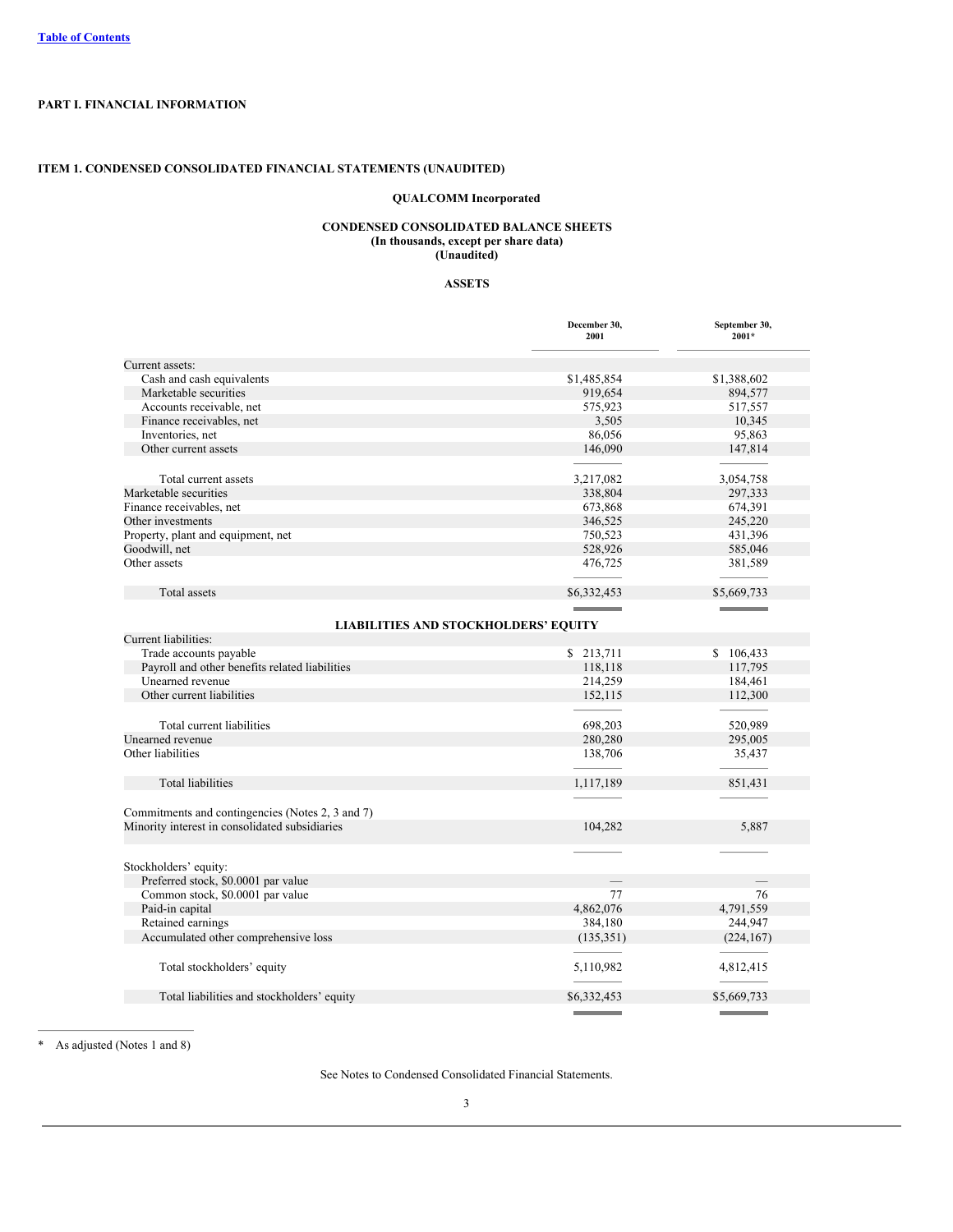# **QUALCOMM Incorporated**

### **CONDENSED CONSOLIDATED STATEMENTS OF OPERATIONS (In thousands, except per share data)**

**(Unaudited)**

|                                                          | <b>Three Months Ended</b> |                       |
|----------------------------------------------------------|---------------------------|-----------------------|
|                                                          | December 30,<br>2001      | December 31,<br>2000* |
| Revenues                                                 | \$698,642                 | \$655,209             |
|                                                          |                           |                       |
| Operating expenses:                                      |                           |                       |
| Cost of revenues                                         | 245,197                   | 300,930               |
| Research and development                                 | 106,868                   | 86,123                |
| Selling, general and administrative                      | 100,765                   | 79,964                |
| Amortization of goodwill and other acquisition-          |                           |                       |
| related intangible assets                                | 63,731                    | 62,995                |
| Asset impairment and related charges                     |                           | 480,778               |
| Other                                                    |                           | 69,188                |
|                                                          |                           |                       |
| Total operating expenses                                 | 516,561                   | 1,079,978             |
|                                                          |                           |                       |
| Operating income (loss)                                  | 182,081                   | (424,769)             |
| Interest expense                                         | (2,562)                   | (8,568)               |
| Investment income (expense), net                         | 38,032                    | (257, 409)            |
| Other                                                    |                           | (56, 566)             |
|                                                          |                           |                       |
| Income (loss) before income taxes and accounting changes | 217,551                   | (747,312)             |
| Income tax (expense) benefit                             | (78,318)                  | 346,024               |
|                                                          |                           |                       |
| Income (loss) before accounting changes                  | 139,233                   | (401, 288)            |
| Accounting changes, net of tax                           |                           | (17, 937)             |
|                                                          |                           |                       |
| Net income (loss)                                        | \$139,233                 | (419,225)             |
|                                                          |                           |                       |
|                                                          |                           |                       |
| Basic net earnings (loss) per common share:              |                           |                       |
| Income (loss) before accounting changes                  | S.<br>0.18                | \$<br>(0.54)          |
| Accounting changes, net of tax                           |                           | (0.02)                |
|                                                          |                           |                       |
| Net income (loss)                                        | S<br>0.18                 | \$<br>(0.56)          |
|                                                          |                           |                       |
| Diluted net earnings (loss) per common share:            |                           |                       |
| Income (loss) before accounting changes                  | S.<br>0.17                | \$<br>(0.54)          |
| Accounting changes, net of tax                           |                           |                       |
|                                                          |                           | (0.02)                |
|                                                          |                           |                       |
| Net income (loss)                                        | S<br>0.17                 | \$<br>(0.56)          |
|                                                          |                           |                       |
| Shares used in per share calculations:                   |                           |                       |
| Basic                                                    | 764,959                   | 749,482               |
|                                                          |                           |                       |
| Diluted                                                  |                           |                       |
|                                                          | 809,574                   | 749,482               |
|                                                          |                           |                       |

\* As adjusted (Notes 1 and 8)

See Notes to Condensed Consolidated Financial Statements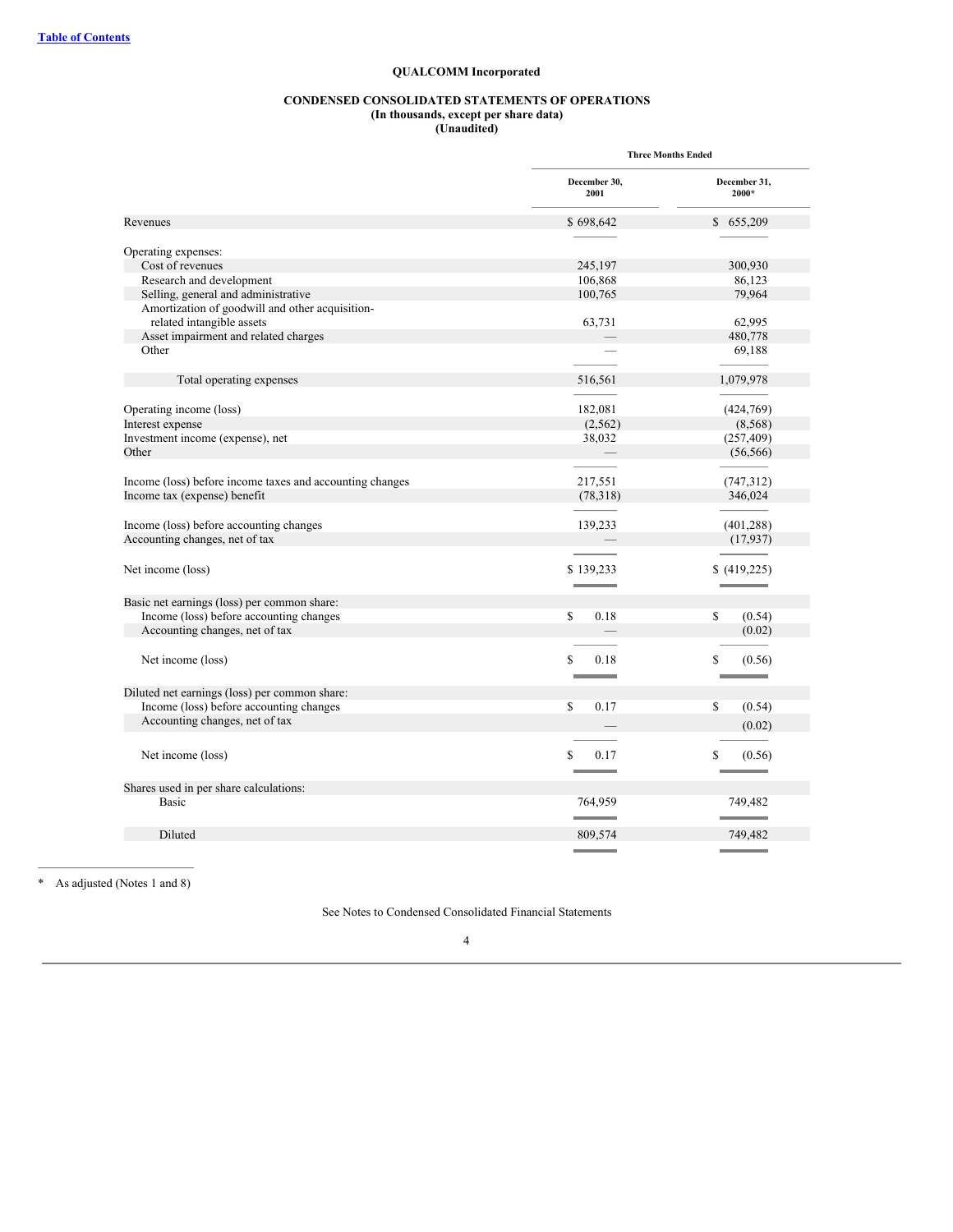# **QUALCOMM Incorporated**

# **CONDENSED CONSOLIDATED STATEMENTS OF CASH FLOWS**

#### **(In thousands) (Unaudited)**

|                                                                                              | <b>Three Months Ended</b> |                       |
|----------------------------------------------------------------------------------------------|---------------------------|-----------------------|
|                                                                                              | December 30,<br>2001      | December 31,<br>2000* |
| <b>Operating Activities:</b>                                                                 |                           |                       |
| Net income (loss)                                                                            | \$139,233                 | \$(419,225)           |
| Depreciation and amortization                                                                | 83,647                    | 82,701                |
| Asset impairment and other non-cash charges and credits                                      | 3,724                     | 674,500               |
| Net realized gains on marketable securities and investments                                  | (5,769)                   | (20, 588)             |
| Net unrealized (gain) loss on derivative instruments and securities                          | (20, 717)                 | 160,260               |
| Net unrealized other-than-temporary losses on marketable securities and<br>other investments |                           |                       |
|                                                                                              | 5,147                     | 143,628               |
| Minority interest in (loss) income of consolidated subsidiaries                              | (2,342)                   | 683                   |
| Equity in losses of investees                                                                | 18,084                    | 31,915                |
| Non-cash income tax provision (benefit)                                                      | 65,734                    | (357, 306)            |
| Accounting changes, net of tax                                                               |                           | 17,937                |
| Increase (decrease) in cash resulting from changes in:                                       |                           |                       |
| Accounts receivable, net                                                                     | (32, 566)                 | 51,800                |
| Finance receivables, net                                                                     | 7,490                     | (71, 444)             |
| Inventories, net                                                                             | 13,260                    | (26, 475)             |
| Other assets                                                                                 | 1,656                     | 5,753                 |
| Trade accounts payable                                                                       | 337                       | 5,174                 |
| Payroll, benefits, and other liabilities                                                     | (13,246)                  | (59, 483)             |
| Unearned revenue                                                                             | 3,641                     | 34,321                |
| Net cash provided by operating activities                                                    | 267,313                   | 254,151               |
| <b>Investing Activities:</b>                                                                 |                           |                       |
| Capital expenditures                                                                         | (33, 476)                 | (27, 116)             |
| Purchases of available-for-sale securities                                                   | (141,690)                 | (114, 074)            |
| Proceeds from sale of available-for-sale securities                                          | 138,004                   | 98,797                |
| Purchases of held-to-maturity securities                                                     |                           | (301, 311)            |
| Maturities of held-to-maturity securities                                                    | 35,665                    | 338,804               |
| Issuance of notes receivable                                                                 | (1,000)                   | (48,319)              |
| Collection of notes receivable                                                               | 102                       |                       |
| Other investments and acquisitions                                                           | (187, 424)                | (137, 542)            |
| Other items, net                                                                             | 1,844                     | (2,605)               |
|                                                                                              |                           |                       |
|                                                                                              |                           |                       |
| Net cash used by investing activities                                                        | (187, 975)                | (193, 366)            |
|                                                                                              |                           |                       |
| <b>Financing Activities:</b>                                                                 |                           |                       |
| Net proceeds from issuance of common stock                                                   | 17,510                    | 50,272                |
| Other items, net                                                                             | 1,051                     | 558                   |
| Net cash provided by financing activities                                                    | 18,561                    | 50,830                |
|                                                                                              |                           |                       |
| Effect of exchange rate changes on cash                                                      | (647)                     | (2,148)               |
| Net increase in cash and cash equivalents                                                    | 97,252                    | 109,467               |
| Cash and cash equivalents at beginning of period                                             | 1,388,602                 | 716,871               |
|                                                                                              |                           |                       |
| Cash and cash equivalents at end of period                                                   | \$1,485,854               | \$826,338             |

\* As adjusted (Notes 1 and 8)

See Notes to Condensed Consolidated Financial Statements.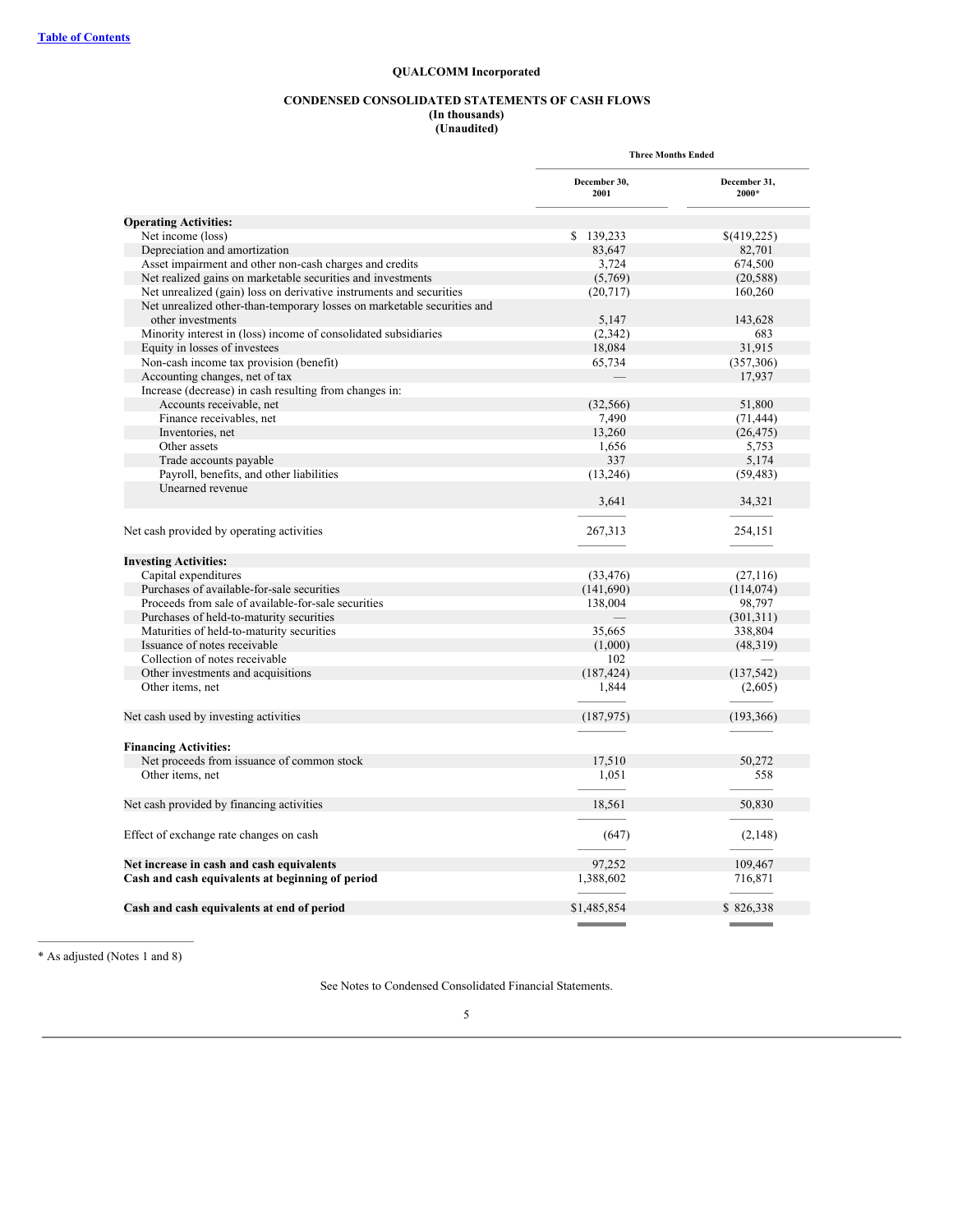#### **QUALCOMM Incorporated**

### **NOTES TO CONDENSED CONSOLIDATED FINANCIAL STATEMENTS (Unaudited)**

# **Note 1 — Basis of Presentation**

#### *Financial Statement Preparation*

The accompanying interim condensed consolidated financial statements have been prepared by QUALCOMM Incorporated (the Company or QUALCOMM), without audit, in accordance with the instructions to Form 10-Q and, therefore, do not necessarily include all information and footnotes necessary for a fair presentation of its consolidated financial position, results of operations and cash flows in accordance with accounting principles generally accepted in the United States. The condensed consolidated balance sheet at September 30, 2001 was derived from the audited consolidated balance sheet at that date which is not presented herein. The Company operates and reports using a 52-53 week fiscal year ending on the last Sunday in September. As a result, the three month period ended December 30, 2001 included 13 weeks, as compared to 14 weeks for the three month period ended December 31, 2000.

In the opinion of management, the unaudited financial information for the interim periods presented reflects all adjustments, which are only normal and recurring, necessary for a fair presentation. These condensed consolidated financial statements should be read in conjunction with the consolidated financial statements included in the Company's Annual Report on Form 10-K for the fiscal year ended September 30, 2001. Operating results for interim periods are not necessarily indicative of operating results for an entire fiscal year.

The preparation of financial statements in conformity with accounting principles generally accepted in the United States requires management to make estimates and assumptions that affect the reported amounts and the disclosure of contingent amounts in the Company's financial statements and the accompanying notes. Actual results could differ from those estimates. Certain prior year amounts have been reclassified to conform to the current year presentation.

#### *Revenues*

During the three months ended December 30, 2001 and December 31, 2000, the Company recognized \$18 million and \$25 million in net income before income taxes and accounting change, respectively, related to revenue and expense recognized in prior years as a result of Staff Accounting Bulletin No. 101 (SAB 101), "Revenue Recognition in Financial Statements," which was adopted as of the beginning of fiscal 2001. The balance sheet and statements of operations and cash flows at and for the three months ended December 31, 2000 have been adjusted to reflect the adoption of this standard.

#### *Net Earnings Per Common Share*

Basic net earnings per common share are calculated by dividing net income or loss by the weighted average number of common shares outstanding during the reporting period. Diluted net earnings per common share (diluted EPS) for the three months ended December 30, 2001 reflect the potential dilutive effect, calculated using the treasury stock method, of 44,615,000 additional common shares issuable upon exercise of outstanding stock options and the potential dilutive effect. The diluted base for the three months ended December 31, 2000 excludes the potential dilutive effect, calculated using the treasury stock method, of 56,567,000 additional common shares issuable upon exercise of outstanding stock options due to their anti-dilutive effect as a result of the Company's loss before accounting change.

Options outstanding during the three months ended December 30, 2001 and December 31, 2000 to purchase approximately 24,131,000 and 8,097,000 shares of common stock, respectively, were not included in the treasury stock computation of diluted EPS because the options' exercise price was greater than the average market price of the common stock during the period and, therefore, the effect would be anti-dilutive.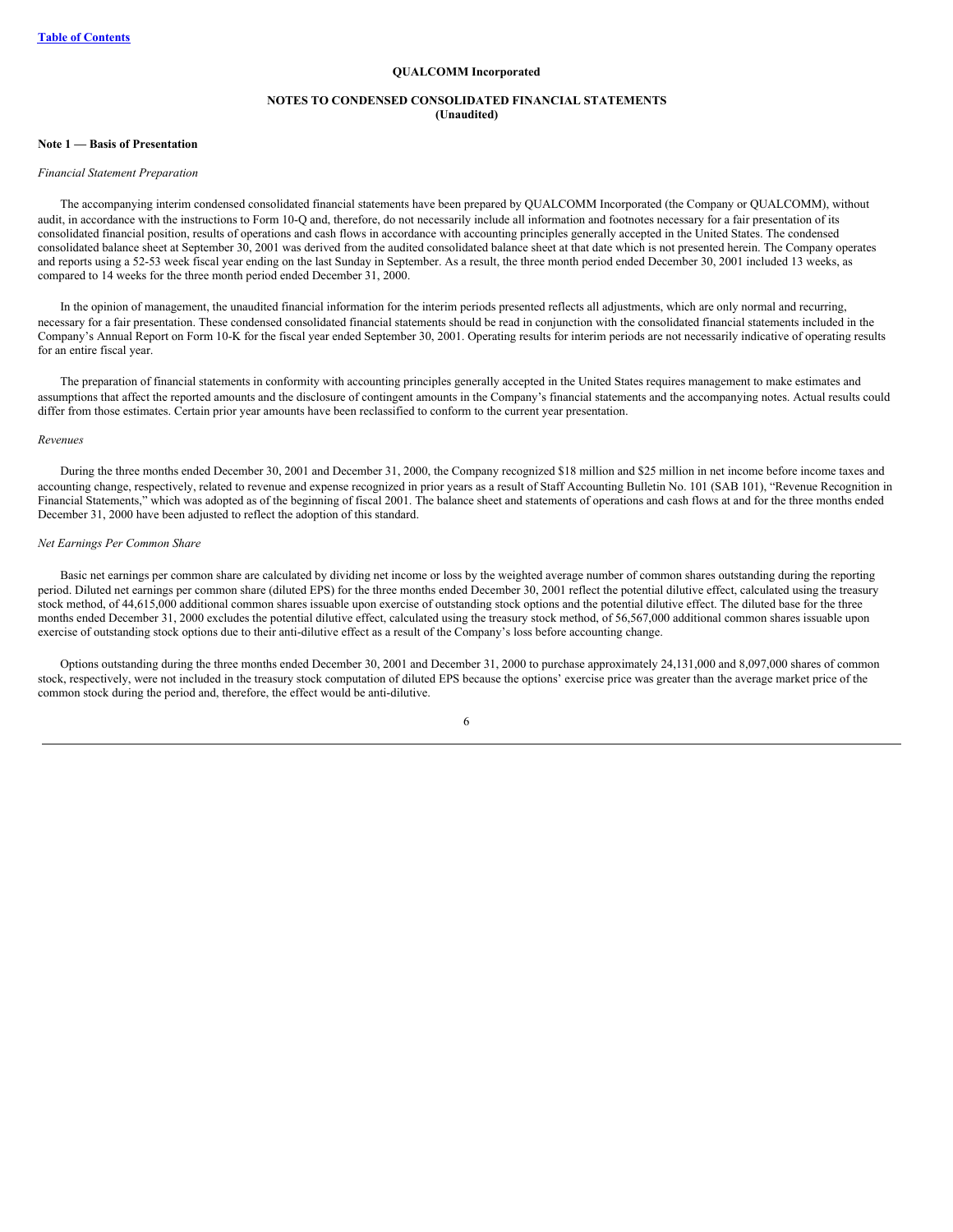#### *Comprehensive Income*

Components of accumulated other comprehensive loss consist of the following:

|                                                                | December 30,<br>2001 | September 30,<br>2001 |
|----------------------------------------------------------------|----------------------|-----------------------|
|                                                                |                      | (in thousands)        |
| Foreign currency translation                                   | \$(55, 419)          | (64, 537)             |
| Unrealized (loss) gain on marketable securities, net of income |                      |                       |
| taxes                                                          | (79, 932)            | (159, 630)            |
|                                                                |                      |                       |
|                                                                | \$(135,351)          | \$(224,167)           |
|                                                                |                      |                       |

# Total comprehensive income (loss) consists of the following (in thousands):

|                                                                                                                                        | <b>Three Months Ended</b> |                      |
|----------------------------------------------------------------------------------------------------------------------------------------|---------------------------|----------------------|
|                                                                                                                                        | December 30,<br>2001      | December 31,<br>2000 |
| Net income (loss)                                                                                                                      | \$139,233                 | \$(419,225)          |
| Other comprehensive income (loss):                                                                                                     |                           |                      |
| Foreign currency translation                                                                                                           | 9,118                     | (7,525)              |
| Unrealized gain (loss) on marketable securities, net of income<br>taxes                                                                | 86,388                    | (101,611)            |
| Reclassification adjustment for other-than-temporary losses on<br>marketable securities included in net income, net of income<br>taxes |                           | 69,887               |
| Reclassification adjustment for net realized losses<br>(gains) included in net income, net of income taxes                             | (6,690)                   | (12,311)             |
| Reclassification adjustment for losses included in accounting<br>change, net of income taxes                                           |                           | 3,925                |
| Total other comprehensive income (loss)                                                                                                | 88,816                    | (47, 635)            |
| Total comprehensive income (loss)                                                                                                      | \$228,049                 | \$(466,860)          |
|                                                                                                                                        |                           |                      |

The reclassification adjustment for other-than-temporary losses on marketable securities results from the recognition of unrealized losses in the statement of operations resulting from declines in the market prices of those securities deemed to be other than temporary. The reclassification adjustment for net realized losses (gains) results from the recognition of the net realized losses or gains in the statement of operations when the marketable securities are sold. The reclassification adjustment for losses included in the accounting change results from the recognition of unrealized losses attributable to derivative instruments as of the beginning of fiscal 2001 in the statement of operations as a result of the implementation of Statement of Financial Accounting Standards No. 133 (FAS 133), "Accounting for Derivative Instruments and Hedging Activities." Unrealized losses on certain derivative instruments subject to FAS 133 were previously recorded as a component of other comprehensive income.

#### *Future Accounting Requirements*

In July 2001, the Financial Accounting Standards Board (FASB) issued FASB Statements Nos. 141 and 142 (FAS 141 and FAS 142), "Business Combinations" and "Goodwill and Other Intangible Assets." FAS 141 replaces APB 16 and eliminates pooling-of-interests accounting prospectively. It also provides guidance on purchase accounting related to the recognition of intangible assets and accounting for negative goodwill. FAS 142 changes the accounting for goodwill from an amortization method to an impairment-only approach.

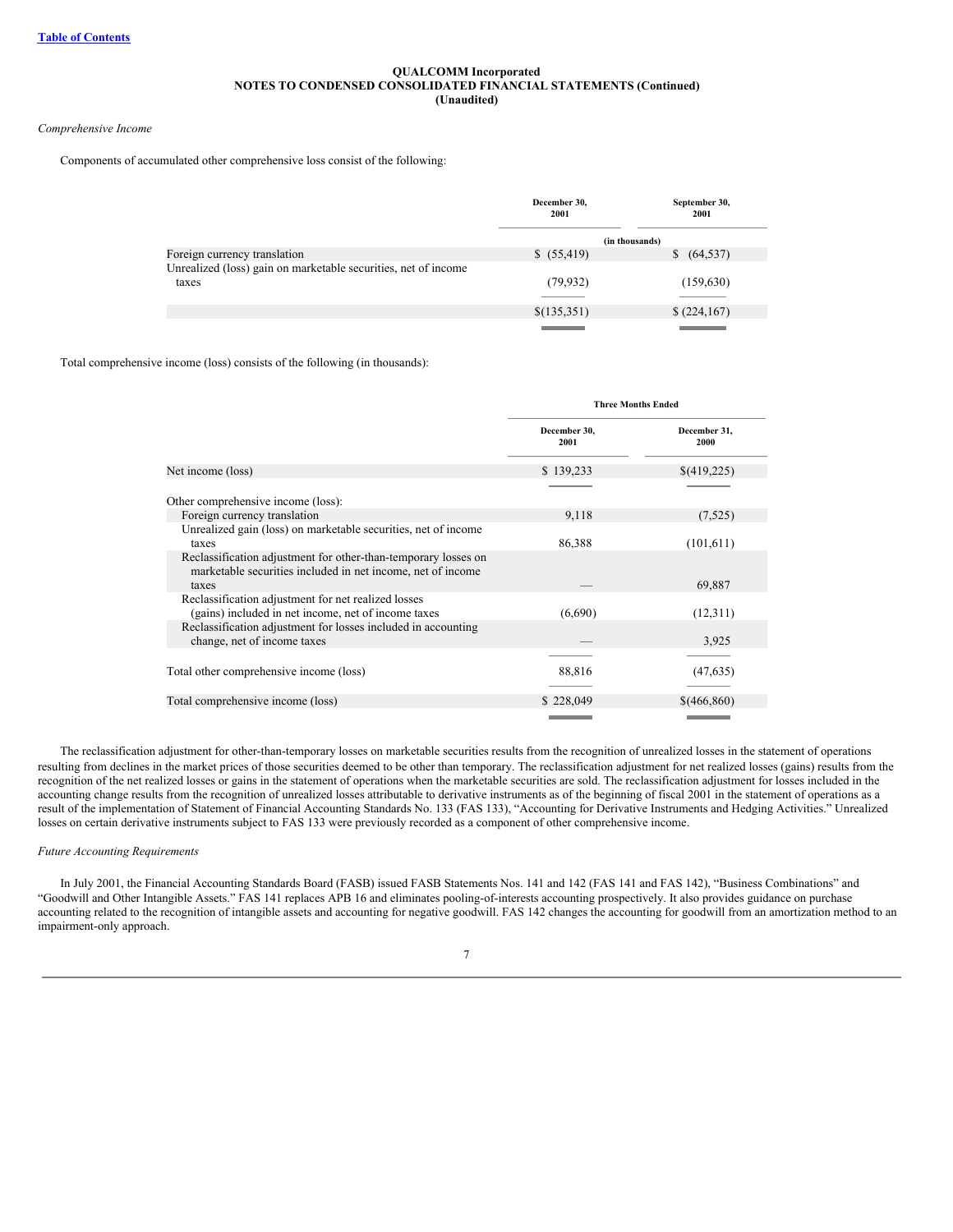Under FAS 142, goodwill will be tested annually, as well as whenever events or circumstances occur indicating that goodwill might be impaired. FAS 141 and FAS 142 are effective for all business combinations completed after June 30, 2001. Upon adoption of FAS 142, amortization of goodwill recorded for business combinations consummated prior to July 1, 2001 will cease, and intangible assets acquired prior to July 1, 2001 that do not meet the criteria for recognition under FAS 141 will be reclassified to goodwill. Companies are required to adopt FAS 142 for fiscal years beginning after December 15, 2001, but early adoption is permitted. The Company will adopt FAS 142 as of the beginning of fiscal 2003. In connection with the adoption of FAS 142, the Company will be required to perform a transitional goodwill impairment assessment. The Company recorded \$61 million in amortization expense related to goodwill during the three months ended December 30, 2001. Other than the cessation of goodwill amortization, the Company has not yet determined the impact these standards will have on its operating results and financial position.

In August 2001, the FASB issued FAS 144, "Accounting for the Impairment or Disposal of Long-Lived Assets." FAS 144 replaces FAS 121, "Accounting for the Impairment of Long-Lived Assets and for Long-Lived Assets to Be Disposed Of." The FASB issued FAS 144 to establish a single accounting model, based on the framework established in FAS 121, as FAS 121 did not address the accounting for a segment of a business accounted for as a discontinued operation under APB 30, "Reporting The Results of Operations — Reporting The Effects of Disposal of a Segment of a Business, and Extraordinary Unusual and Infrequently Occurring Events and Transactions." FAS 144 also resolves significant implementation issues related to FAS 121. Companies are required to adopt FAS 144 for fiscal years beginning after December 15, 2001, but early adoption is permitted. The Company will adopt FAS 144 as of the beginning of fiscal 2003. The Company has not yet determined the impact this standard will have on its operating results and financial position.

# **Note 2 — Composition of Certain Financial Statement Captions**

#### *Marketable Securities*

Marketable securities are comprised of certificates of deposit, commercial paper, U.S. government securities, corporate medium-term notes, mortgage-backed and assetbacked securities and equity securities that are publicly-traded. Management determines the appropriate classification of marketable securities at the time of purchase and reevaluates such designation as of each balance sheet date. Held-to-maturity securities are carried at amortized cost, which approximates fair value. Available-for-sale securities are stated at fair value as determined by the most recently traded price of each security at the balance sheet date.

*Accounts Receivable*

|                                                               | December 30,<br>2001 | September 30,<br>2001 |
|---------------------------------------------------------------|----------------------|-----------------------|
|                                                               | (in thousands)       |                       |
| Trade, net of allowance for doubtful accounts of \$17,524 and |                      |                       |
| \$15,756, respectively                                        | \$556,292            | \$493,930             |
| Long-term contracts:                                          |                      |                       |
| <b>Billed</b>                                                 | 9,435                | 11,917                |
| Unbilled                                                      |                      | 3,846                 |
| Other                                                         | 10,196               | 7,864                 |
|                                                               |                      |                       |
|                                                               | \$575,923            | \$ 517,557            |
|                                                               |                      |                       |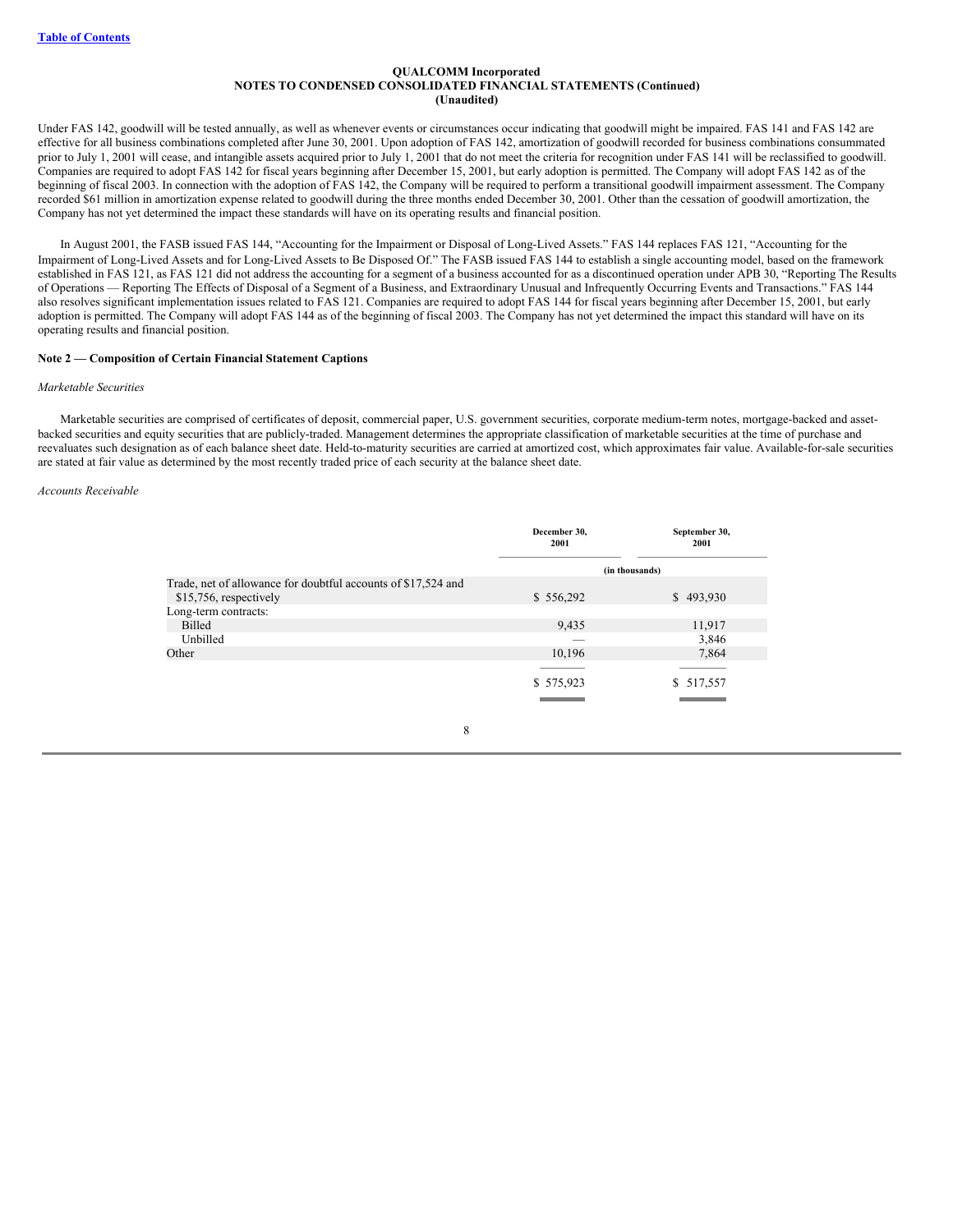# *Finance Receivables*

Finance receivables result from arrangements in which the Company has agreed to provide its customers or certain Code Division Multiple Access (CDMA) customers of Telefonaktiebolaget LM Ericsson (Ericsson) with long-term interest bearing debt financing for the purchase of equipment and/or services. Finance receivables were comprised as follows:

|                                     | December 30,<br>2001 | September 30,<br>2001 |
|-------------------------------------|----------------------|-----------------------|
|                                     | (in thousands)       |                       |
| Finance receivables                 | \$1,316,800          | \$1,388,684           |
| Allowance for doubtful receivables  | (639, 427)           | (703, 948)            |
|                                     |                      |                       |
|                                     | 677,373              | 684,736               |
| Current maturities, net             | 3,505                | 10,345                |
|                                     |                      |                       |
| Noncurrent finance receivables, net | \$673,868            | 674,391<br>S.         |
|                                     |                      |                       |

At December 30, 2001, remaining commitments to extend long-term financing by the Company to certain CDMA customers of Telefonaktiebolaget LM Ericsson (Ericsson) totaled approximately \$527 million. The commitment to fund \$400 million of this amount expires on November 6, 2003. The funding of the remaining \$127 million, if it occurs, is not subject to a fixed expiration date. The financing commitments are subject to the CDMA customers meeting conditions prescribed in the financing arrangements and, in certain cases, to Ericsson also financing a portion of such sales and services. Such financing is generally collateralized by the related equipment. Commitments represent the maximum amounts to be financed under these arrangements; actual financing may be in lesser amounts.

#### *Inventories*

|                 | December 30,<br>2001 | September 30,<br>2001 |
|-----------------|----------------------|-----------------------|
|                 | (in thousands)       |                       |
| Raw materials   | \$20,393             | 18,251<br>S.          |
| Work-in-process | 3,181                | 3,346                 |
| Finished goods  | 62,482               | 74,266                |
|                 |                      |                       |
|                 | \$ 86,056            | 95,863                |

#### *Property, Plant and Equipment*

|                                                | December 30,<br>2001 | September 30,<br>2001 |
|------------------------------------------------|----------------------|-----------------------|
|                                                | (in thousands)       |                       |
| Land                                           | S.<br>43,295         | \$<br>38,093          |
| Buildings and improvements                     | 291,380              | 280,851               |
| Computer equipment                             | 337,911              | 283,293               |
| Machinery and equipment                        | 430,877              | 176,300               |
| Furniture and office equipment                 | 35,891               | 16,393                |
| Leasehold improvements                         | 43,647               | 44,990                |
|                                                |                      |                       |
|                                                | 1,183,001            | 839,920               |
| Less accumulated depreciation and amortization | (432, 478)           | (408, 524)            |
|                                                |                      |                       |
|                                                | \$ 750,523           | \$431,396             |
|                                                |                      |                       |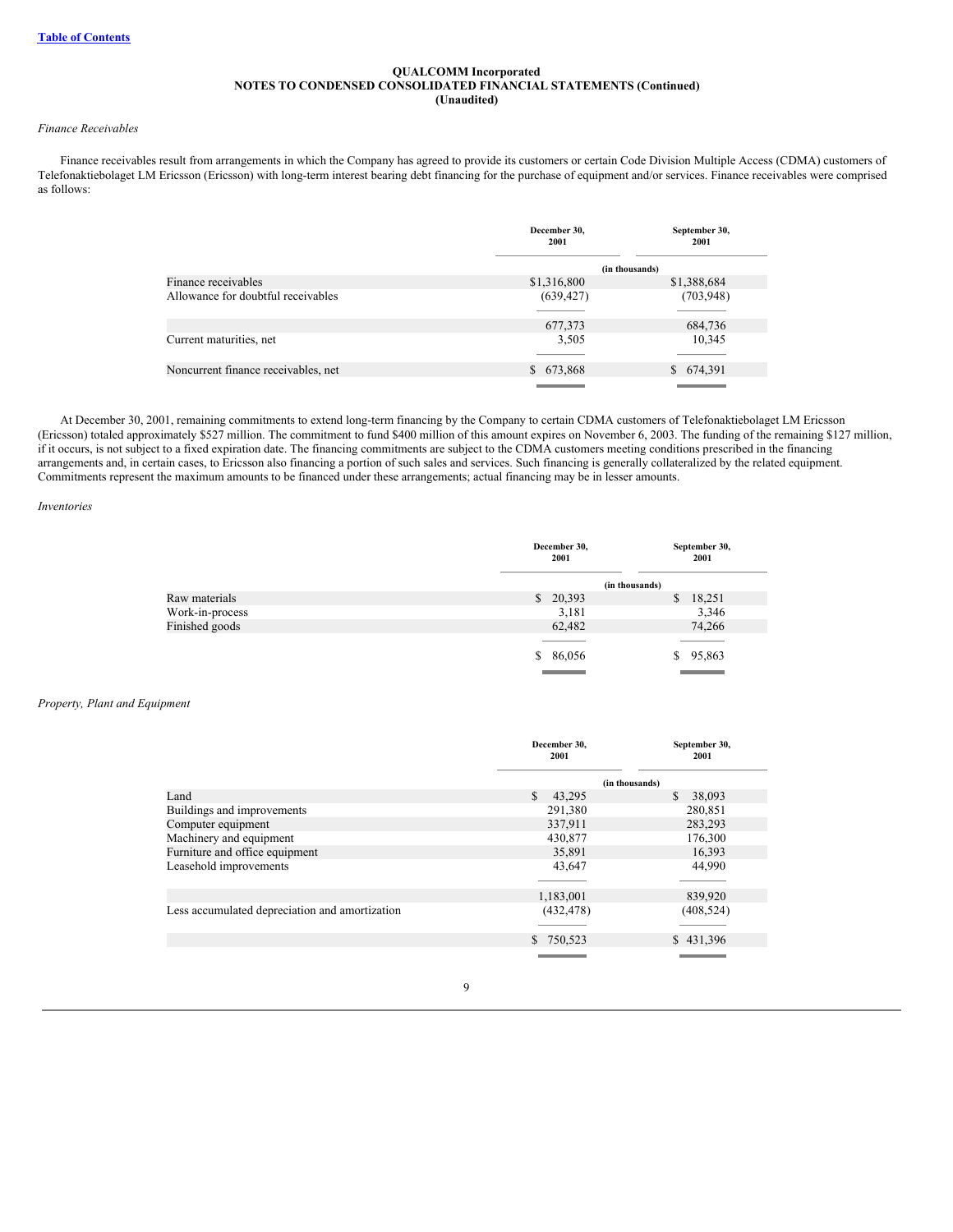Property, plant and equipment increased during the three months ended December 30, 2001 primarily as a result of the acquisition of Vesper Holding Ltd. (Vesper Holding) (Note 8).

#### *Intangible Assets*

At December 30, 2001 and September 30, 2001, goodwill is presented net of \$450 million and \$389 million in accumulated amortization, respectively. During fiscal 2002, the Company acquired intangible assets, including wireless licenses, as a result of its acquisition of Vesper Holding (Note 8). At December 30, 2001 and September 30, 2001, intangible assets totaled \$189 million and \$121 million, respectively, net of accumulated amortization of \$25 million and \$21 million, respectively.

#### **Note 3 — Investments in Other Entities**

#### *VeloCom, Inc.*

On November 29, 2001, the Company forgave \$119 million under its debt facility with VeloCom, Inc. (VeloCom), an investor in Vesper Holding (Note 8). The Company also converted its remaining \$56 million convertible promissory note into equity securities of VeloCom (the VeloCom exchange) in conjunction with its acquisition of Vesper Holding. The VeloCom exchange increased the Company's equity interest in VeloCom to 49.9%. The Company uses the equity method to account for its investment in VeloCom.

#### *Reliance Communications Limited*

In December 2001, QUALCOMM agreed to invest up to \$200 million in exchange for up to 4% of the common shares of Reliance Communications Limited (RCL), a wireless carrier in India. RCL intends to construct and operate a CDMA commercial network deploying CDMA2000 1x technology to provide basic telephone services, Wireless Local Loop (WLL) with limited mobility and national long distance services in India. QUALCOMM will purchase the shares as certain milestones are met. Funding is expected to occur through March 2004. At December 30, 2001, QUALCOMM has not purchased any shares related to this commitment.

#### *Inquam Limited*

In October 2000, the Company agreed to invest \$200 million in the convertible preferred shares of Inquam Limited (Inquam). Inquam was formed to acquire, own, develop and manage wireless communications systems, either directly or indirectly, with the primary intent of deploying CDMA-based technology. In addition, QUALCOMM advanced \$10 million under a promissory note that matures on January 31, 2002**.** The Company expects to negotiate an extension of that maturity date. At December 30, 2001, \$120 million of the equity funding commitment was outstanding. The Company expects to fund the remaining commitment through June 2002.

# *Wingcast, LLC*

In July 2000, Ford Motor Company and QUALCOMM created a new company, Wingcast, LLC (Wingcast), to develop and deliver wireless mobility services into cars and trucks. QUALCOMM committed to contribute \$125 million to the initial capital of Wingcast, including up to \$75 million in cash and \$50 million in non-cash consideration. QUALCOMM may be further committed to fund an additional \$75 million in cash upon vehicle manufacturers committing to enable certain volumes of vehicles to use Wingcast's services. QUALCOMM holds a 15% interest in Wingcast. At December 30, 2001, \$50 million of the initial \$75 million cash commitment is outstanding and remains subject to certain conditions, and Wingcast had not met the performance milestones related to the additional \$75 million cash commitment. Performance milestones must be completed by April 2003 or before Wingcast's initial public offering.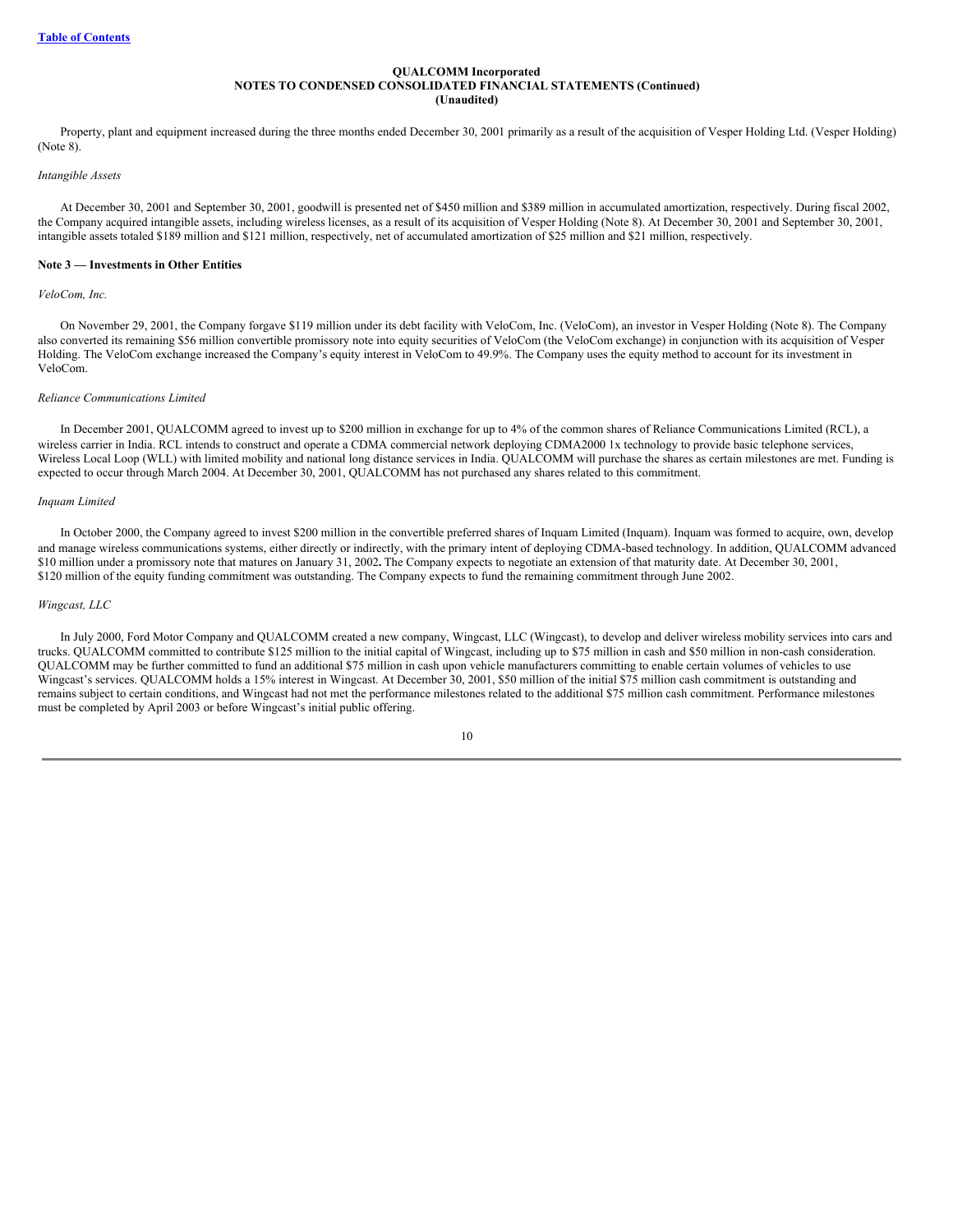# *NextWave Telecom Inc.*

In August 2001, the Company committed to purchase 2,000,000 shares of Series A preferred stock in Nex*Wave* Telecom Inc. (Next*Wave*) for \$300 million. The Company's investment was subject to approval by the United States Bankruptcy Court, successful consummation of Next*Wave*'s August 2001 plan of reorganization, satisfactory resolution of all disputes involving Next*Wave*'s PCS licenses and other conditions. Furthermore, the Company's obligation to make this investment was subject to approval by the Bankruptcy Court on or before October 31, 2001 of the terms and conditions of the Company's investment, as well as a certain Technology Cooperation Agreement dated as of August 15, 2001, as amended, between Next*Wave* and QUALCOMM. Next*Wave* also was entitled to terminate the investment commitment if a certain break-up fee contained in the subject Subscription Agreement was not approved by the Bankruptcy Court on or before October 31, 2001. The approvals required by October 31, 2001 have not been obtained, and the Company is entitled to terminate its investment agreement with Next*Wave*. The Company's \$300 million commitment is dependent on Next*Wave* pursuing the plan of reorganization filed in August, 2001. Accordingly, if Nex*Wave* abandons the plan filed in August, 2001 and proceeds with a new plan, then the Company will not be obligated to make the investment. As a result of the uncertainty surrounding Next*Wave's* financing plans, the terms of a settlement with the FCC and other factors, there is significant uncertainty as to whether the Company will make its planned investment in a reorganized Next*Wave*.

# *Other*

Funding commitments related to other investments total \$35 million at December 30, 2001, which the Company expects to fund through fiscal 2009. Such commitments are subject to the investees meeting certain conditions; actual equity funding may be in lesser amounts.

# **Note 4 — Investment Income (Expense), Net**

Investment income (expense) was comprised as follows (in thousands):

|                                                                 | <b>Three Months Ended</b> |                      |
|-----------------------------------------------------------------|---------------------------|----------------------|
|                                                                 | December 30,<br>2001      | December 31,<br>2000 |
| Interest income                                                 | \$32,435                  | \$68,422             |
| Net realized gains on marketable securities                     | 6,234                     | 20,588               |
| Net realized losses on derivative instruments                   | (465)                     |                      |
| Unrealized other-than-temporary losses on marketable securities |                           | (143, 628)           |
| Unrealized other-than-temporary losses on other investments     | (5,147)                   | (9,933)              |
| Change in unrealized gain on derivative instruments             | 20,717                    | (160, 260)           |
| Minority interest in loss (income) of consolidated subsidiaries | 2,342                     | (683)                |
| Equity in losses of investees                                   | (18,084)                  | (31,915)             |
|                                                                 |                           |                      |
|                                                                 | \$ 38,032                 | \$(257,409)          |
|                                                                 |                           |                      |

### **Note 5 — Income Taxes**

The Company currently estimates its annual effective income tax rate to be approximately 36% for fiscal 2002. This rate differs from the U.S. statutory rate primarily due to the partial reversal of the valuation allowance that was previously charged to expense, the impact of nondeductible goodwill amortization on the

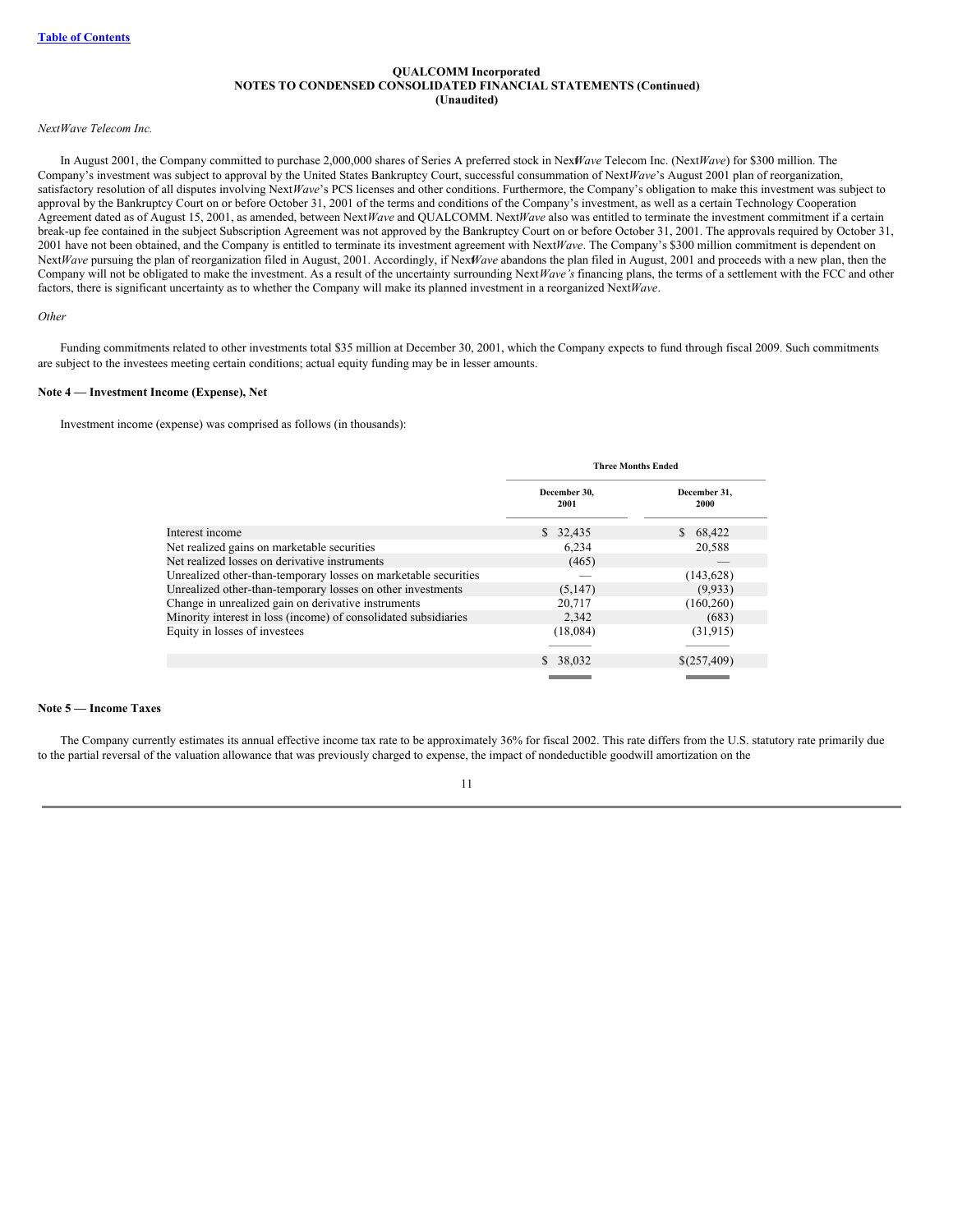pre-tax income, earnings outside the United States and research and development credits. The prior fiscal year rate of negative 25% was the result of pre-tax losses and foreign taxes paid for which it was more likely than not the Company would not receive a tax benefit. The expected annual effective tax rate for fiscal 2002 differs from the prior fiscal year due to an increase in projected earnings and the partial reversal of the valuation allowance in fiscal 2002.

# **Note 6 — Segment Information**

The Company is organized on the basis of products and services. During the first quarter of fiscal 2002, the Company formed two new operating segments, QUALCOMM Wireless & Internet and QUALCOMM Strategic Initiatives, as a result of changes in the Company's businesses and in managerial reporting. Three segments have been aggregated into the QUALCOMM Wireless & Internet segment. Reportable segments are as follows:

- QUALCOMM CDMA Technologies (QCT) develops and supplies CDMA-based integrated circuits and system software for wireless voice and data communications and global positioning products;
- QUALCOMM Technology Licenses (QTL) licenses third parties to design, manufacture, and sell products incorporating the Company's CDMA technology;
- QUALCOMM Wireless & Internet (QWI) comprised of:
	- o QUALCOMM Internet Services (QIS) provides solutions for wireless service providers as the industry moves toward wireless convergence through the Company's BREW product, an open application platform for CDMA-based wireless devices;
	- o QUALCOMM Digital Media (QDM) develops technologies to support the processing, transmission and management of content for a variety of media applications, including the delivery of digitized motion pictures (Digital Cinema) and highly secure, wireless products for the United States government; and
	- o QUALCOMM Wireless Business Solutions (QWBS) provides satellite and terrestrial-based two-way data messaging and position reporting services to transportation companies and private fleets.
	- QUALCOMM Strategic Initiatives (QSI) manages the Company's strategic investment activities. QSI makes strategic investments to promote the worldwide adoption of CDMA products and services for wireless voice and Internet data communications, including CDMA carriers and licensed device manufacturers and companies that support the design and introduction of new CDMA-based products or possess unique capabilities or technology. QSI also provides financing to CDMA carriers to facilitate the marketing and sale of CDMA equipment by licensed manufacturers.

The Wireless Systems division, which has contracts with Globalstar L.P. to design, develop and manufacture subscriber products and ground telecommunications equipment, is no longer included in a reportable segment, and the division's revenues and losses are presented with other products in reconciling items.

The Company evaluates the performance of its segments based on earnings before income taxes and accounting changes (EBT), excluding certain impairment and other charges that are not allocated to the segments for management reporting purposes. EBT includes the allocation of certain corporate expenses to the segments, including depreciation and amortization expense related to unallocated corporate assets. Segment data includes intersegment revenues.

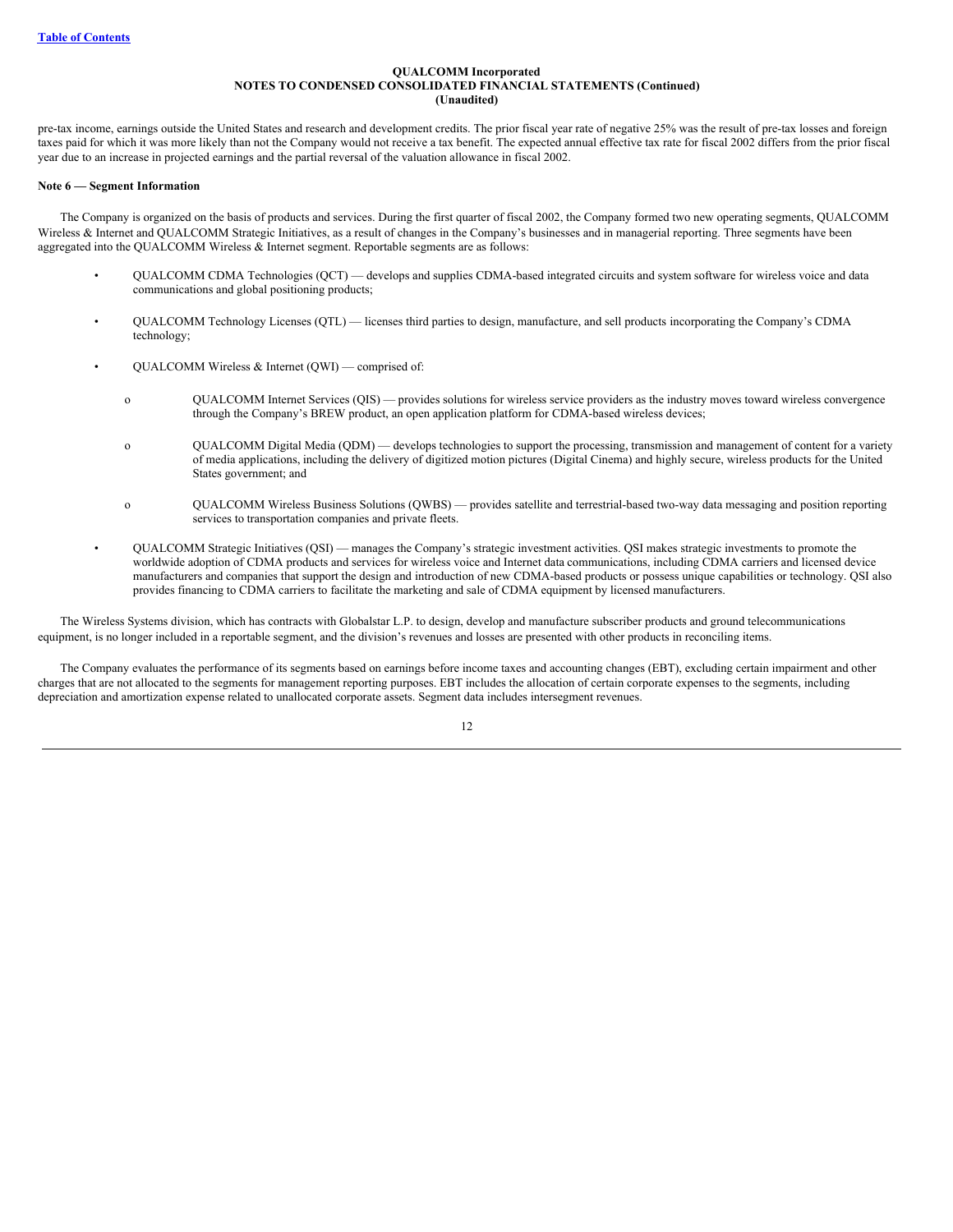Segment results presented for the fiscal 2001 period have been restated to conform to the current year segment presentation. The table below presents revenues and EBT for reported segments (in thousands):

|                             | QCT       | QTL       | QWI       | QSI        | Reconciling<br>Items | <b>Total</b> |
|-----------------------------|-----------|-----------|-----------|------------|----------------------|--------------|
| For the three months ended: |           |           |           |            |                      |              |
| December 30, 2001           |           |           |           |            |                      |              |
| Revenues                    | \$359,144 | \$210,803 | \$109,295 | 5.954<br>S | \$13,446             | \$698,642    |
| EBT                         | 86.941    | 188,688   | (1,233)   | (4,959)    | (51,886)             | 217,551      |
| <b>December 31, 2000</b>    |           |           |           |            |                      |              |
| Revenues                    | \$330,632 | \$186,824 | \$110,772 | $\sim$     | \$ 26,981            | \$655,209    |
| <b>EBT</b>                  | 84,180    | 174,139   | 17.275    | (816, 492) | (206, 414)           | (747, 312)   |

Reconciling items in the previous table were comprised as follows (in thousands):

|                                     |                      | <b>Three Months Ended</b> |  |  |
|-------------------------------------|----------------------|---------------------------|--|--|
|                                     | December 30,<br>2001 | December 31,<br>2000      |  |  |
| <b>Revenues</b>                     |                      |                           |  |  |
| Elimination of intersegment revenue | \$(19,286)           | (16,179)                  |  |  |
| Other products                      | 32,732               | 43,160                    |  |  |
|                                     |                      |                           |  |  |
| Reconciling items                   | \$13,446             | 26,981                    |  |  |
|                                     |                      |                           |  |  |
| <b>Earnings before income taxes</b> |                      |                           |  |  |
| Unallocated corporate expenses      | (71,540)             | \$(141,166)               |  |  |
| Unallocated investment income, net  | 24,003               | 42,358                    |  |  |
| Unallocated interest expense        | (31)                 | (8,268)                   |  |  |
| EBT from other products             | (1, 443)             | (97,306)                  |  |  |
| Intracompany profit                 | (2,875)              | (2,032)                   |  |  |
|                                     |                      |                           |  |  |
| Reconciling items                   | \$ (51,886)          | \$(206,414)               |  |  |
|                                     |                      |                           |  |  |

Unallocated corporate expenses include \$64 million for amortization of goodwill and other acquisition-related intangible assets during the three months ended December 30, 2001. Unallocated corporate expenses during the three months ended December 30, 2000 include \$63 million for the amortization of goodwill and other acquisition-related intangible assets and \$69 million in charges related to an arbitration decision against the Company.

Revenues from external customers and intersegment revenues were as follows (in thousands):

|                                  | QCT       | QTL       | OWI       | <b>QSI</b>               |
|----------------------------------|-----------|-----------|-----------|--------------------------|
| For the three months ended:      |           |           |           |                          |
| <b>December 30, 2001</b>         |           |           |           |                          |
| Revenues from external customers | \$358,339 | \$195,467 | \$106,150 | \$5,954                  |
| Intersegment revenues            | 805       | 15,336    | 3,145     | $\overline{\phantom{a}}$ |
| <b>December 31, 2000</b>         |           |           |           |                          |
| Revenues from external customers | \$329,081 | \$172,271 | \$110,697 |                          |
| Intersegment revenues            | 1,551     | 14.553    | 75        |                          |

Segment assets are comprised of accounts receivable, finance receivables and inventory for QCT, QTL and QWI. The QSI segment assets include marketable securities, accounts receivable, finance receivables,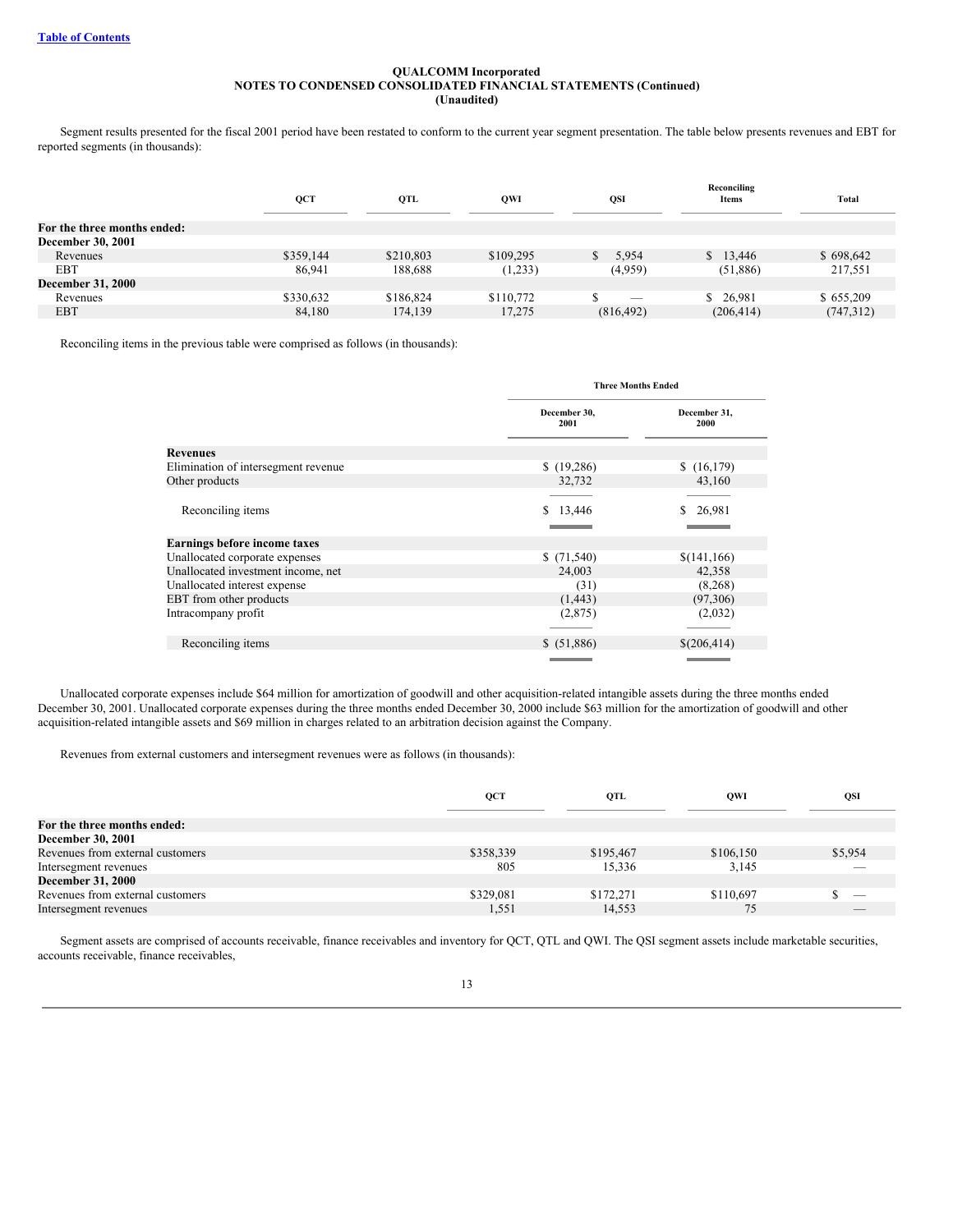notes receivable, other investments and all assets of Wireless Knowledge and Vesper Holding (Note 8). Total segment assets differ from total assets on a consolidated basis as a result of unallocated corporate assets, primarily comprised of cash, cash equivalents, marketable debt securities, property plant and equipment, and goodwill. Segment assets were as follows:

|                    | December 30,<br>2001 | September 30,<br>2001 |
|--------------------|----------------------|-----------------------|
| QCT                | \$248,273            | \$296,638             |
| QTL                | 248,255              | 180,276               |
| QWI                | 99,682               | 109,443               |
| QSI                | 2,009,216            | 1,294,278             |
| Reconciling items  | 3,727,027            | 3,789,098             |
|                    |                      |                       |
| Total consolidated | \$6,332,453          | \$5,669,733           |
|                    |                      |                       |

The QSI segment assets increased during the three months ended December 30, 2001 primarily as a result of the acquisition of Vesper Holding (Note 8).

#### **Note 7 — Commitments and Contingencies**

#### *Litigation*

*Schwartz, et al v. QUALCOMM*: On December 14, 2000, 77 former QUALCOMM employees filed a lawsuit against the Company in the District Court for Boulder County, Colorado, alleging claims for intentional misrepresentation, nondisclosure and concealment, violation of C.R.S. Section 8-2-104 (obtaining workers by misrepresentation), breach of contract, breach of the implied covenant of good faith and fair dealing, promissory estoppel, negligent misrepresentation, unjust enrichment, violation of California Labor Code Section 970, violation of California Civil Code Sections 1709-1710, rescission, violation of California Business & Professions Code Section 17200 and violation of California Civil Code Section 1575. Since then, 10 other individuals have joined the suit as plaintiffs. On November 29, 2001, the Court granted the Company's motion to dismiss 17 of the plaintiffs from the lawsuit. Although there can be no assurance that an unfavorable outcome of the dispute would not have a material adverse effect on the Company's operating results, liquidity or financial position, the Company believes the claims are without merit and will vigorously defend the action.

*GTE Wireless Incorporated (GTE) v. QUALCOMM*: On June 29, 1999, GTE filed an action in the United States District Court for the Eastern District of Virginia asserting that wireless telephones sold by the Company infringe a single patent allegedly owned by GTE. On September 15, 1999, the Court granted the Company's motion to transfer the action to the United States District Court for the Southern District of California. Trial has been set for July 16, 2002. Although there can be no assurance that an unfavorable outcome of the dispute would not have a material adverse effect on the Company's operating results, liquidity or financial position, the Company believes the action is without merit and will vigorously defend the action.

*Durante, et al v. QUALCOMM:* On February 2, 2000, three former QUALCOMM employees filed a putative class action against the Company, ostensibly on behalf of themselves and those former employees of the Company whose employment was terminated in April 1999. Virtually all of the purported class of plaintiffs received severance packages at the time of the termination of their employment, in exchange for a release of claims, other than federal age discrimination claims, against the Company. The complaint was filed in California Superior Court in and for the County of Los Angeles and purports to state ten causes of action including breach of contract, age discrimination, violation of Labor Code Section 200, violation of Labor Code Section 970, unfair business practices, intentional infliction of emotional distress, unjust enrichment, breach of the covenant of good faith and fair dealing, declaratory relief and undue influence. The complaint seeks an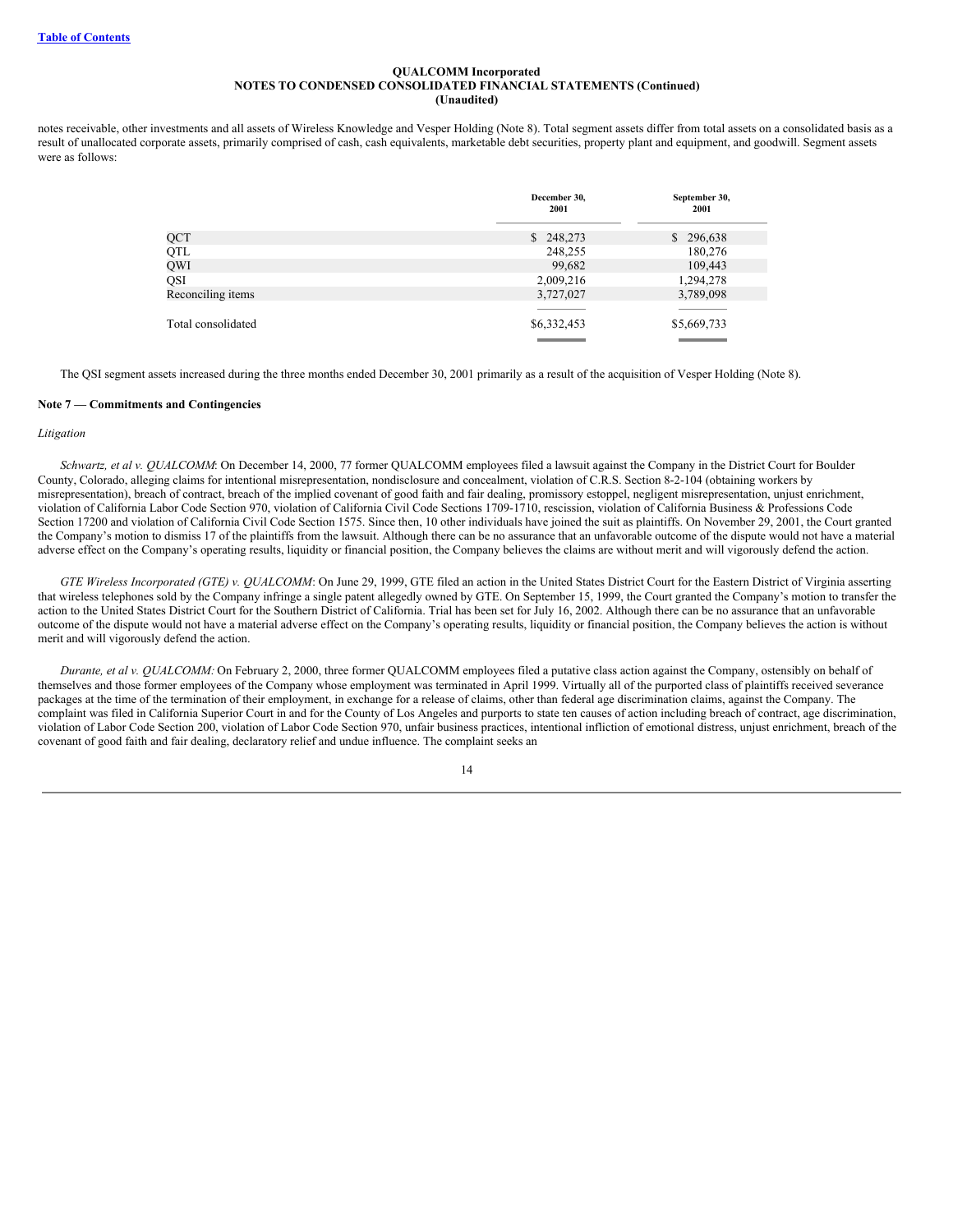order accelerating all unvested stock options for the members of the class. On June 27, 2000, the case was ordered transferred from Los Angeles County Superior Court to San Diego County Superior Court. On July 3, 2000, the Company removed the case to the United States District Court for the Southern District of California, and discovery has commenced. On May 29, 2001, the Court dismissed all plaintiffs' claims except for claims arising under the federal Age Discrimination in Employment Act. On July 16, 2001, the Court granted conditional class certification on the remaining claims, to be revisited by the Court at the end of the discovery period. Although there can be no assurance that an unfavorable outcome of the dispute would not have a material adverse effect on the Company's operating results, liquidity or financial position, the Company believes the claims are without merit and will vigorously defend the action.

*Zoltar Satellite Alarm Systems, Inc. v. QUALCOMM and SnapTrack:*On March 30, 2001, Zoltar Satellite Alarm Systems, Inc. filed suit against QUALCOMM and SnapTrack, a QUALCOMM wholly-owned subsidiary, alleging infringement of three patents. On August 27, 2001, Zoltar filed an amended complaint adding Sprint Corp. as a named defendant and narrowing certain infringement claims against QUALCOMM and SnapTrack. Since then, Zoltar has stated its intention to dismiss Sprint Corp. as a defendant. QUALCOMM and SnapTrack have filed responsive pleadings and discovery has commenced. Trial has been set for February 11, 2003. Although there can be no assurance that an unfavorable outcome of this dispute would not have a material adverse effect on QUALCOMM's operating results, liquidity or financial position, QUALCOMM believes the claims are without merit and will vigorously defend the action.

The Company is engaged in other legal actions arising in the ordinary course of its business and believes that the ultimate outcome of these actions will not have a material adverse effect on its operating results, liquidity or financial position.

#### *Debt Commitments*

The Company assumed bank loans and capital lease commitments as a result of its acquisition of Vesper Holding (Note 8), recorded at \$80 million and \$44 million, respectively, at December 30, 2001. The bank loans bear interest at the Certificate of Deposit Inter Bank (CDI) rate (the LIBOR rate equivalent in Brazil) plus 1.5% (approximately 19% at December 30, 2001). The lease commitments are subject to interest rates ranging from 11.25% to 14.5%. The aggregate amounts of maturities and minimum lease payments on this debt in each of the next five years from fiscal 2002 through 2006 are \$30 million, \$19 million, \$20 million, \$54 million and \$1 million, respectively. These debt commitments are collateralized by assets of Vesper Holding. The current and long-term portions of these debt commitments are included in other current liabilities and other liabilities, respectively.

#### *Pegaso Telecomunicaciones, S.A. de C.V.*

The Company has a bridge loan facility with Pegaso Telecomunicaciones, S.A. de C.V. (Pegaso), a CDMA wireless operating company in Mexico. The facility was payable in full on September 19, 2001, or August 29, 2002 if certain milestones were met, including the completion of a strategic sale or merger of Pegaso with a third party. The bridge loan facility was amended in October 2001 to, among other things, change the timing of milestones required for the August 29, 2002 maturity from September 19 to October 31, 2001 and reduce the interest rate from 20% to 19% on a prospective basis in exchange for the granting of a second lien on substantially all of Pegaso's assets. At December 30, 2001, \$414 million was outstanding under the bridge facility, net of deferred interest and unearned fees.

The Company also has an equipment loan facility with Pegaso. At December 30, 2001, \$260 million was outstanding under the equipment loan facility, net of deferred interest and unearned fees. The equipment loan facility is payable through December 31, 2006 and bears interest at LIBOR plus 4.5%.

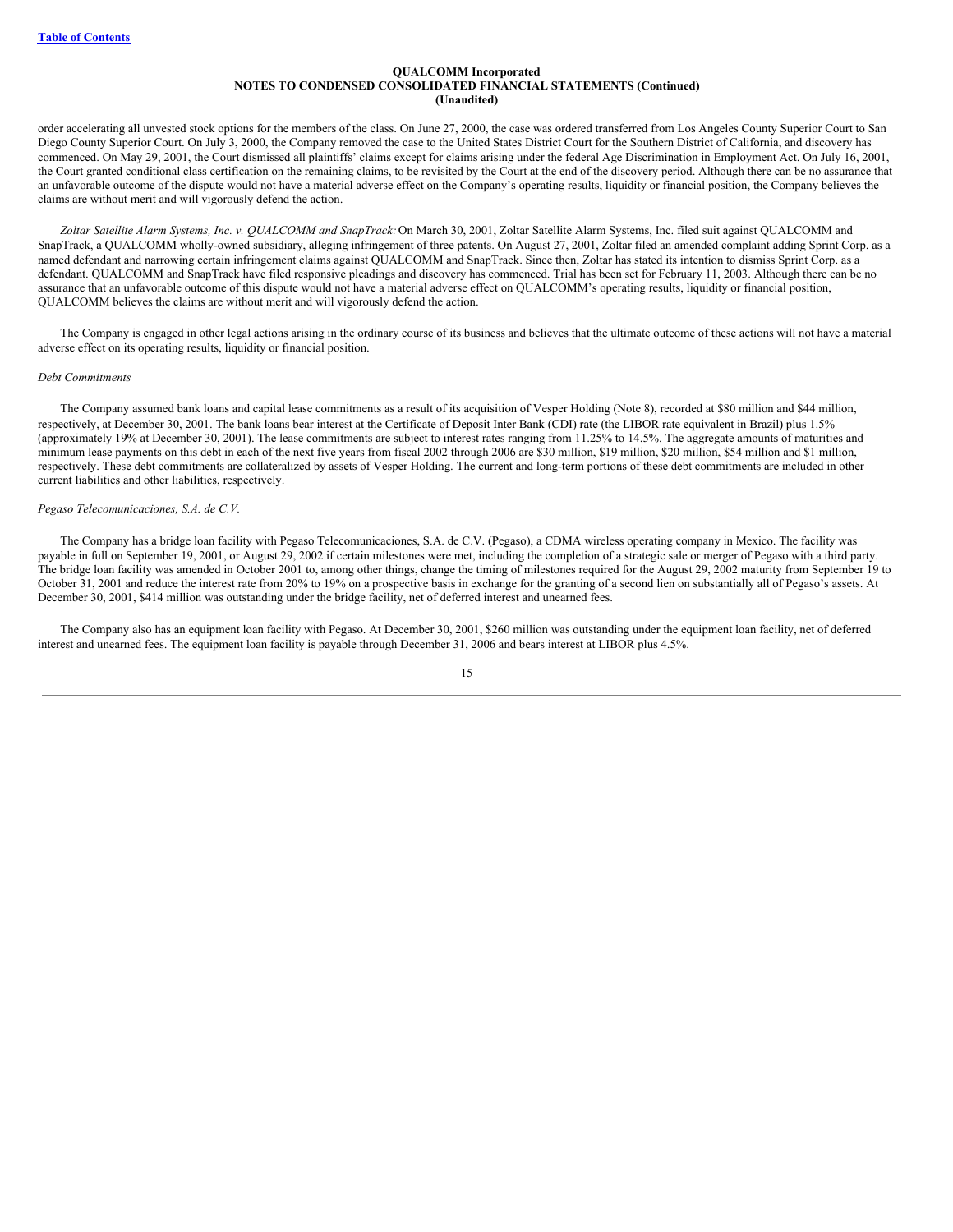Pegaso did not complete a strategic sale or merger by October 31, 2001, so Pegaso failed to meet covenants in both the amended bridge facility and the equipment loan. Pegaso also ceased making scheduled payments on the equipment loan. Pegaso is currently engaged in strategic discussions with third parties for a potential sale or merger, and the Company is actively working with Pegaso and the third party to complete a transaction or, alternatively, to assist Pegaso in raising additional funds. As the transaction did not close on the targeted date of October 31, 2001 and such additional financing is not certain, the Company ceased accruing interest on these loans effective at the beginning of the fourth fiscal quarter of 2001.

On January 16, 2002, a series of agreements were signed by and among Pegaso's owners and its lenders, including the Company, amending shareholder and lender rights related to the approval of a change of control and establishing the terms of interim financing to be provided to Pegaso. The purpose of the agreements was to provide time for Pegaso to continue to negotiate with potential buyers and to ensure the availability of interim financing to Pegaso during this process. As a result of these agreements, the Company will provide up to \$65 million in interim financing, including \$5 million in capitalized fees, to Pegaso under the equipment loan facility. A shareholder in Pegaso has committed to purchase a participation of up to \$25 million of the interim financing, such that the Company's initial cash commitment for the interim financing is limited to \$35 million. The Company's loans under the interim financing will not bear interest if definitive agreements related to a sale transaction are signed by Pegaso by March 31, 2002, however the Company will receive warrants to purchase 3 million shares of Pegaso common stock. If definitive documents are not signed by March 31, 2002 or if the Company determines that a sale transaction will not be consummated on any date after February 15, 2002, the interim facility, including principal and 12% interest, will be payable in full on or before March 31, 2002. The interim financing will have a first priority claim on proceeds in the event of a sale transaction. If Pegaso enters into a definitive agreement for a sale transaction, the interim financing must be repaid in full within 90 days after the closing date of the sale transaction, or alternatively, within 10 days of any cancellation or termination of the definitive agreement. The Company will provide an additional interim facility of up to \$100 million to Pegaso, bearing interest at LIBOR, if definitive agreements are signed in order to provide funding to Pegaso during the regulatory approval and subsequent transaction closure process. A shareholder in Pegaso has committed to purchase a participation of up to \$35 million of the \$100 million additional interim financing. As a result of these interim financing transactions, the Company's aggregate commitment to provide additional long-term financing to Pegaso under its arrangements with Ericsson (Note 2) remains unchanged at \$105 million, subject to Pegaso or a new buyer meeting certain conditions. The Company remains committed to acquire \$54 million in long-term financing provided by Ericsson to Pegaso when the same conditions are met.

# *Leap Wireless International Inc.*

In March 2001, the Company transferred a \$125 million Auction Discount Voucher (ADV) to Leap Wireless International Inc. (Leap Wireless) to support its spectrum acquisition activities in the FCC's current auction of PCS spectrum. The transfer was funded under the Company's \$125 million senior credit facility with Leap Wireless. The facility is repayable in a lump sum payment, including principal and interest accrued through October 2002, no later than March 9, 2006. After October 2002, interest is payable semi-annually. The facility bears interest at LIBOR plus 7.5%. The Company deferred the recognition of income related to the ADV transfer due to Leap Wireless' right to return the ADV in satisfaction of the note within two years upon the occurrence of certain future events. In August 2001, Leap Wireless transferred the ADV back to the Company. Under the terms of the senior credit facility with Leap Wireless, the Company is committed to fund up to \$125 million as a result of the return of the ADV until the earlier of settlement of the FCC auction or Leap Wireless' withdrawal from the auction. At December 30, 2001, no cash has been advanced to Leap Wireless, but \$1 million in loan fees and accrued interest were outstanding under the facility.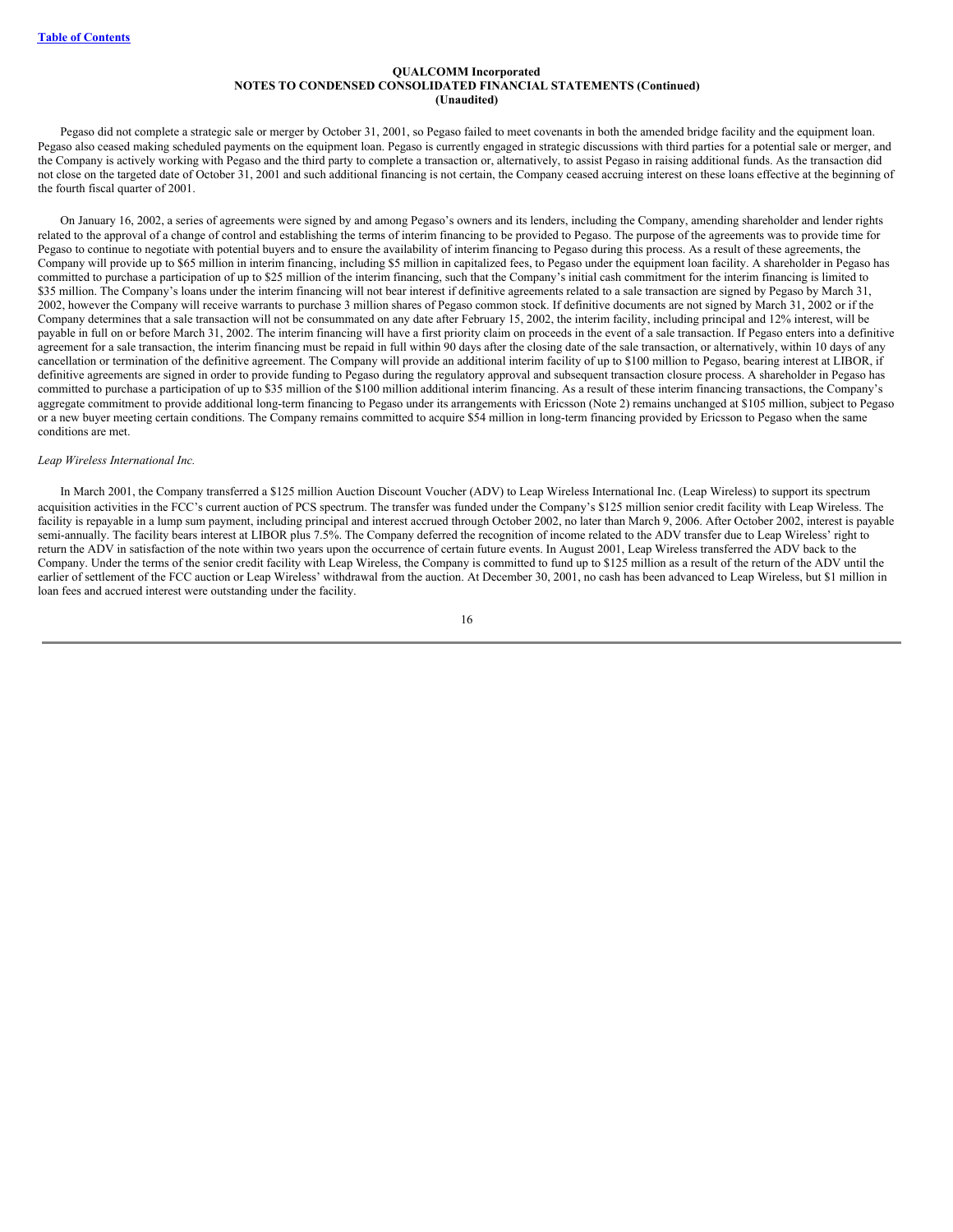# *Other*

In addition to the financing commitments to Pegaso, Leap Wireless and Ericsson (Note 2), the Company had \$3 million of letters of credit and \$20 million of other financial guarantees and commitments outstanding as of December 30, 2001, none of which were collateralized.

# **Note 8 — Acquisitions**

#### *Vesper Holding, Ltd.*

In fiscal 1999, the Company acquired an approximate 16% ownership interest in Vesper Sao Paulo S.A. and Vesper S.A. (the Vesper Operating Companies). The Vesper Operating Companies were formed by a consortium of investors to provide wireless and wireline telephone services in the northern region of Brazil and in the state of Sao Paulo. In addition, the Company extended long-term financing to the Vesper Operating Companies related to the Company's financing arrangement with Ericsson (Note 2). On November 13, 2001, QUALCOMM consummated a series of transactions as part of an overall financial restructuring (the Restructuring) of the Vesper Operating Companies.

Pursuant to the Restructuring, the Company and VeloCom (Note 3) committed to invest \$266 million and \$80 million, respectively, in a newly formed holding company called Vesper Holding, organized under the laws of the Cayman Islands. Vesper Holding acquired certain liabilities of the Vesper Operating Companies from their vendors for \$135 million and the issuance of warrants to purchase an approximate 7% interest in Vesper Holding, and the vendors released in full any claims that they might have against the Company, VeloCom, the Vesper Operating Companies and other related parties arising from or related to the acquired liabilities. In a series of related transactions, Vesper Holding agreed to contribute the acquired liabilities to the Vesper Operating Companies in exchange for equity securities and to cancel the contributed liabilities.

As a result of the Restructuring and the VeloCom Exchange (Note 3), the Company directly owns 74% of the issued and outstanding equity of Vesper Holding, and the Company indirectly owns an additional 12.2% of Vesper Holding through its ownership interest in VeloCom, totaling an 86.2% direct and indirect interest. As part of the Restructuring, indebtedness of the Vesper Operating Companies to the Company was transferred to Vesper Holding, and, as a result, Vesper Holding is obligated to pay the Company \$108 million.

The preliminary allocation of the purchase price, based on the estimated fair values of acquired assets and liabilities assumed, reflects \$313 million for property, plant and equipment, \$39 million for licenses, and \$31 million for other intangible assets. The Company is in the process of finalizing the purchase price allocation and does not anticipate material adjustments to the preliminary allocation. Property, plant and equipment will be depreciated over useful lives ranging from 2 to 18 years. Licenses and other intangible assets will be amortized over their useful lives of 18 years and 3 to 18 years, respectively.

When the Company obtained its controlling interest in Vesper Holding, Accounting Principles Board Opinion No. 18, "The Equity Method of Accounting for Investments in Common Stock," required that the Company adjust its prior period results to account for its original 16% ownership interest in the Vesper Operating Companies, predecessors to Vesper Holding, using the equity method of accounting. As a result, the Company recorded \$26 million of additional equity in losses of investees for the three months ended December 31, 2000, and a \$59 million reduction in finance receivables and retained earnings at September 30, 2001.

The consolidated financial statements for the three months ended December 30, 2001 include the \$9 million loss, net of minority interest, of Vesper Holding from November 13, 2001 through November 30, 2001 due to the Company's practice of consolidating foreign subsidiaries one month in arrears and \$8 million of equity losses related to Vesper Holding. Unaudited pro forma operating results for the Company, assuming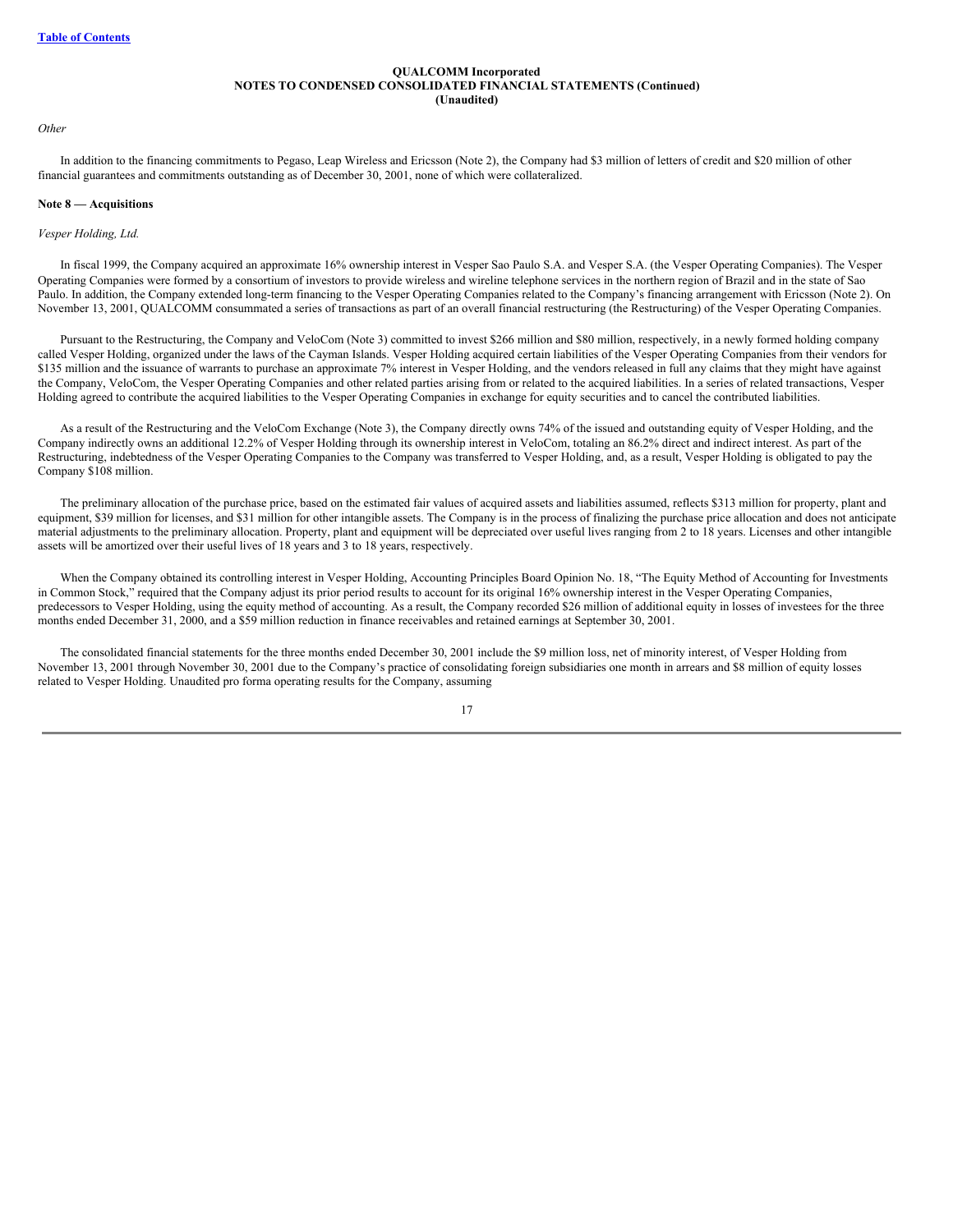the acquisition of Vesper Holding had been made at the beginning of the periods presented are as follows (in thousands, except per share data):

|                                          |                      | <b>Three Months Ended</b> |  |  |
|------------------------------------------|----------------------|---------------------------|--|--|
|                                          | December 30,<br>2001 | December 31,<br>2000      |  |  |
|                                          |                      | (unaudited)               |  |  |
| Revenues                                 | \$718,480            | \$678,683                 |  |  |
|                                          |                      |                           |  |  |
| Net income (loss)                        | \$115,301            | \$(531,907)               |  |  |
|                                          |                      |                           |  |  |
| Basic earnings (loss) per common share   | \$.<br>0.15          | S<br>(0.71)               |  |  |
|                                          |                      |                           |  |  |
| Diluted earnings (loss) per common share | S<br>0.14            | (0.71)<br>S               |  |  |
|                                          |                      |                           |  |  |

These pro forma results have been prepared for comparative purposes only and may not be indicative of the results of operations which actually would have occurred had the combination been in effect at the beginning of the respective periods or of future results of operations of the consolidated entities.

#### *Wireless Knowledge, Inc.*

Wireless Knowledge, Inc. (Wireless Knowledge), formed in November 1998 as a joint venture with Microsoft Corporation (Microsoft), provides software and professional services to allow users real-time access to critical business information through a range of browser-equipped wireless and wireline devices including mobile phones, personal digital assistants (PDAs), laptops and landline connected personal computers (PCs). In October, 2001, Wireless Knowledge acquired all of the outstanding shares owned by Microsoft in exchange for an agreement that Microsoft's royalty obligations under a Development, License and Alliance Agreement dated July 19, 2000 by and between Wireless Knowledge and Microsoft are considered fully paid. The acquisition increased the Company's ownership from approximately 50% to approximately 98%. The Company used the purchase accounting method to account for its indirect acquisition of Wireless Knowledge. The preliminary allocation of purchase price, based on the estimated fair values of acquired assets and liabilities assumed reflects acquired goodwill of \$5 million. The Company is in the process of finalizing the purchase price allocation and does not anticipate material adjustments to the preliminary allocation. Amounts allocated to goodwill are not amortized in accordance with FAS 142. The consolidated financial statements include the operating results of Wireless Knowledge from the date of acquisition. Prior to the acquisition, the Company recorded its share of Wireless Knowledge's operating results as equity in losses of investees. Pro forma results of operations have not been presented because the effect of this acquisition is not material.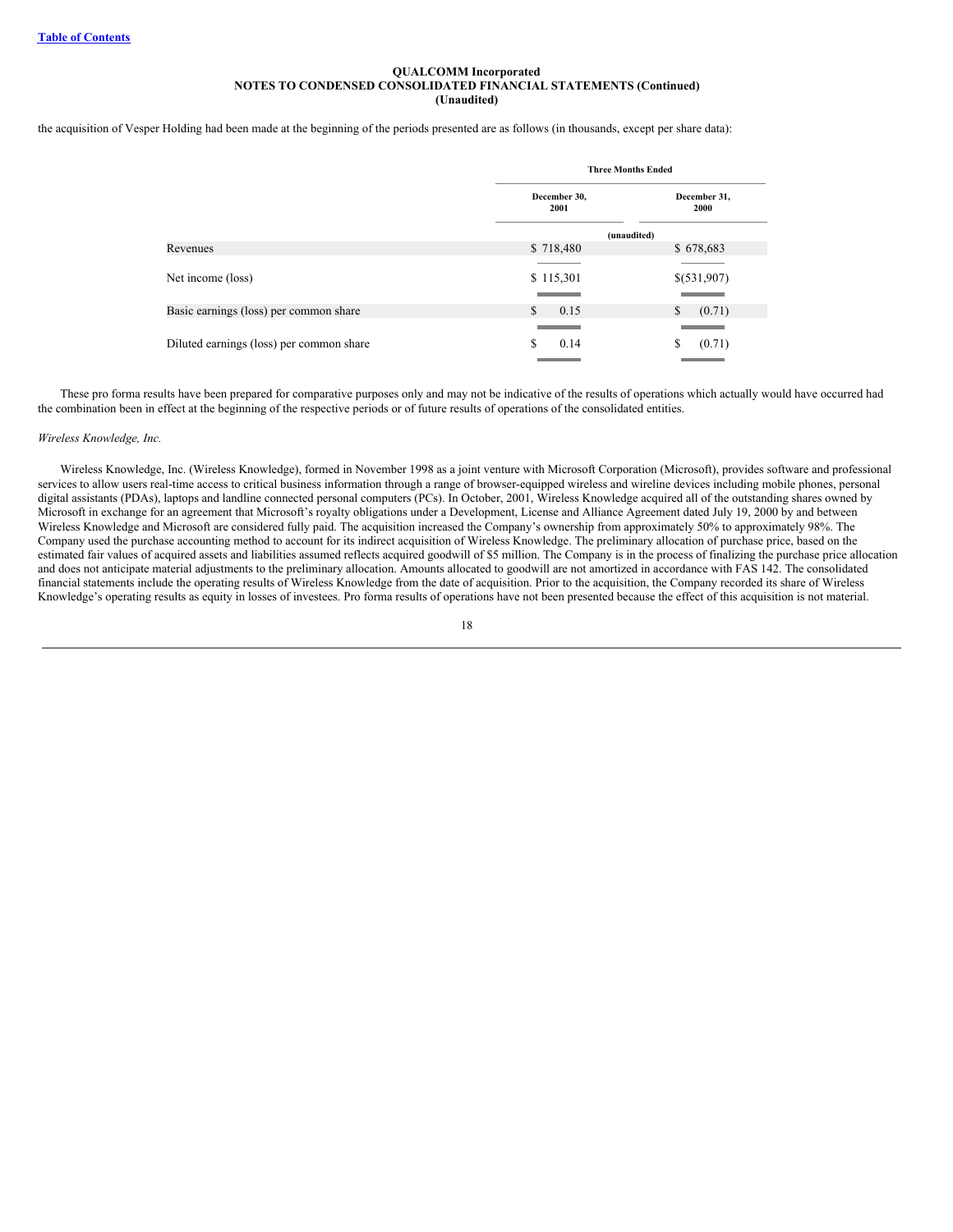# <span id="page-19-0"></span>**ITEM 2. MANAGEMENT'S DISCUSSION AND ANALYSIS OF RESULTS OF OPERATIONS AND FINANCIAL CONDITION**

This information should be read in conjunction with the condensed consolidated financial statements and the notes thereto included in Item 1 of Part I of this Quarterly Report and the audited consolidated financial statements and notes thereto and Management's Discussion and Analysis of Financial Condition and Results of Operations for the year ended September 30, 2001 contained in the our 2001 Annual Report on Form 10-K.

Except for the historical information contained herein, the following discussion contains forward-looking statements that are subject to risks and uncertainties. Actual results may differ substantially from those referred to herein due to a number of factors, including but not limited to risks described in the section entitled Risk Factors and elsewhere in this Quarterly Report. Our consolidated financial data includes SnapTrack, Inc., Vesper Holding Ltd. (Vesper Holding) and other consolidated subsidiaries.

# **Overview**

We design, manufacture and market digital wireless telecommunications products and services based on our CDMA and other technologies. We license and receive royalty payments on our CDMA technology from major domestic and international wireless telecommunications equipment suppliers.

We are a leading developer and supplier of CDMA-based integrated circuits and system software for wireless voice and data communications and global positioning system products. We offer complete system solutions including software and integrated circuits for wireless handsets and infrastructure equipment. This complete system solution approach provides customers with advanced wireless technology, enhanced component integration and interoperability, and reduced time to market. We provide integrated circuits and system software to many of the world's leading wireless handset and infrastructure manufacturers.

We provide satellite and terrestrial-based two-way data messaging and position reporting services for transportation companies and private fleets. We design, manufacture and distribute products and provide services for our OmniTRACS and TruckMAIL (satellite-based mobile communications system), OmniExpress (terrestrial CDMA-based system) and LINQ (terrestrial GSM-based system) worldwide. Transportation companies and private fleets use our products to communicate with drivers, monitor vehicle location and provide customer service. We also integrate the mobile data with operations software, such as dispatch, payroll and accounting, so end-users can manage their information and operations.

We provide an open applications platform for CDMA-based wireless devices to provide solutions for the wireless industry as it moves toward wireless Internet convergence. Our BREW product is a thin applications environment that provides applications developers with an open standard platform for wireless devices on which to develop their products. The BREW platform leverages the capabilities available in QCT integrated circuits, system software and Wireless Internet Launchpad software, enabling development of feature-rich applications and content while reducing memory overhead and maximizing system performance. The BREW platform also enables over-the-air downloads of applications by end users directly to their BREW-enabled handsets. In November 2001, KTFreeTel, a leading CDMA carrier in Korea, began commercial service of BREW-enabled applications and services to subscribers, providing end users the ability to download wireless applications over the air and customize their phones with software that meets their individual needs. KTFreeTel's wireless multimedia service runs on a CDMA2000 1X high-speed data network and is available to end users on color display handsets.

We make strategic investments to promote the worldwide adoption of CDMA products and services for wireless voice and Internet data communications. Our strategy is to invest in CDMA carriers, licensed device manufacturers and start-up companies that we believe open new markets for CDMA technology, support the design and introduction of new CDMA-based products or possess unique capabilities or technology. We also provide financing to CDMA carriers to facilitate the marketing and sale of CDMA equipment by licensed manufacturers. We have provided equipment financing to Ericsson on a shared basis with respect to their sale of CDMA infrastructure in Brazil, Mexico and elsewhere. Most of our strategic investments entail a high degree of risk and will not become liquid until more than one year from the date of investment, if at all. To the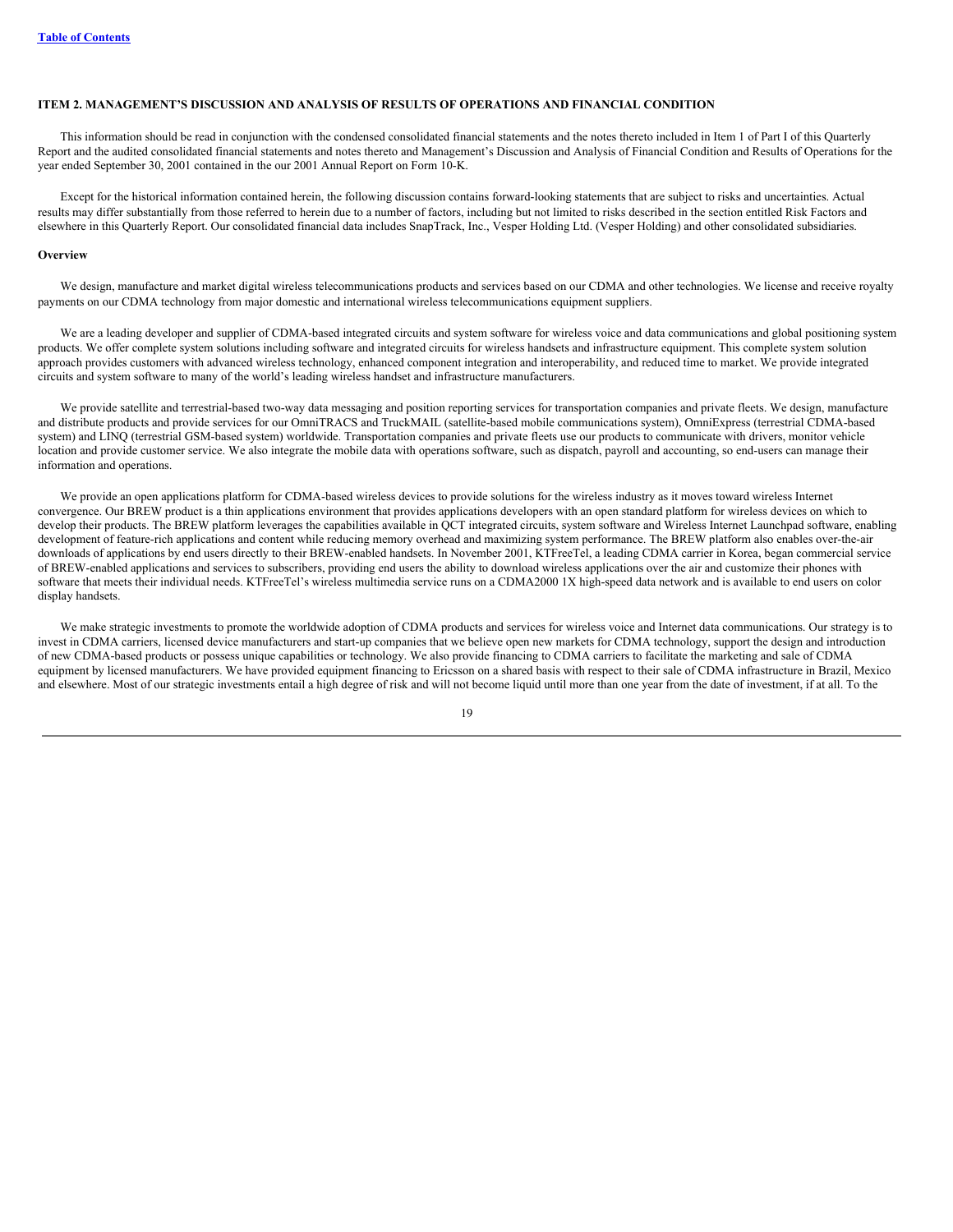extent such investments become liquid and meet strategic objectives, we attempt to make regular periodic sales that are recognized in net investment income.

#### **Strategic Investments and Financing**

#### *VeloCom, Inc.*

On November 29, 2001, we forgave \$119 million under our debt facility with VeloCom, Inc. (VeloCom), an investor in Vesper Holding. We also converted our remaining \$56 million convertible promissory note into equity securities of VeloCom (the VeloCom exchange) in conjunction with our acquisition of Vesper Holding. The VeloCom exchange increased our equity interest in VeloCom to 49.9%. We use the equity method to account for our investment in VeloCom.

#### *Vesper Holding, Ltd.*

In fiscal 1999, we acquired an approximate 16% ownership interest in Vesper Sao Paulo S.A. and Vesper S.A. (the Vesper Operating Companies). The Vesper Operating Companies were formed by a consortium of investors to provide wireless and wireline telephone services in the northern region of Brazil and in the state of Sao Paulo. In addition, we extended long-term financing to the Vesper Operating Companies related to our financing arrangement with Ericsson. On November 13, 2001, we consummated a series of transactions as part of an overall financial restructuring (the Restructuring) of the Vesper Operating Companies.

Pursuant to the Restructuring, we committed to invest \$266 million, and VeloCom committed to invest \$80 million, in a newly formed holding company called Vesper Holding, organized under the laws of the Cayman Islands. Vesper Holding acquired certain liabilities of the Vesper Operating Companies from their vendors for \$135 million and the issuance of warrants to purchase an approximate 7% interest in Vesper Holding, and the vendors released in full any claims that they might have against us, VeloCom, the Vesper Operating Companies and other related parties arising from or related to the acquired liabilities. In a series of related transactions, Vesper Holding agreed to contribute the acquired liabilities to the Vesper Operating Companies in exchange for equity securities and to cancel the contributed liabilities.

As a result of the Restructuring and the VeloCom Exchange (Note 3), we directly own 74% of the issued and outstanding equity of Vesper Holding, and we indirectly own an additional 12.2% of Vesper Holding through our ownership interest in VeloCom, totaling an 86.2% direct and indirect interest. As part of the Restructuring, indebtedness of the Vesper Operating Companies to us was transferred to Vesper Holding, and, as a result, Vesper Holding is obligated to pay \$108 million to us.

The preliminary allocation of the purchase price, based on the estimated fair values of acquired assets and liabilities assumed, reflects \$313 million for property, plant and equipment, \$39 million for licenses, and \$31 million for other intangible assets. We are in the process of finalizing the purchase price allocation and do not anticipate material adjustments to the preliminary allocation. Property, plant and equipment will be depreciated over useful lives ranging from 2 to 18 years. Licenses and other intangible assets will be amortized over their useful lives of 18 years and 3 to 18 years, respectively.

When we obtained the controlling interest in Vesper Holding, Accounting Principles Board Opinion No. 18, "The Equity Method of Accounting for Investments in Common Stock," required that we adjust our prior period results to account for our original 16% ownership interest in the Vesper Operating Companies, predecessors to Vesper Holding, using the equity method of accounting. As a result, we recorded \$26 million of additional equity in losses of investees for the three months ended December 31, 2000, and a \$59 million reduction in finance receivables and retained earnings at September 30, 2001.

The Vesper Operating Companies expect to incur increasing operating losses and negative cash flows from operations through calendar 2003 as they expand operations and enter new markets, even if and after they achieve positive cash flows from operations in the initial operating markets. We estimate that our direct and indirect interest in Vesper Holding's losses will be approximately \$17 million for the month of December 2001 and approximately \$50 million to \$60 million for the second quarter of fiscal 2002, which for Vesper Holding is the three-month period from December through February.

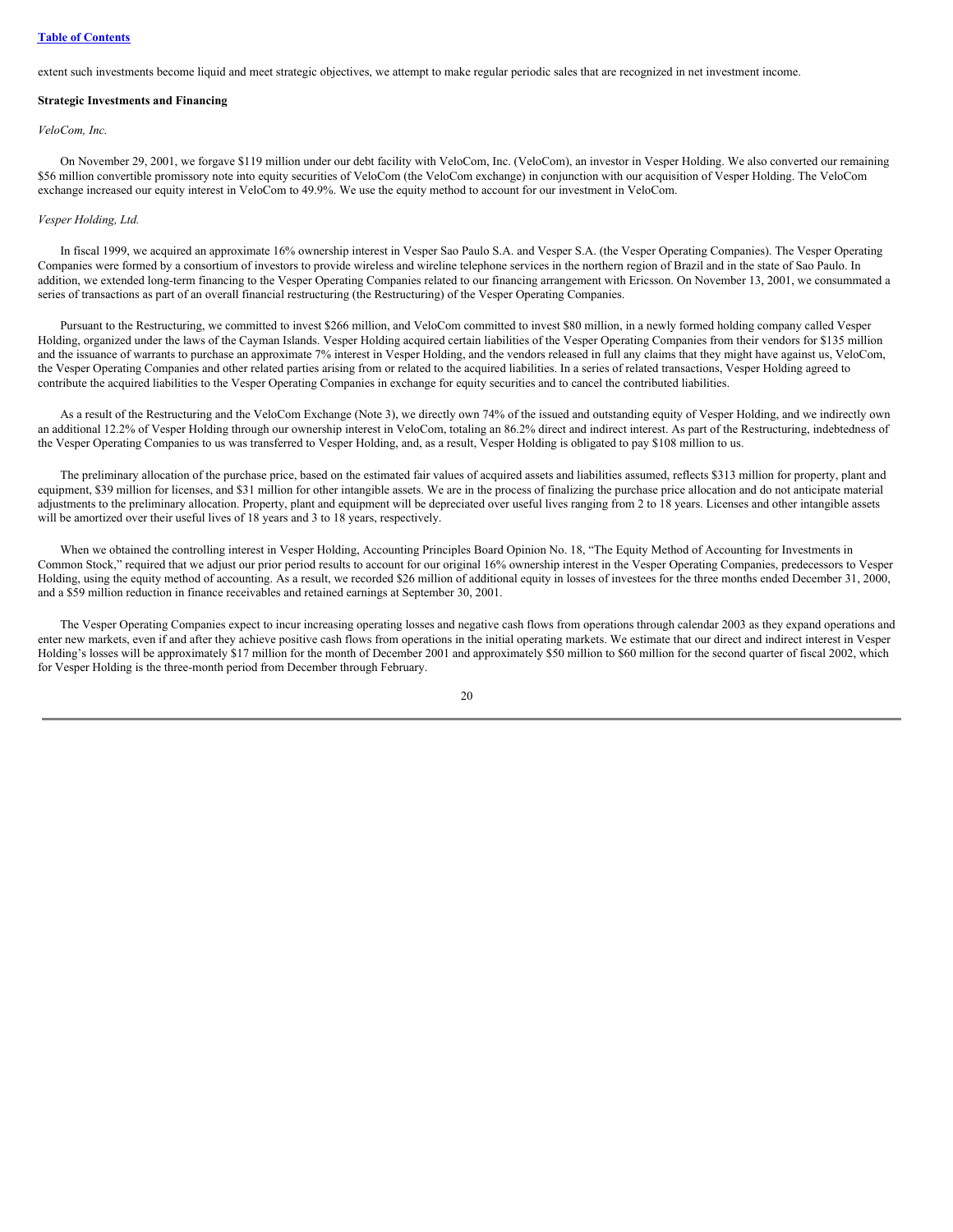#### *Reliance Communications Limited*

In December 2001, we agreed to invest up to \$200 million in exchange for up to 4% of the common shares of Reliance Communications Limited (RCL), a wireless carrier in India. RCL intends to construct and operate a CDMA commercial network deploying CDMA2000 1x technology to provide basic telephone services, Wireless Local Loop (WLL) with limited mobility and national long distance services in India. We will purchase the shares as certain milestones are met. Funding is expected to occur through March 2004. At December 30, 2001, we have not purchased any shares related to this commitment.

#### *Pegaso Telecomunicaciones, S.A. de C.V.*

We have a bridge loan facility to Pegaso Telecomunicaciones, S.A. de C.V. (Pegaso), a CDMA wireless operating company in Mexico. The facility was payable in full on September 19, 2001, or August 29, 2002 if certain milestones were met, including the completion of a strategic sale or merger of Pegaso with a third party. The bridge loan facility was amended in October 2001 to, among other things, change the timing of milestones required for the August 29, 2002 maturity from September 19 to October 31, 2001 and reduce the interest rate from 20% to 19% on a prospective basis in exchange for the granting of a second lien on substantially all of Pegaso's assets. At December 30, 2001, \$414 million was outstanding under the bridge facility, net of deferred interest and unearned fees. We also have an equipment loan facility with Pegaso. At December 30, 2001, \$260 million was outstanding under the equipment loan facility, net of deferred interest and unearned fees.

Pegaso did not complete a strategic sale or merger by October 31, 2001, so Pegaso failed to meet covenants in both the amended bridge facility and the equipment loan. Pegaso also ceased making scheduled payments on the equipment loan. Pegaso is currently engaged in strategic discussions with third parties for a potential sale or merger, and we are actively working with Pegaso and the third parties to complete a transaction or, alternatively, to assist Pegaso in raising additional funds. As the transaction did not close on the targeted date of October 31, 2001 and such additional financing is not certain, we ceased accruing interest on these loans effective at the beginning of the fourth fiscal quarter of 2001.

On January 16, 2002, a series of agreements were signed by and among Pegaso's owners and its lenders, including us, amending shareholder and lender rights related to the approval of a change of control and establishing the terms of interim financing to be provided to Pegaso. The purpose of the agreements was to provide time for Pegaso to continue to negotiate with potential buyers and to ensure the availability of interim financing to Pegaso during this process. As a result of these agreements, we will provide up to \$65 million in interim financing, including \$5 million in capitalized fees, to Pegaso under our equipment loan facility. A shareholder in Pegaso has committed to purchase a participation of up to \$25 million of the interim financing, such that our initial cash commitment for the interim financing is limited to \$35 million. Our loans under the interim financing will not bear interest if definitive agreements related to a sale transaction are signed by Pegaso by March 31, 2002, however we will receive warrants to purchase 3 million shares of Pegaso common stock. If definitive documents are not signed by March 31, 2002 or if we determine that a sale transaction will not be consummated on any date after February 15, 2002, the interim facility, including principal and 12% interest, will be payable in full on or before March 31, 2002. The interim financing will have a first priority claim on proceeds in the event of a sale transaction. If Pegaso enters into a definitive agreement for a sale transaction, the interim financing must be repaid in full within 90 days after the closing date of the sale transaction or, alternatively, within 10 days of any cancellation or termination of the definitive agreement. We will provide an additional interim facility of up to \$100 million to Pegaso, bearing interest at LIBOR, if definitive agreements are signed in order to provide funding to Pegaso during the regulatory approval and subsequent transaction closure process. A shareholder in Pegaso has committed to purchase a participation of up to \$35 million of the \$100 million additional interim financing. As a result of these interim financing transactions, our aggregate commitment to provide additional long-term financing to Pegaso under our arrangements with Ericsson remains unchanged at \$105 million, subject to Pegaso or a new buyer meeting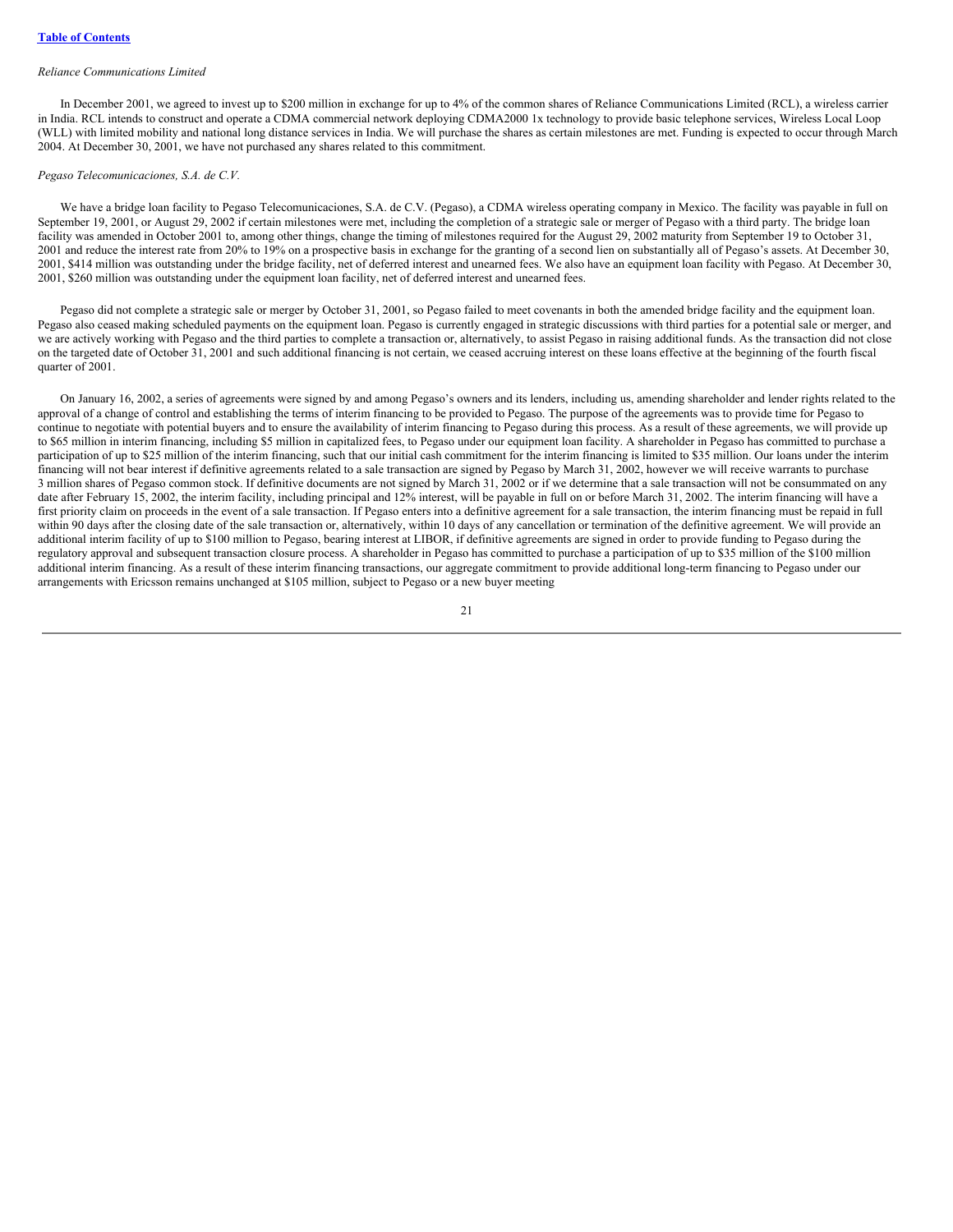certain conditions. We remain committed to acquire \$54 million in long-term financing provided by Ericsson to Pegaso when the same conditions are met.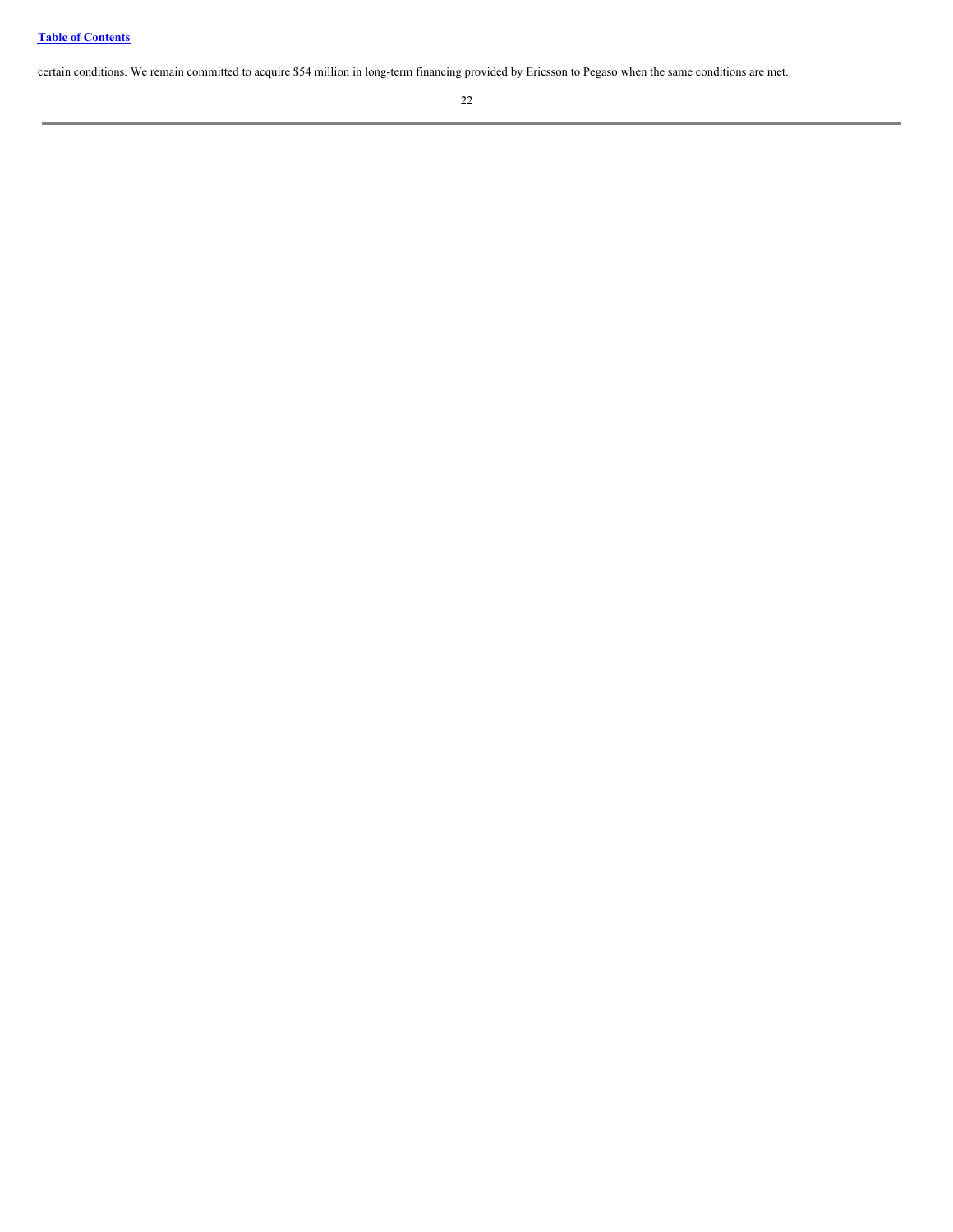Pegaso is at an early stage of development and, if it remains independent, may not be able to compete successfully. Competitors in Mexico have greater financial resources and more established operations than Pegaso. As is normal for early stage wireless operators, Pegaso is experiencing significant losses from operations. Based on current information and available evidence, we believe that a sale transaction will likely be consummated and that, as a result, we will ultimately be able to collect all recorded amounts. The ability of Pegaso's owners and vendors to complete a sale transaction and the terms of such transaction are uncertain. Failure to complete a sale transaction at terms that enable our recovery of all amounts due to us could have a material adverse effect on our profitability.

# **First Quarter of Fiscal 2002 Compared to First Quarter of Fiscal 2001**

Total revenues for the first quarter of fiscal 2002 were \$699 million compared to \$655 million for the first quarter of fiscal 2001. The increase is primarily related to higher royalties, higher average selling prices and increased shipments of MSM integrated circuits and higher software fees. Revenue from Samsung Electronics Company (Samsung), Kyocera Wireless Corp. and LG Electronics, Inc., customers of both QCT and QTL, comprised an aggregate of 17%, 15% and 10% of total consolidated revenues, respectively, in the first quarter of fiscal 2002. In the first quarter of fiscal 2001, revenues from two customers of both QCT and QTL comprised an aggregate of 16% and 14% of total consolidated revenues.

Cost of revenues for the first quarter of fiscal 2002 was \$245 million compared to \$301 million for the first quarter of fiscal 2001. Total cost of revenues during the first quarter of fiscal 2001 included \$48 million in cost of revenues related to our business with Globalstar. Excluding amounts related to our business with Globalstar, total cost of revenues decreased \$8 million in the first quarter for fiscal 2002, and cost of revenues as a percentage of revenues was 35% for the first quarter of fiscal 2002 compared to 39% for the first quarter of fiscal 2001. The decrease in the first quarter of fiscal 2002 is due to a higher percentage of revenues from royalties and software fees and higher average selling prices of MSM integrated circuits. Cost of revenues as a percentage of revenues may fluctuate in future quarters depending on the mix of products sold and services provided, royalties and license fees earned, competitive pricing, new product introduction costs and other factors.

For the first quarter of fiscal 2002, research and development expenses were \$107 million or 15% of revenues, compared to \$86 million or 13% of revenues for the first quarter of fiscal 2001. The dollar and percentage increases in research and development expenses were primarily due to increased integrated circuit product initiatives to support high-speed wireless Internet access and multimode, multi-band, multi-network products including cdmaOne, CDMA2000 1X/1xEV-DO, GSM/ GPRS, WCDMA and position location technologies.

For the first quarter of fiscal 2002, selling, general and administrative expenses were \$101 million or 14% of revenues, compared to \$80 million or 12% of revenues for the first quarter of fiscal 2001. The dollar and percentage increases in selling, general and administrative expenses from the first quarter of fiscal 2001 were primarily due to increased headcount and related expenses for our strategic investment activities and support efforts related to the BREW application development platform and expansion of the integrated circuit customer base and selling, general and administrative expenses of Vesper Holding which was acquired in November 2001.

Amortization of goodwill and other acquisition-related intangible assets was \$64 million for the first quarter of fiscal 2002, compared to \$63 million in the first quarter of fiscal 2001. Amortization in the first quarter of fiscal 2002 and 2001 is primarily related to the acquisition of SnapTrack, Inc. (SnapTrack) in March 2000.

For the first quarter of fiscal 2002, there were no asset impairment and related charges compared to \$481 million of such charges in the first quarter of fiscal 2001. Asset impairment and related charges during the first quarter of fiscal 2001 were comprised primarily of charges resulting from management's determination that certain assets related to the Globalstar business were impaired.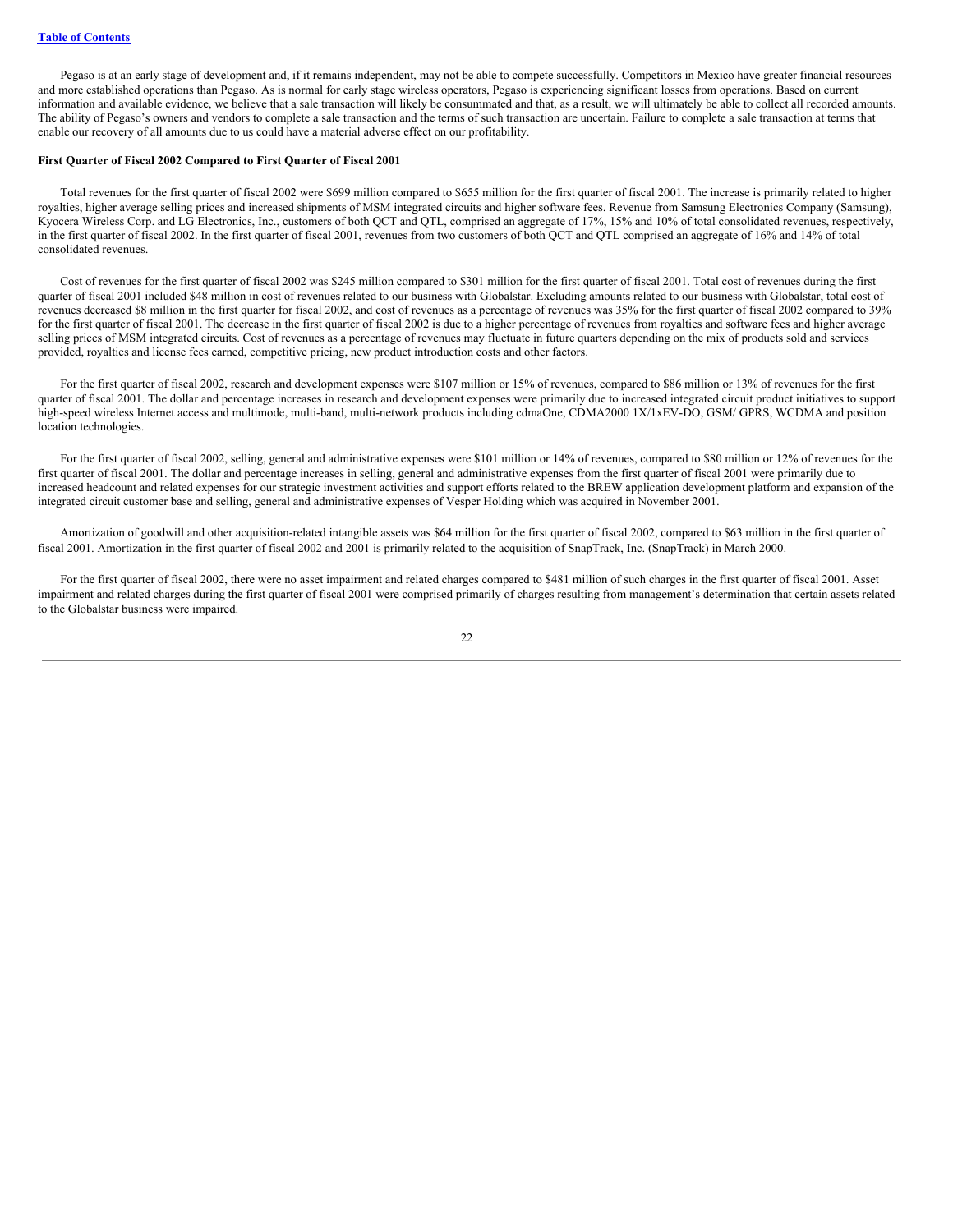For the first quarter of fiscal 2002, there were no other operating expenses compared to \$69 million in the first quarter of fiscal 2001. Other operating expense in the first quarter of fiscal 2001 was related to an arbitration decision made against us.

Interest expense was \$3 million for the first quarter of fiscal 2002, compared to \$9 million for the first quarter of fiscal 2001. Interest expense in the first quarter of fiscal 2002 was primarily related to the \$125 million long-term debt of Vesper Holding included in other current and noncurrent liabilities. Interest expense in the first quarter of fiscal 2001 was primarily related to interest charges resulting from the arbitration decision made against us.

Net investment income was \$38 million for the first quarter of fiscal 2002 compared to net investment expense of \$257 million for the first quarter of fiscal 2001. The increase was primarily due to a \$181 million reduction in net unrealized losses on derivative instruments, a \$144 million reduction in unrealized losses related to other-thantemporary losses on marketable securities, a \$14 million decrease in equity in losses of investees and a \$5 million reduction in unrealized other-than-temporary losses on other investments, offset by a \$36 million reduction in interest income and a \$14 million decrease in realized gains on marketable securities. The decline in interest income was a result of lower interest rates on cash and marketable securities and our decision to not record interest on Pegaso debt facilities.

For the first quarter of fiscal 2002, there were no other non-operating charges compared to \$57 million of such charges in the first quarter of fiscal 2001. Other nonoperating charges in the first quarter of fiscal 2001 were primarily comprised of a write-down of the recorded values of a note receivable from Globalstar and warrants to acquire partnership interests in Globalstar to their estimated fair values.

Income tax expense was \$78 million for the first quarter of fiscal 2002 compared to a benefit of \$346 million for the first quarter of fiscal 2001. The annual effective tax rate is estimated to be 36% for fiscal 2002, compared to the 46% annual effective tax rate recorded during the first quarter of fiscal 2001. The estimated annual effective tax rate for fiscal 2002 is lower than the statutory rate due to the partial reversal of the valuation allowance that was previously charged to tax expense, offset by an increase in foreign losses for which we are not recording a tax benefit. The actual effective tax rate for fiscal 2001 was negative 25%. The difference in the tax rate from the prior year is primarily due to an increase in projected earnings for fiscal year 2002 as compared to the loss realized during fiscal 2001, which resulted primarily from certain asset impairment and related charges. We have provided a valuation allowance on substantially all of our deferred tax assets because of uncertainty regarding their realizability due to the expectation that deductions from future employee stock option exercises will exceed future taxable income. There was an increase in the deferred tax asset related to acquisitions. A full valuation allowance has also been established against these deferred tax assets through purchase accounting. There was no tax expense recorded for the acquired deferred tax assets and related valuation allowance.

# **Our Segment Results for the First Quarter of Fiscal 2002 Compared to First Quarter of Fiscal 2001**

# *New Segment Reporting Structure*

During the first quarter of fiscal 2002, we formed two new operating segments, QUALCOMM Wireless & Internet and QUALCOMM Strategic Initiatives, as a result of changes in our businesses and in managerial reporting reflecting the new corporate structure announced in July 2001. Three segments have been aggregated into the QUALCOMM Wireless & Internet segment. Reportable segments are as follows:

- QUALCOMM CDMA Technologies (QCT) develops and supplies CDMA-based integrated circuits and system software for wireless voice and data communications and global positioning products;
- QUALCOMM Technology Licenses (QTL) licenses third parties to design, manufacture, and sell products incorporating our CDMA technology;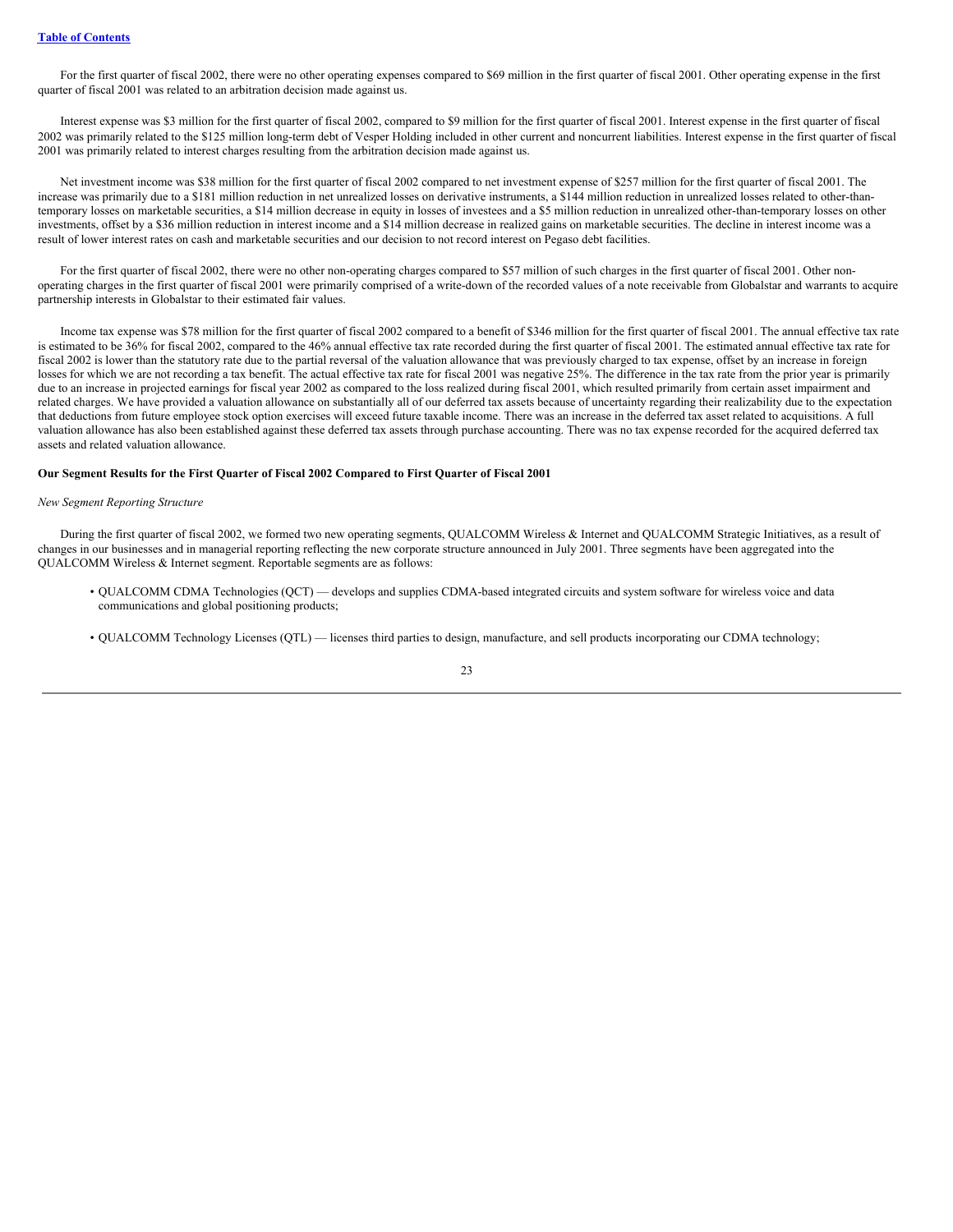- QUALCOMM Wireless & Internet (QWI) comprised of:
	- o QUALCOMM Internet Services (QIS) provides solutions for wireless service providers as the industry moves toward wireless convergence through our BREW product, an open application platform for CDMA-based wireless devices;
	- o QUALCOMM Digital Media (QDM) develops technologies to support the processing, transmission and management of content for a variety of media applications, including the delivery of digitized motion pictures (Digital Cinema) and highly secure, wireless products for the United States government; and
	- o QUALCOMM Wireless Business Solutions (QWBS) provides satellite and terrestrial-based two-way data messaging and position reporting services to transportation companies and private fleets.
- QUALCOMM Strategic Initiatives (QSI) manages our strategic investment activities. QSI makes strategic investments to promote the worldwide adoption of CDMA products and services for wireless voice and Internet data communications, including CDMA carriers and licensed device manufacturers and companies that support the design and introduction of new CDMA-based products or possess unique capabilities or technology. QSI also provides financing to CDMA carriers to facilitate the marketing and sale of CDMA equipment by licensed manufacturers. Management believes that QSI creates long-term value for shareholders and reporting in this manner will facilitate investors' and analysts' understanding of the costs and benefits of such activities.

The Wireless Systems division, which has contracts with Globalstar L.P. to design, develop and manufacture subscriber products and ground telecommunications equipment, is no longer included in a reportable segment.

The following should be read in conjunction with the first quarter financial results of fiscal 2002 for each reporting segment. See "Notes to Condensed Consolidated Financial Statements — Note 6 — Segment Information."

#### *QUALCOMM CDMA Technologies Segment (QCT)*

QCT segment revenues for the first quarter of fiscal 2002 were \$359 million compared to \$331 million for the first quarter of fiscal 2001. Earnings before taxes for the first quarter of fiscal 2002 were \$87 million compared to \$84 million for the first quarter of fiscal 2001. Revenues and earnings before taxes increased due to higher average selling prices and increased shipments of MSM integrated circuits and an increase in software fees. Earnings before taxes did not increase at the same rate as revenues primarily due to increased expenses for research and development. The increased research and development is primarily associated with new integrated circuit product and technology initiatives to support high-speed wireless Internet access and multi-band, multimode, multi-network, products including cdmaOne, CDMA2000 1X/1xEV-DO, GSM/ GPRS, WCDMA and position location technologies. More than 15 million MSM integrated circuits were sold during the first quarter of fiscal 2002, compared to slightly less than 15 million for the first quarter of fiscal 2001.

#### *QUALCOMM Technology Licensing Segment (QTL)*

QTL segment revenues for the first quarter of fiscal 2002 were \$211 million compared to \$187 million for the first quarter of fiscal 2001. Earnings before taxes for the first quarter of fiscal 2002 were \$189 million compared to \$174 million for the first quarter of fiscal 2001. The increase in revenues and earnings before taxes was primarily due to an increase in royalties resulting from an increase in worldwide demand for products based on CDMA technologies.

# *QUALCOMM Wireless & Internet Segment (QWI)*

QWI segment revenues for the first quarter of fiscal 2002 were \$109 million compared to \$111 million for the first quarter of fiscal 2001. Losses before taxes for the first quarter of fiscal 2002 of \$1 million compared to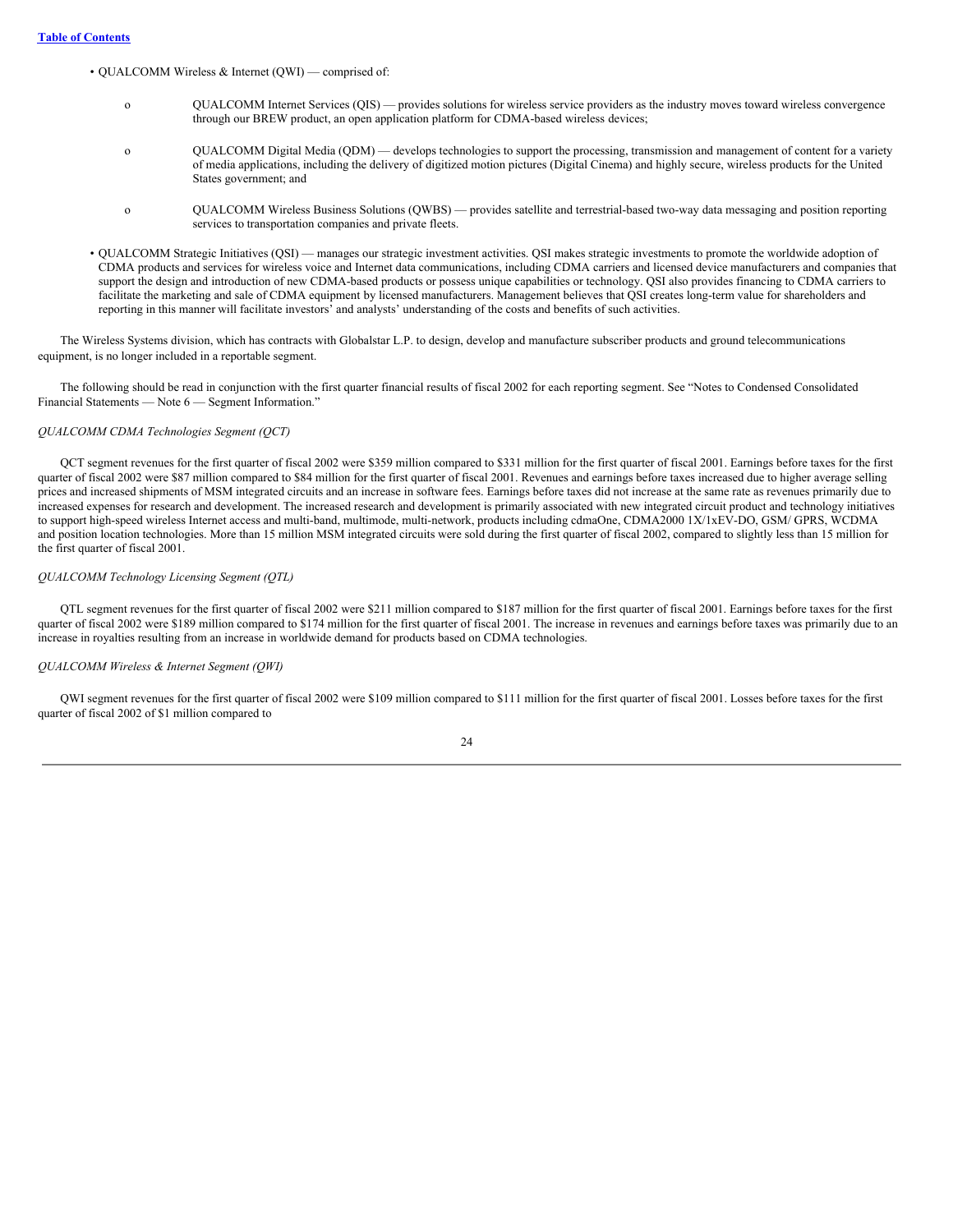earnings before taxes of \$17 million for the first quarter of fiscal 2001. Revenues decreased primarily due to lower revenues on United States government contracts, lower revenues on OmniTRACS and other related communications systems, offset by an increase in software development fees. Earnings before taxes decreased due to increased headcount and related expenses for support efforts related to the BREW application development platform and an increase in QWBS research and development efforts. We shipped approximately 9,400 OmniTRACS and other related communications systems during the first quarter of fiscal 2002, compared to approximately 10,000 in the first quarter of fiscal 2001. The decrease is due to lower unit shipments in Canada and Mexico related to economic conditions affecting their long-haul trucking industries.

#### *QUALCOMM Strategic Initiatives (QSI)*

QSI segment revenues for the first quarter of fiscal 2002 were \$6 million primarily related to the consolidation of Vesper Holding. QSI segment losses before taxes for the first quarter of fiscal 2002 were \$5 million compared to losses before taxes of \$816 million for the first quarter of fiscal 2001. The reduction in losses was primarily due to a decrease in asset impairment and related charges from the same period in fiscal 2001. During the first quarter of fiscal 2001, we recorded \$586 million in such charges related to Globalstar. In addition, we recorded \$181 million lower net unrealized losses on derivative instruments, \$144 million lower unrealized losses related to other-than-temporary losses on marketable securities and other investments and a \$14 million decrease in equity in losses of investees, offset by a \$14 million decrease in realized gains on marketable securities during the first quarter of fiscal 2002 as compared to the same period in fiscal 2001. QSI also recorded a \$9 million loss related to the consolidation of Vesper Holding's results for a 17-day period and \$8 million of equity losses related to Vesper Holding during the first quarter of fiscal 2002.

#### **Liquidity and Capital Resources**

We anticipate that our cash and cash equivalents and marketable securities balances of \$2,744 million at December 30, 2001, including interest to be earned thereon, will be used to fund our working and other capital requirements, including investments in other companies and other assets to support the growth of our business, financing for customers of CDMA infrastructure products in accordance with the agreement with Ericsson, financing under agreements with CDMA telecommunications carriers, and other commitments. In the event additional needs for cash arise, we may raise additional funds from a combination of sources including potential debt and equity issuance.

In first quarter of fiscal 2002, \$267 million in cash was provided by operating activities, compared to \$254 million in cash provided by operating activities in the first quarter of fiscal 2001. Cash provided by operating activities in the first quarter of fiscal 2002 and fiscal 2001 includes \$287 million and \$315 million, respectively, of net cash flow provided by operations. In the first quarter of fiscal 2002, cash flow provided by operations were offset by an increase in accounts receivable and a reduction in payroll, benefits and other liabilities, offset by decreases in finance receivable, inventory and other assets and increases in trade accounts payable and unearned revenue. In the first quarter of fiscal 2001, cash flow provided by operations were offset by increases in finance receivables and inventory and a decrease in payroll, benefits and other liabilities, offset by decreases in accounts receivables and other assets and increases in unearned revenue. These changes for the first quarter of fiscal year 2002 and 2001 totaled \$20 million and \$61 million, respectively.

In the first quarter of fiscal 2002, \$188 million in cash was used in investing activities, primarily including \$187 million for other investments and acquisitions, \$33 million in capital expenditures, \$4 million in net purchases of available-for-sale securities, offset by \$36 million in net maturities of held-to-maturity securities. We intend to continue our strategic investment activities to promote the worldwide adoption of CDMA products and the growth of CDMA-based wireless data and wireless Internet products and solutions. As part of these investment activities, we may provide financing to facilitate the marketing and sale of CDMA equipment by authorized suppliers.

In the first quarter of fiscal 2002 and fiscal 2001, our financing activities provided \$19 million and \$51 million, respectively, comprised primarily of the issuance of common stock under our stock option and employee stock purchase plans.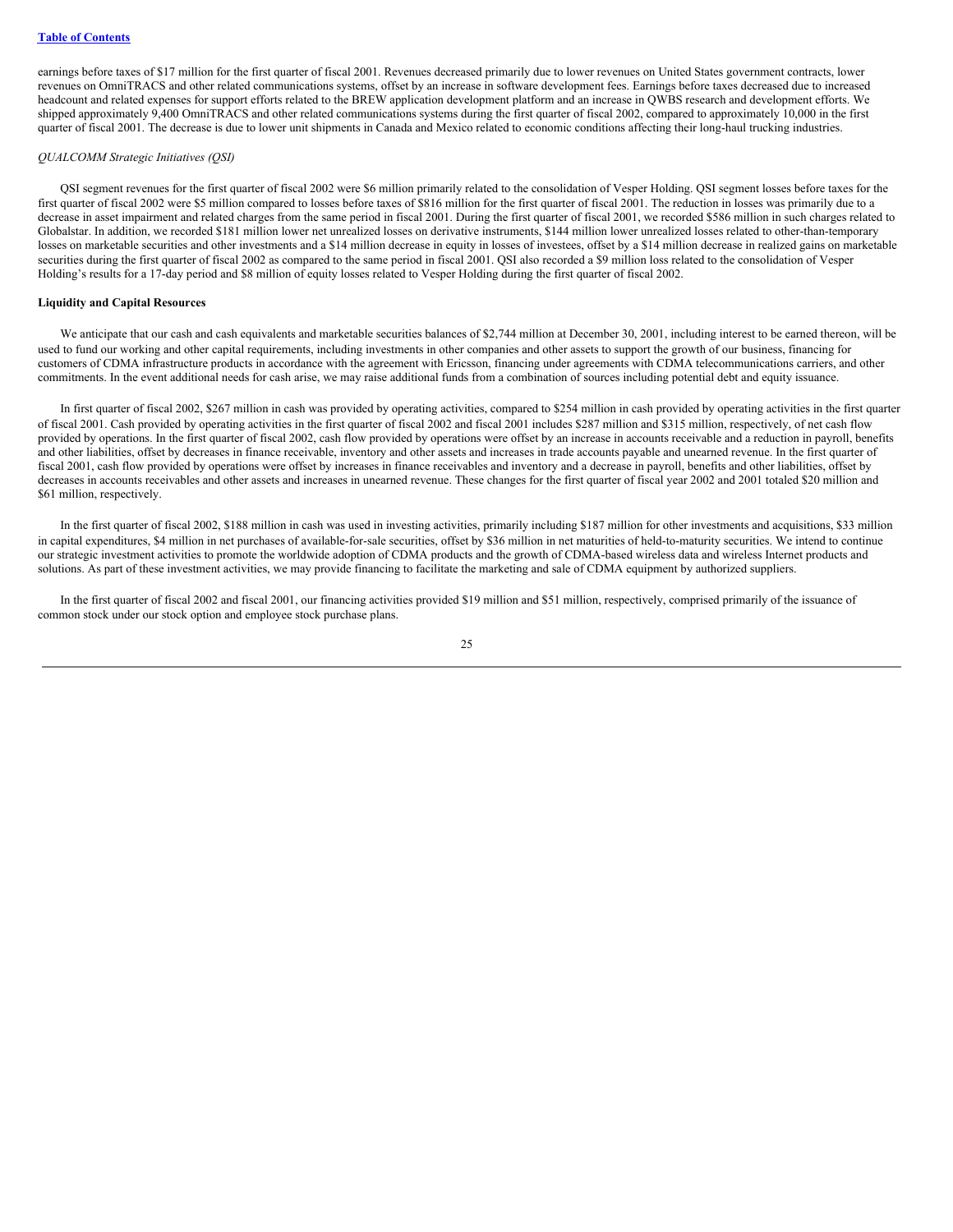At December 30, 2001, our remaining commitments to extend long-term financing to certain CDMA customers of Ericsson totaled approximately \$527 million. The commitment to fund \$400 million of this amount expires on November 6, 2003. The funding of the remaining \$127 million, if it occurs, is not subject to a fixed expiration date. The financing commitments are subject to the CDMA customers meeting conditions prescribed in the financing arrangements and, in certain cases, to Ericsson also financing a portion of such sales and services. Such financing is generally collateralized by the related equipment. Commitments represent the maximum amounts to be financed under these arrangements; actual financing may be in lesser amounts.

In August 2001, we committed to purchase 2,000,000 shares of Series A preferred stock in Nex*W*t *ave* Telecom Inc. (Next*Wave)* for \$300 million. Our investment is subject to approval by the United States Bankruptcy Court, successful consummation of Next*Wave*'s August 2001 plan of reorganization, satisfactory resolution of all disputes involving Next*Wave*'s PCS licenses and other conditions. As a result of the uncertainty surrounding Nex*Wave's* financing plans, the terms of a settlement with the FCC and other factors, there is significant uncertainty as to whether we will make our planned investment in a reorganized Next*Wave*.

Under the terms of the senior credit facility with Leap Wireless, we are committed to fund up to \$125 million until the earlier of settlement of the FCC's current auction of PCS spectrum or Leap Wireless' withdrawal from the auction. At December 30, 2001, no cash has been advanced to Leap Wireless, but \$1 million in loan fees and accrued interest are outstanding under the facility.

Information regarding our other financial commitments at December 30, 2001 is provided in the Notes to the Condensed Consolidated Financial Statements. See "Notes to Condensed Consolidated Financial Statements, Note 3 — Investments in Other Entities, Note 7 — Commitments and Contingencies and Note 8 — Acquisitions."

# **Future Accounting Requirements**

In July 2001, the Financial Accounting Standards Board (FASB) issued FASB Statements Nos. 141 and 142 (FAS 141 and FAS 142), "Business Combinations" and "Goodwill and Other Intangible Assets." FAS 141 replaces APB 16 and eliminates pooling-of-interests accounting prospectively. It also provides guidance on purchase accounting related to the recognition of intangible assets and accounting for negative goodwill. FAS 142 changes the accounting for goodwill from an amortization method to an impairment-only approach. Under FAS 142, goodwill will be tested annually, as well as whenever events or circumstances occur indicating that goodwill might be impaired. FAS 141 and FAS 142 are effective for all business combinations completed after June 30, 2001. Upon adoption of FAS 142, amortization of goodwill recorded for business combinations consummated prior to July 1, 2001 will cease, and intangible assets acquired prior to July 1, 2001 that do not meet the criteria for recognition under FAS 141 will be reclassified to goodwill. Companies are required to adopt FAS 142 for fiscal years beginning after December 15, 2001, but early adoption is permitted. We will adopt FAS 142 on September 30, 2002, the beginning of fiscal 2003. In connection with the adoption of FAS 142, we will be required to perform a transitional goodwill impairment assessment. We recorded \$61 million in amortization expense related to goodwill during the three months ended December 30, 2001. Other than the cessation of goodwill amortization, we have not yet determined the impact these standards will have on our operating results and financial position.

In August 2001, the FASB issued FAS 144, "Accounting for the Impairment or Disposal of Long-Lived Assets." FAS 144 replaces FAS 121, "Accounting for the Impairment of Long-Lived Assets and for Long-Lived Assets to Be Disposed Of." The FASB issued FAS 144 to establish a single accounting model, based on the framework established in FAS 121, as FAS 121 did not address the accounting for a segment of a business accounted for as a discontinued operation under APB 30, "Reporting The Results of Operations — Reporting The Effects of Disposal of a Segment of a Business, and Extraordinary Unusual and Infrequently Occurring Events and Transactions." FAS 144 also resolves significant implementation issues related to FAS 121. Companies are required to adopt FAS 144 for fiscal years beginning after December 15, 2001, but early adoption is permitted. We will adopt FAS 144 as of the beginning of fiscal 2003. We have not yet determined the impact this standard will have on our operating results and financial position.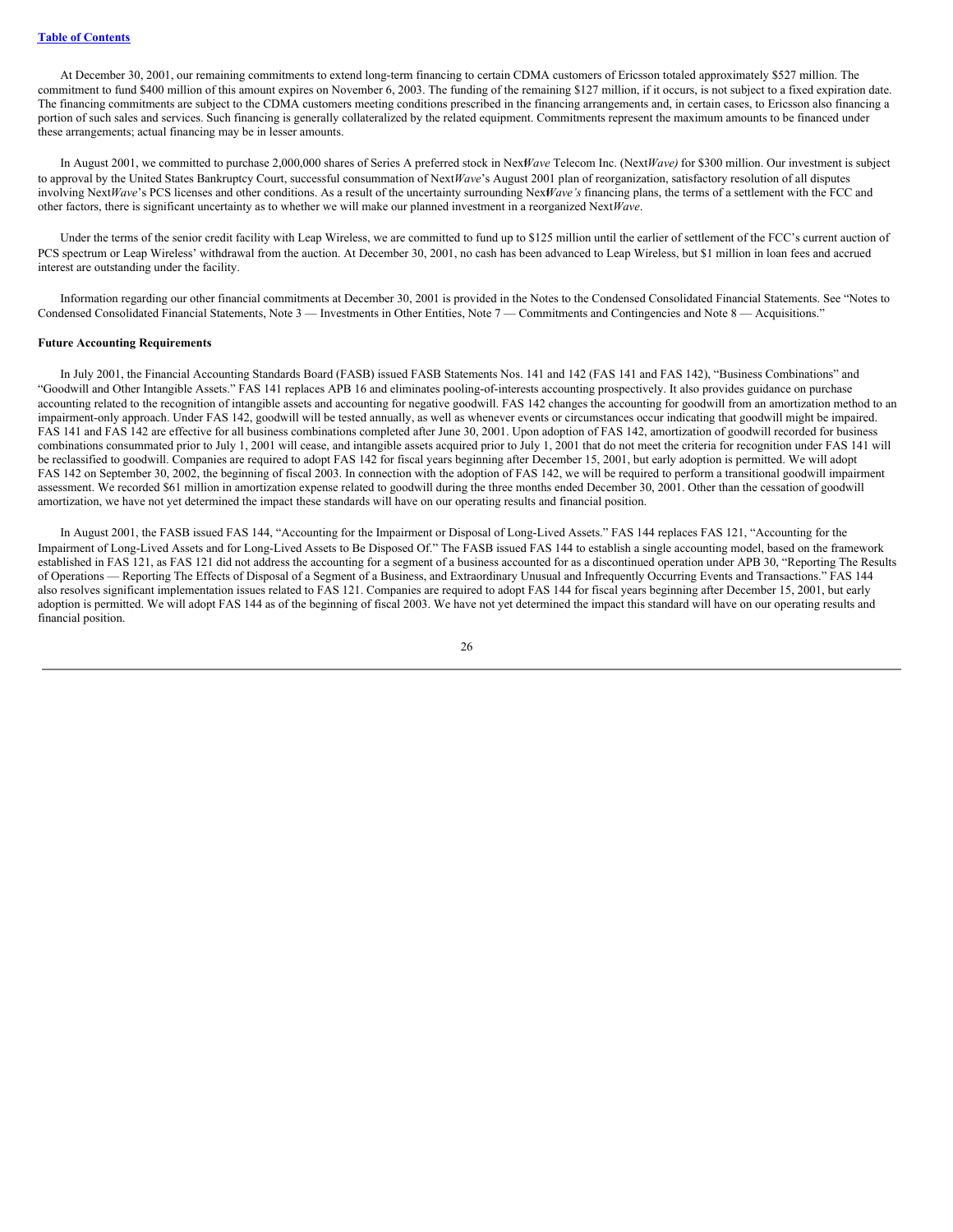## **RISK FACTORS**

You should consider each of the following factors as well as the other information in this Quarterly Report in evaluating our business and our prospects. The risks and uncertainties described below are not the only ones we face. Additional risks and uncertainties not presently known to us or that we currently consider immaterial may also impair our business operations. If any of the following risks actually occur, our business and financial results could be harmed. In that case the trading price of our common stock could decline. You should also refer to the other information set forth in this Quarterly Report and in our Annual Report on Form 10-K for the fiscal year ended September 30, 2001, including our financial statements and the related notes.

## **Risks Related to Our Businesses**

A long lasting downturn in the global economy that impacts the wireless communications industry could negatively affect our revenues and operating results.

The global economy is in the midst of a slowdown that has had wide ranging effects on markets that we serve, particularly wireless communications equipment manufacturers and network operators. This downturn has had a negative effect on our revenues from royalties, license fees and integrated circuit products. We cannot predict the depth or duration of this downturn, and if it grows more severe or continues for a long period of time, our ability to increase or maintain our revenues and operating results may be impaired. In addition, because we intend to continue to make significant investments in research and development during this downturn, and to maintain extensive ongoing customer service and support capability, any decline in the rate of growth of our revenues will have a significant adverse impact on our operating results.

### If CDMA technology is not widely deployed, or if delays occur in the adoption of 3G CDMA standards, our revenues may not grow as anticipated or our stock price could fall.

We focus our business primarily on developing, patenting and commercializing CDMA technology for wireless telecommunications applications. Other digital wireless communications technologies, particularly GSM technology, have been more widely adopted than CDMA technology. If CDMA technology does not become the preferred wireless communications industry standard in the countries where our products and those of our customers and licensees are sold, or if wireless communications service providers do not deploy networks that utilize CDMA technology, our business and financial results could suffer.

To increase our revenues and market share in future periods, we are dependent upon the adoption and commercial deployment of 3G wireless communications equipment, products and services based on our CDMA technology. Industry and government participants of the International Telecommunications Union and regional standards development organizations are currently considering a variety of standards that may be utilized in 3G wireless networks. We continue to advocate the selection of 3G standards based on CDMA technology. We cannot assure you that any of the standards development organizations will select the standards that we are advocating. If they select other standards, our business may suffer, and even if our standards are selected, we cannot assure you that they will achieve commercial acceptance in a timely manner, or at all. Our 1xEV-DO was approved by the International Telecommunications Union for inclusion in the CDMA2000 mode of the 3G standard. Commercial deployment of CDMA2000 1X began in October 2000 in South Korea. In addition, commercial deployment of CDMA2000 1X by Leap Wireless began in December 2001 in the cities of Phoenix and Denver, representing the first commercial deployment of 3G technology in the North America. WCDMA, a technology designed as an alternative to CDMA2000, is currently in the standardization process and has been adopted by several European, Japanese and United States carriers. We expect that, although limited systems have been placed in service, widespread and standardized WCDMA networks will not begin operation until 2003 or later, given that the WCDMA standard and interoperability testing is not yet complete. Many GSM operators are expected to deploy GPRS, a packet data technology, as a 2.5G bridge technology while waiting for 3G WCDMA to become available. GPRS is the only widely anticipated packet data technology that is not CDMA-based. We believe that our CDMA patent portfolio is applicable to all CDMA systems that may serve as the basis for such standards. However, we cannot assure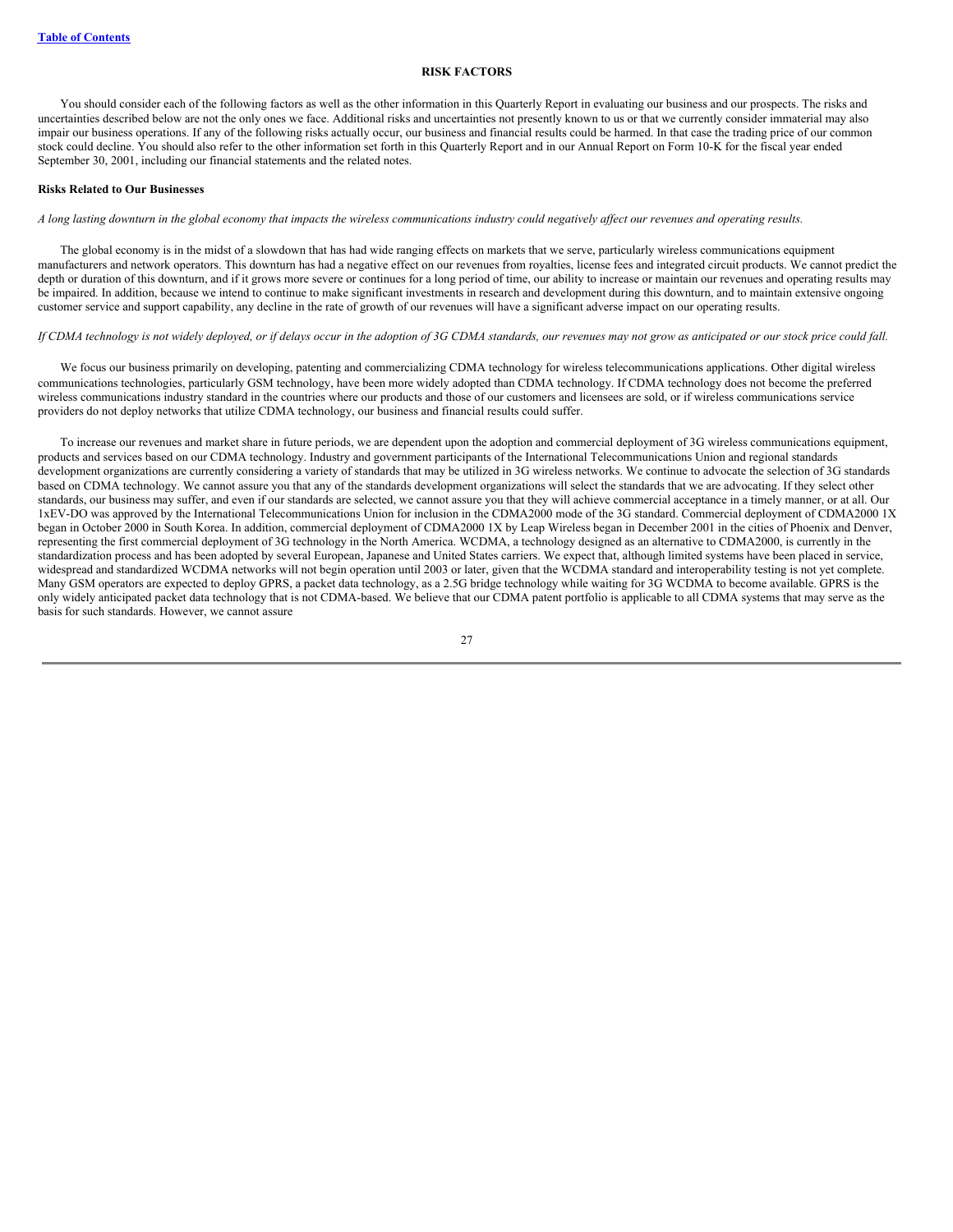you that the wireless communications industry will adopt 3G standards based on CDMA technology, or that our CDMA patents will be determined to be applicable to any proposed 3G standards. If we are unable to successfully, widely and timely deploy CDMA2000 as the preferred 3G technology, our business and financial results could suffer.

Because we have made significant investments in and loans to CDMA carriers, our financial condition may be harmed if those CDMA carriers are not successful.

We provide significant financing to CDMA carriers to promote the worldwide adoption of CDMA products and services. Many domestic and international CDMA carriers to whom we have provided financing have limited operating histories, are faced with significant capital requirements, are highly leveraged or have limited financial resources. Certain carriers to whom we have provided financing have defaulted on their obligations to us, and it is possible that others will default on their obligations to us in the future. Any such defaults could have a material adverse effect on our financial condition and operating results. Due to currency fluctuations and international risks, foreign borrowers may become unable to pay their debts to us from revenues generated by their projects that are denominated in local currencies. Further, we may not be permitted to retain a security interest in any spectrum licenses held by foreign carriers that we finance. These spectrum licenses initially may constitute the primary asset of the carriers. The amount of financing that we currently are providing and that we expect to provide in the future is substantial. See "Notes to Condensed Consolidated Financial Statements, Note 3 -Investments in Other Entities.

In November 2001, we acquired Vesper Holding, a CDMA carrier in Brazil. See "Notes to Condensed Consolidated Financial Statements, Note 8 — Acquisitions." We expect Vesper Holding to incur increasing operating losses and negative cash flows from operations as it expands operations and enters new markets, even if and after it achieves positive cash flows from operations in initial operating markets. We may incur significant losses in the future related to our ownership of the Vesper Holding, and we cannot assure you that Vesper Holding will ever operate profitably. Additional risks and uncertainties specific to Vesper Holding include risks associated with:

- the upgrade of the existing network to 3G CDMA 1X, including risks related to the operations of new systems and technologies, substantial required expenditures and potential unanticipated costs, the adequacy of suppliers and consumer acceptance of the products and services to be offered;
- the ability to establish a significant market presence in new geographic and service markets;
- the ability to compete with more well-established competitors in Brazil that may offer less expensive products and services, desirable or innovative products or have extensive resources or better financing;
- the availability and cost of capital; and
- the ability to develop future business opportunities critical to the realization of growth potential.

We derive a significant portion of our revenue from a limited number of customers and licensees. The loss of any one of our major customers or licensees could reduce our *revenues and may harm our ability to achieve or sustain acceptable levels of operating results.*

In the first quarter of fiscal 2002, three customers accounted for 43% of consolidated revenues. In fiscal year 2001, three customers accounted for 37% of consolidated revenues. The loss of any one of our QCT segment's significant customers or the delay, even if only temporary, or cancellation of significant orders from any of these customers would reduce our revenues in the period of the cancellation or deferral and could harm our ability to achieve or sustain acceptable levels of profitability. Accordingly, unless and until our QCT segment diversifies and expands its customer base, our future success will significantly depend upon the timing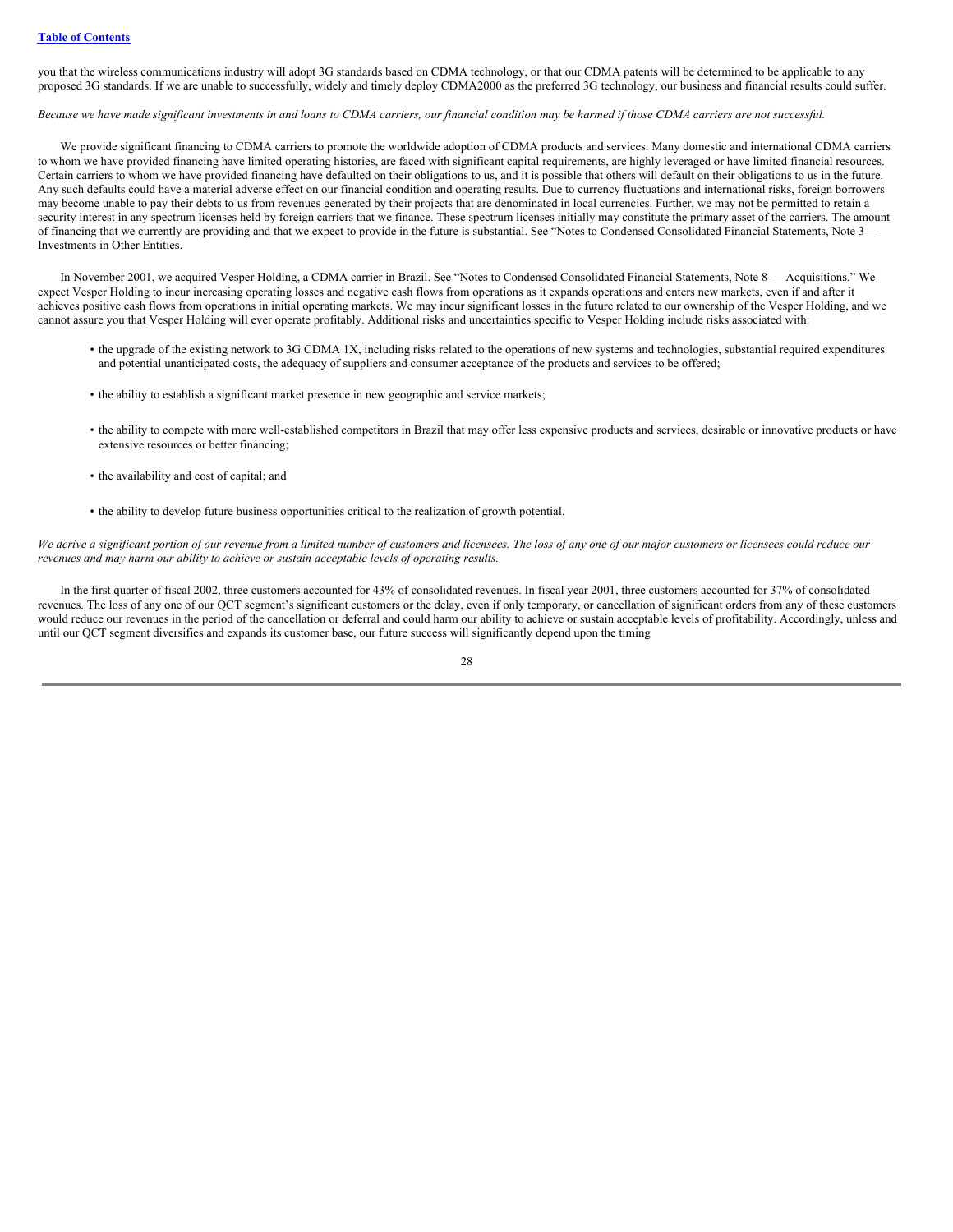and size of future purchase orders, if any, from these customers. Factors that may impact the size and timing of orders from customers of our QCT segment include, among others, the following:

- the product requirements of these customers;
- the financial and operational success of these customers; and
- the success of these customers' products that incorporate our products.

Our QTL segment derives royalty revenues from shipments by our licensees. We derive a significant portion of our royalty revenue from a limited number of licensees. Our future success depends upon the ability of our licensees to develop and introduce high volume products that achieve and sustain market acceptance. We cannot assure you that our licensees will be successful or that the demand for wireless communications devices and services offered by our licensees will continue to increase. Any reduction in the demand for wireless communications devices utilizing our CDMA technology could have a material adverse effect on our business.

We derive a significant portion of our revenues from sales outside the United States, and numerous factors related to international business activities subject us to risks that could reduce the demand for our licensees' products or our products, negatively affecting our operating results.

A significant part of our strategy involves our continued pursuit of growth opportunities in a number of international markets. We market, sell and service our products internationally. We have established sales offices around the world. We will continue to expand our international sales operations and enter new international markets. This expansion will require significant management attention and financial resources to successfully develop direct and indirect international sales and support channels, and we cannot assure you that we will be successful or that our expenditures in this effort will not exceed the amount of any resulting revenues. If we are not able to maintain or increase international market demand for our products, then we may not be able to maintain an acceptable rate of growth in our business.

In the first quarter of fiscal 2002, international customers accounted for 66% of consolidated revenues. Consolidated revenues from international customers as a percentage of total revenues were 65% in fiscal year 2001, 47% in fiscal year 2000 and 38% in fiscal year 1999. In many international markets, barriers to entry are created by longstanding relationships between our potential customers and their local providers and protective regulations, including local content and service requirements. In addition, our pursuit of international growth opportunities may require significant investments for an extended period before we realize returns, if any, on our investments. Our business could be adversely affected by a variety of uncontrollable and changing factors, including:

- unexpected changes in legal or regulatory requirements;
- difficulty in protecting our intellectual property rights in a particular foreign jurisdiction;
- our inability to successfully enter a significant foreign market, such as China or India;
- cultural differences in the conduct of business;
- difficulty in attracting qualified personnel and managing foreign activities;
- recessions in economies outside the United States;
- longer payment cycles for and greater difficulties collecting accounts receivable;
- export controls, tariffs and other trade protection measures;
- fluctuations in currency exchange rates;
- nationalization, expropriation and limitations on repatriation of cash;
- social, economic and political instability;
- natural disasters, acts of terrorism and war;

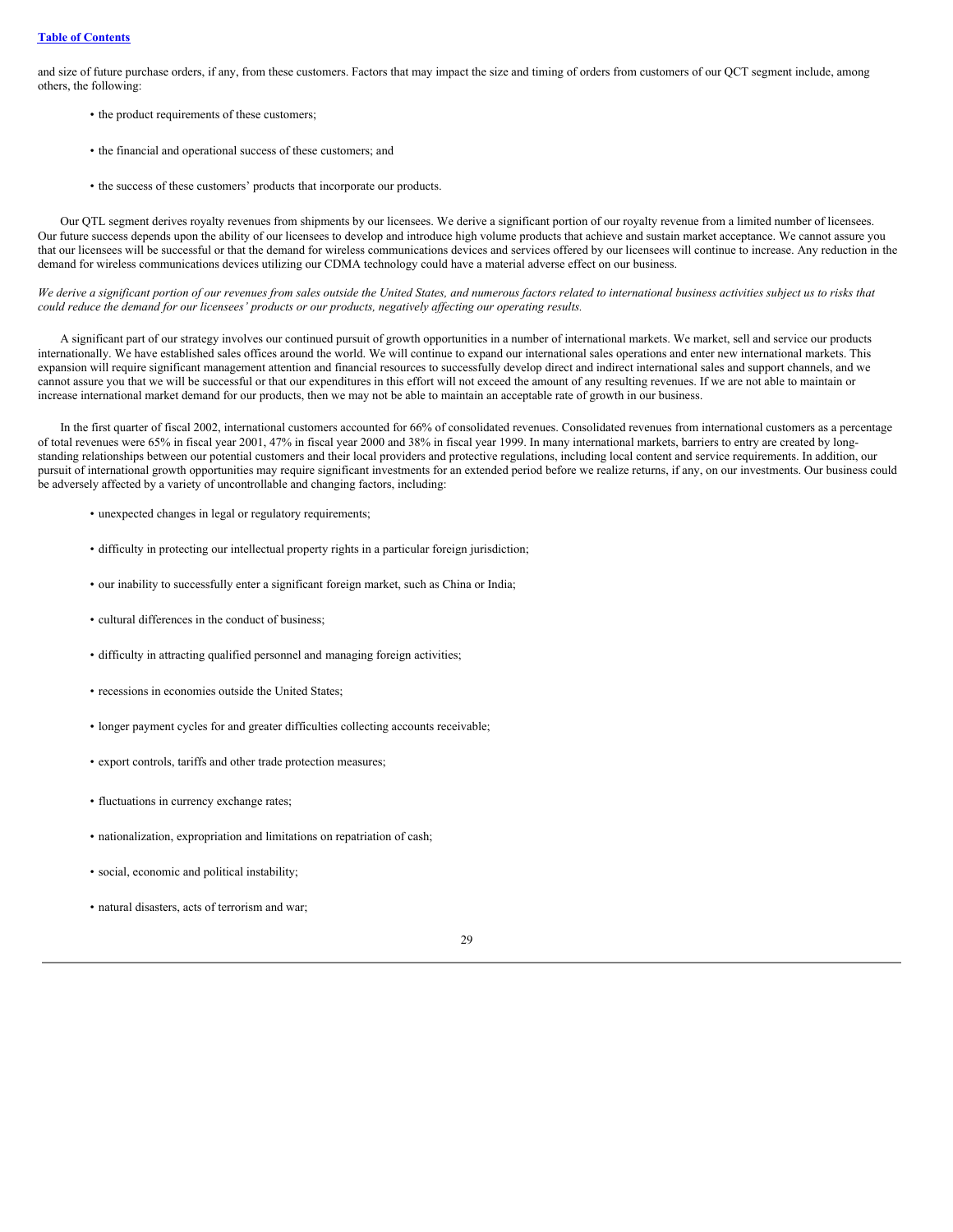- taxation; and
- changes in United States laws and policies affecting trade, foreign investment and loans.

In addition to general risks associated with our international sales, licensing activities and operations, we are also subject to risks specific to the individual countries in which we do business. During the first quarter of fiscal 2002 37% and 20% of our revenue was from customers and licensees based in South Korea and Japan, respectively. During fiscal 2001, 35% and 22% of our revenue was from customers and licensees based in South Korea and Japan, respectively. A significant downturn in the economies of Asian countries where many of our customers and licensees are located, particularly the economies of South Korea and Japan, would materially harm our business. In November 2001, we acquired Vesper Holding, a CDMA carrier in Brazil. A significant downturn in the economy of Brazil could materially harm our business and limit our strategic alternatives related to this investment. We also are subject to risks in certain markets in which our customers and licensees grant subsidies on handsets to their subscribers. For example, in the past the South Korean government limited the ability of handset manufacturers to provide subsidies on handsets to their subscribers, and this, in turn, reduced our revenues from those sources. Further limitations on the ability of handset manufacturers to sell their products in South Korea, Japan or in other countries may have additional negative impacts on our revenues.

#### Foreign currency fluctuations could negatively affect future product sales or royalty revenue and harm our ability to collect receivables.

We are exposed to risk from fluctuations in foreign currencies that could impact our operating results, liquidity and financial condition. As a global concern, we face exposure to adverse movements in foreign currency exchange rates:

- Financial instruments held by our consolidated subsidiaries and other companies in which we invest that are not denominated in the functional currency of those entities are subject to the effects of currency fluctuations, which may affect our reported earnings. Our exposure to emerging market currencies may increase as we expand into those markets.
- Declines in currency values in selected regions may adversely affect our operating results because our products and those of our customers and licensees may become more expensive to purchase in the countries of the affected currencies. Our trade receivables are generally United States dollar denominated. Accordingly, any significant change in the value of the dollar against our customers' or licensees' functional currencies could result in an increase in our customers' or licensees' cash flow requirements and could consequently affect our ability to collect receivables.
- Foreign CDMA carriers to whom we have provided financing may be unable to pay their debts to us from revenues generated by their projects that are denominated in local currencies.
- Average selling prices for our customers' products may be denominated in local currencies, and declines in local currency values may adversely affect future royalty revenue.

### We may engage in strategic transactions that could result in significant charges or management disruption and fail to enhance stockholder value.

From time to time, we consider strategic transactions and alternatives with the goal of maximizing stockholder value. In February 2000, we completed the sale of our terrestrial wireless consumer products business to Kyocera Wireless. In May 1999, we completed the sale of our terrestrial wireless infrastructure business to Ericsson. In September 1998, we completed the spin-off of Leap Wireless. Additionally, in the past we have acquired businesses, entered into joint ventures and made strategic investments in early stage companies and venture funds or incubators to support the adoption of CDMA and use of the wireless Internet. In November 2001, we acquired Vesper Holding, a CDMA carrier in Brazil. Most of our strategic investments entail a high degree of risk and will not become liquid until more than one year from the date of investment, if at all.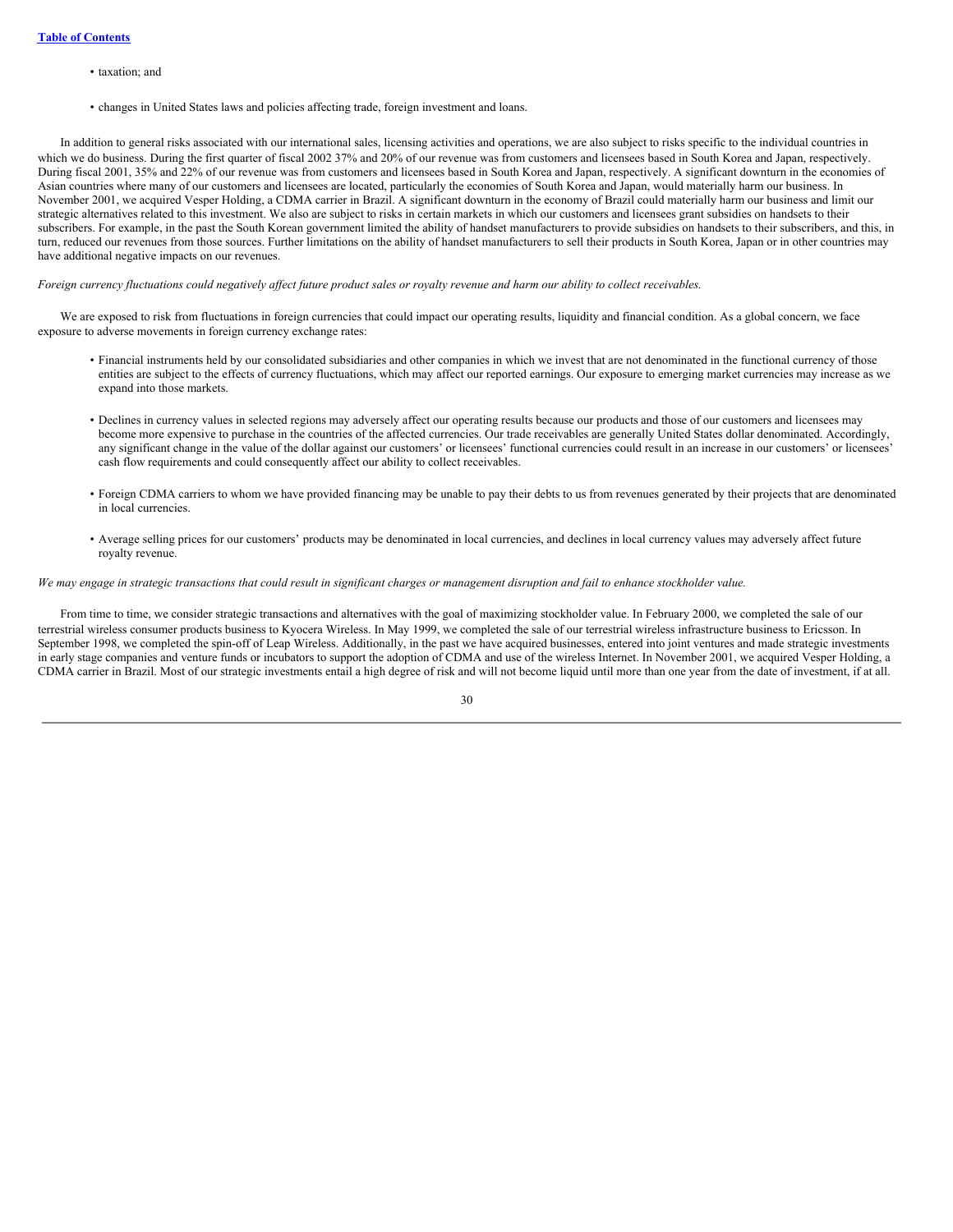We will continue to evaluate potential strategic transactions and alternatives that we believe may enhance stockholder value. These potential future transactions may include a variety of different business arrangements, including acquisitions, spin-offs, strategic partnerships, joint ventures, restructurings, divestitures, business combinations and investments. Although our goal is to maximize stockholder value, such transactions may impair stockholder value or otherwise adversely affect our business and the trading price of our stock. Any such transaction may require us to incur non-recurring or other charges and may pose significant integration challenges and/or management and business disruptions, any of which could harm our operating results and business prospects.

# The fair values of our strategic investments are subject to substantial quarterly and annual fluctuations and to market downturns. Downward fluctuations and market trends *could adversely af ect our operating results.*

We maintain strategic holdings of various issuers and types. These securities include available-for-sale equity securities and derivative instruments that are recorded on the balance sheet at fair value. We strategically invest in companies in the high-technology industry and typically do not attempt to reduce or eliminate our market exposure. Available-for-sale equity securities and derivative instruments recorded at fair value under FAS 115 and FAS 133, respectively, subject us to equity price risk. The fair market values of these equity securities and derivative instruments are subject to significant price volatility and, in general, suffered a significant decrease in market value during fiscal 2001. In addition, the realizable value of these securities and derivative instruments is subject to market and other conditions. Our investments in specific companies and industry segments may vary over time, and changes in concentrations may affect price volatility. We also invest in privately-held companies, including early stage companies, venture funds or incubators. These investments are recorded at cost, but the recorded values may become impaired due to changes in the companies' condition or prospects. Our strategic investments are inherently risky as the market for the technologies or products the investees have under development may never materialize. As a result, we could lose all or a portion of our investments in these companies, which could negatively affect our financial position and operating results. See "Notes to Condensed Consolidated Financial Statements, Note 3 — Investments in Other Entities" and "Item 3. Quantitative and Qualitative Disclosure About Market Risk."

We depend upon a limited number of third-party manufacturers to produce and test our products. Any disruptions in the operations of, or the loss of, any of these third parties could harm our ability to meet our delivery obligations to our customers and increase our cost of sales.

#### *QUALCOMM CDMA Technologies Segment (QCT)*

We subcontract all of our manufacturing and assembly, and most of the testing, of our integrated circuits. We depend upon a limited number of third parties to perform these functions, some of which are only available from single sources with which we do not have long-term contracts. During the first quarter of fiscal 2002 and during fiscal 2001, IBM, Motorola, Taiwan Semiconductor Manufacturing Co. and Texas Instruments were the primary manufacturers of our family of integrated circuits. Our reliance on a sole-source vendor primarily occurs during the start-up phase of a new product. Once a new product reaches a significant volume level, we then establish alternative suppliers for technologies that we consider critical. Our reliance on sole or limited-source vendors involves risks. These risks include possible shortages of capacity, product performance shortfalls, and reduced controls over delivery schedules, manufacturing capability, quality assurance, quantity and costs. We have no firm long-term commitments from our manufacturers to supply products to us for any specific period, or in any specific quantity, except as may be provided in a particular purchase order. As a result, these manufacturers may allocate, and in the past have allocated, capacity to the production of other products while reducing deliveries to us on short notice.

Our operations also may be harmed by lengthy or recurring disruptions at any of the facilities of our manufacturers. These disruptions may include labor strikes, work stoppages, terrorism, war, fire, earthquake, flooding or other natural disasters. These disruptions could cause significant delays in shipments until we are able to shift the products from an affected manufacturer to another manufacturer. The loss of a significant third-party manufacturer or the inability of a third-party manufacturer to meet performance and quality specifications or delivery schedules could harm our ability to meet our delivery obligations to our customers.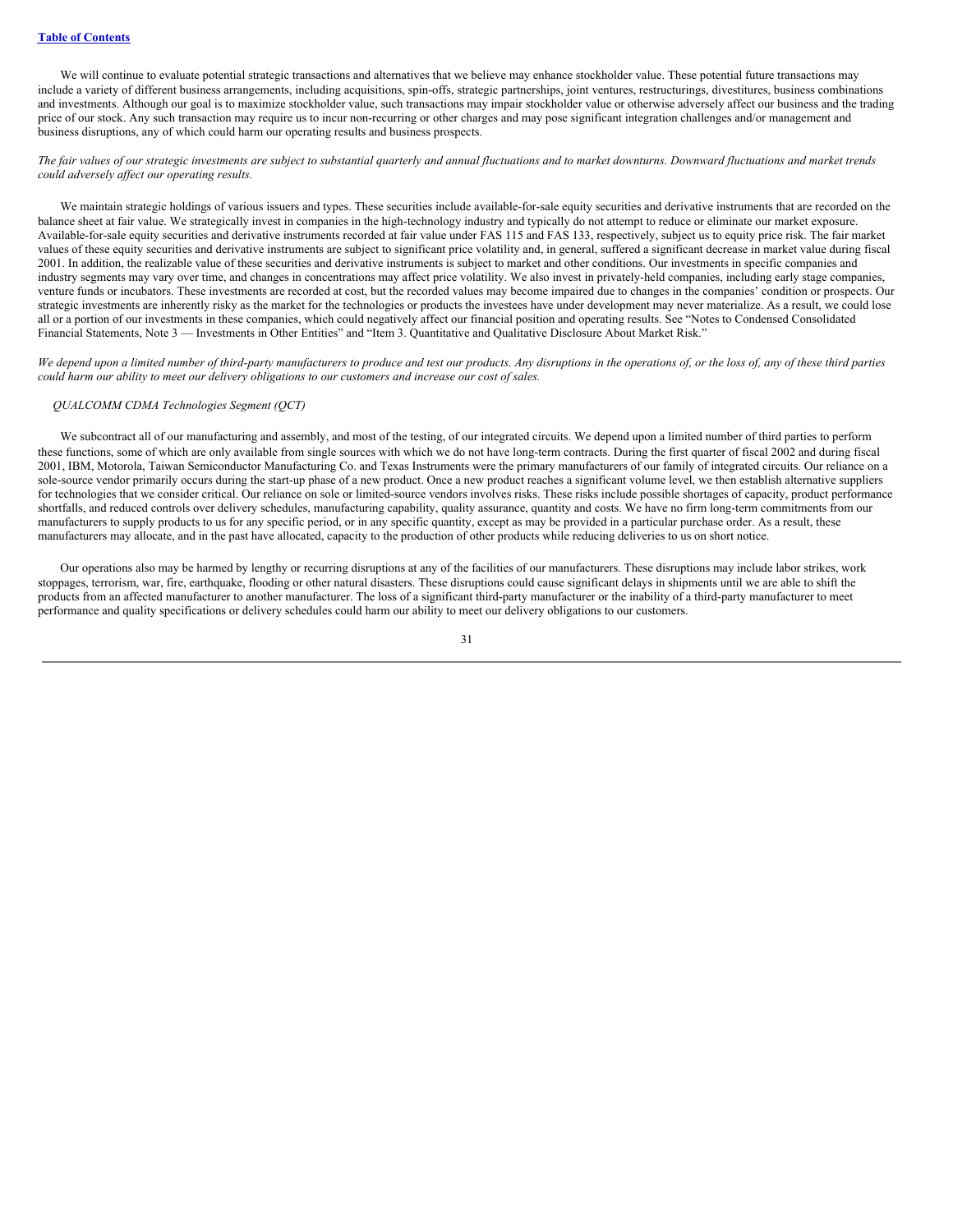In addition, one or more of our manufacturers may obtain licenses from us to manufacture CDMA integrated circuits that compete with our products. In this event, the manufacturer could elect to allocate scarce components and manufacturing capacity to their own products and reduce deliveries to us. In the event of a loss of, or a decision to change, a key third-party manufacturer, qualifying a new manufacturer and commencing volume production or testing could involve delay and expense, resulting in lost revenues, reduced operating margins and possible loss of customers.

#### *QUALCOMM Wireless & Internet Segment (QWI)*

Several of the critical products and services used in our existing and proposed products are currently available only from third-party single or limited sources. These include items such as electronic and radio frequency components, and other sophisticated parts and subassemblies which are used in the OmniTRACS, TruckMAIL, OmniExpress, LINQ and OmniOne products. These third parties include companies such as M/A Com, Rakon, Mini Circuits, Cambridge, Andrews, ADI, Deutsch, PCI, Key Tronic, Seavey, Symbol, Talon, Thomson Airpax and Eagle Picher. Our reliance and the reliance of our licensees on sole or limited source vendors involve risks. These risks include possible shortages of certain key components, product performance shortfalls, and reduced control over delivery schedules, manufacturing capability, quality and costs. In the event of a long term supply interruption, alternate sources could be developed in a majority of the cases. The inability to obtain adequate quantities of significant compliant materials on a timely basis could have a material adverse effect on our business, operating results, liquidity and financial position.

### A reduction or interruption in component supply or a significant increase in component prices could have a material adverse effect on our business or profitability.

Our ability to meet customer demands depends, in part, on our ability to obtain timely and adequate delivery of parts and components from our suppliers and internal manufacturing capacity. We have experienced component shortages in the past, including components for our integrated circuit products, that have adversely affected our operations. Although we work closely with our suppliers to avoid these types of shortages, we may continue to encounter these problems in the future. A reduction or interruption in component supply or a significant increase in the price of one or more components could have a material adverse effect on our business.

#### Defects or errors in our products could harm our relations with our customers and expose us to liability. Similar problems related to the products of our customers or licensees *would harm our business.*

Our software and integrated circuit products are inherently complex and may contain defects and errors that are detected only when the products are in use. Further, because our products perform critical functions in our customers' products and networks, such defects or errors could have a serious impact on our customers which could damage our reputation, harm our customer relationships and expose us to liability. Defects or impurities in our components, materials or software or those used by our customers or licensees, equipment failures or other difficulties could adversely affect our ability and that of our customers and licensees to ship products on a timely basis as well as our customers' or licensees' demand for our products. Any such shipment delays or declines in demand could reduce our revenues and harm our ability to achieve or sustain acceptable levels of profitability. We and our customers or licensees also may experience component or software failures or defects which could require significant product recalls, reworks and/or repairs which are not covered by warranty reserves and which could consume a substantial portion of the capacity of our third-party manufacturers or those of our customers or licensees.

#### *Our operating results are subject to substantial quarterly and annual fluctuations and to market downturns.*

Our revenues, earnings and other operating results have fluctuated significantly in the past and may fluctuate significantly in the future. General economic or other conditions causing a downturn in the market for our products or technology, affecting the timing of customer orders or causing cancellations or rescheduling of orders could also adversely affect our operating results. Moreover, our customers may change delivery schedules or cancel or reduce orders without incurring significant penalties and generally are not subject to minimum purchase requirements.

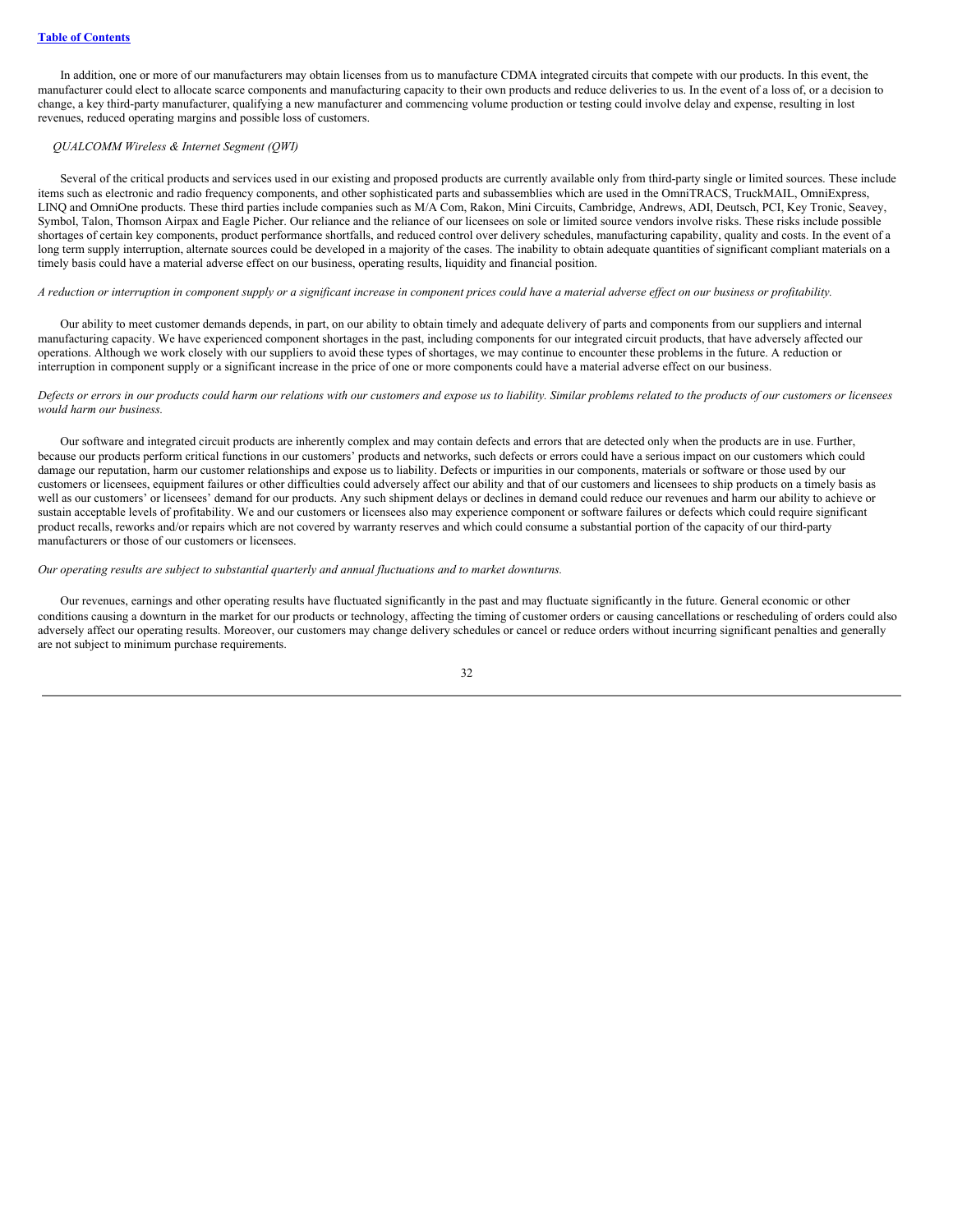Our future operating results will be affected by many factors, including the following:

- the rate of CDMA technology deployment;
- delays in the adoption of 3G CDMA standards;
- changes in the growth rate of the wireless communications industry;
- consolidation in the wireless communications industry;
- strategic transactions, such as acquisitions, divestitures and investments, including investments in new ventures and CDMA carriers;
- the collectibility of our trade and finance receivables;
- changes in the fair values of our strategic equity and derivative investments;
- our ability to realize the fair values of our investments in thinly-traded public and private markets;
- the success of our strategic investments, including our investment in Vesper Holding;
- our ability to retain existing or secure anticipated customers, licensees or orders, both domestically and internationally;
- the availability and cost of products and services from our third-party suppliers;
- our ability to develop, introduce and market new technology, products and services on a timely basis;
- foreign currency fluctuations, inflation and deflation;
- decreases in average selling prices for our products and our customers' products that use our technology;
- decreases in demand for our products and our customers' products that use our technology;
- intellectual property disputes and litigation;
- government regulations;
- product defects;
- management of inventory in response to shifts in market demand;
- energy blackouts and system failures;
- changes in the mix of technology and products developed, licensed, produced and sold; and
- seasonal customer demand.

The foregoing factors are difficult to forecast and these, as well as other factors, could harm our quarterly or annual operating results. If our operating results fail to meet the expectations of investment analysts or investors in any period, the market price of our common stock may decline.

Our industry is subject to intense competition that could result in declining average selling prices for our licensees' products and our products, negatively affecting our *revenues and operating results.*

We currently face significant competition in our markets and expect that intense competition will continue. Competition in the telecommunications market is based on varying combinations including:

- comprehensiveness of product and technology solutions;
- manufacturing capability,
- scalability and the ability of the system solution to meet customers' immediate and future network requirements;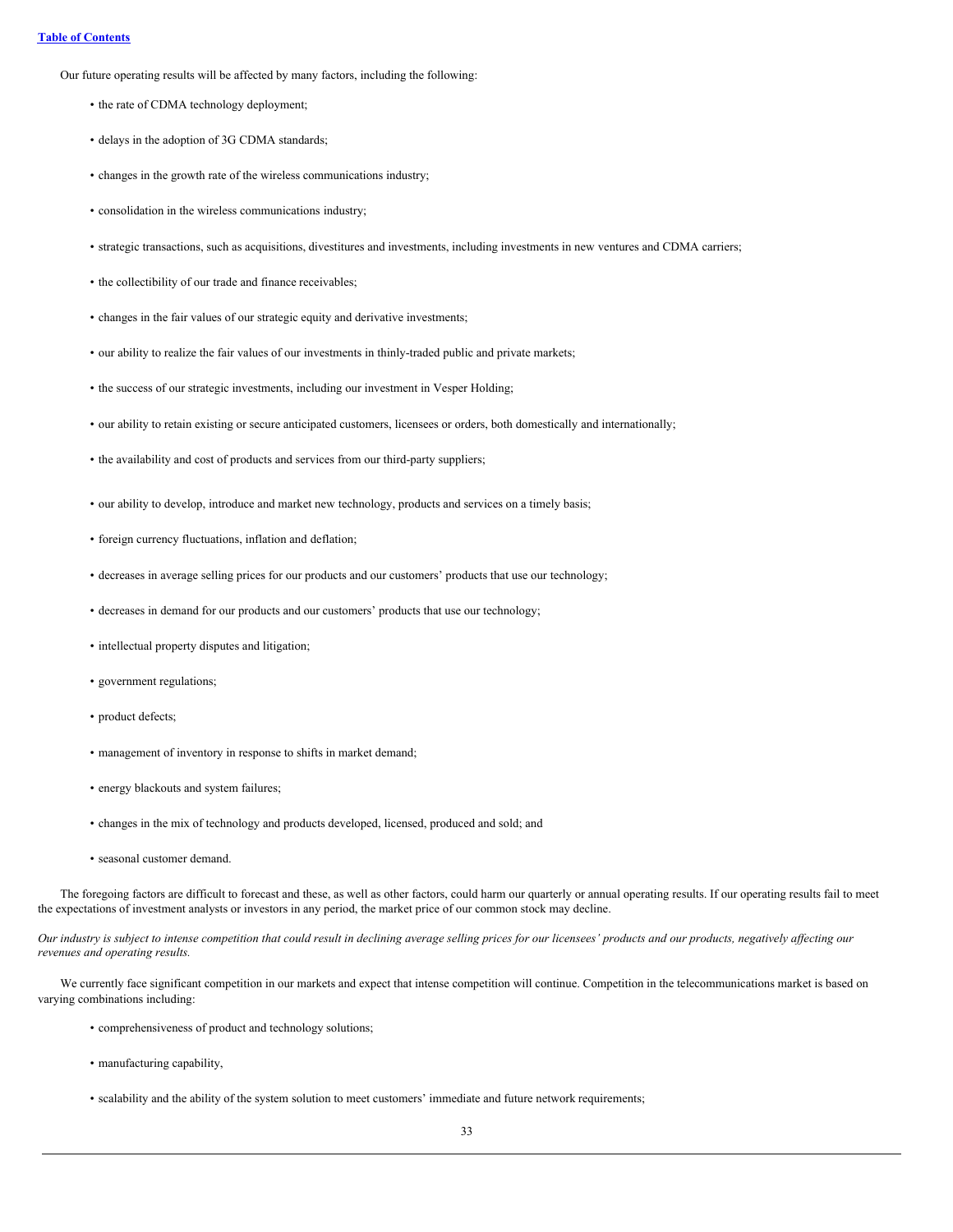- product performance and quality;
- design and engineering capabilities;
- compliance with industry standards;
- time to market:
- system cost; and
- customer support.

This competition has resulted and is expected to continue to result in declining average royalties for our licensed intellectual property and reduced average selling prices for our products and those of our customers and licensees. We anticipate that additional competitors will enter our markets as a result of growth opportunities in wireless telecommunications, the trend toward global expansion by foreign and domestic competitors, technological and public policy changes and relatively low barriers to entry in selected segments of the industry.

Our competitors include companies that promote non-CDMA technologies and companies that design competing CDMA integrated circuits, such as Nokia, Motorola, Philips, Ericsson, Texas Instruments, Intel, LSI Logic, Nortel, Samsung, Matsushita and Siemens, all of whom are our licensees with the exception of Intel. With respect to our OmniTRACS, TruckMAIL, OmniExpress, LINQ and OmniOne products and services, our existing competitors are aggressively pricing their products and services and could continue to do so in the future. In addition, these competitors are offering new value-added products and services similar in many cases to those we have developed or are developing. Emergence of new competitors, particularly those offering low cost terrestrial-based products and current as well as future satellite-based systems, may impact margins and intensify competition in new markets.

Many of these current and potential competitors have advantages over us, including:

- existing royalty-free cross-licenses to competing and emerging technologies;
- longer operating histories and presence in key markets;
- greater name recognition;
- access to larger customer bases; and
- greater financial, sales and marketing, manufacturing, distribution, technical and other resources than we have.

As a result of these factors, these competitors may be more successful than us. In addition, we anticipate additional competitors will enter the market for products based on 3G standards. These competitors may have more established relationships and distribution channels in markets not currently deploying wireless communications technology. These competitors also have established or may establish financial or strategic relationships among themselves or with our existing or potential customers, resellers or other third parties. These relationships may affect customers' decisions to purchase products or license technology from us. Accordingly, new competitors or alliances among competitors could emerge and rapidly acquire significant market share to our detriment.

### *Our stock price is volatile.*

The stock market in general, and the stock prices of technology-based companies in particular, have experienced extreme volatility that often has been unrelated to the operating performance of any specific public companies. The market price of our common stock has fluctuated in the past and is likely to fluctuate in the future as well. Factors that may have a significant impact on the market price of our stock include:

• announcements concerning us or our competitors, including the selection of wireless communications technology by cellular, PCS and Wireless Local Loop service providers and the timing of the roll-out of those systems;

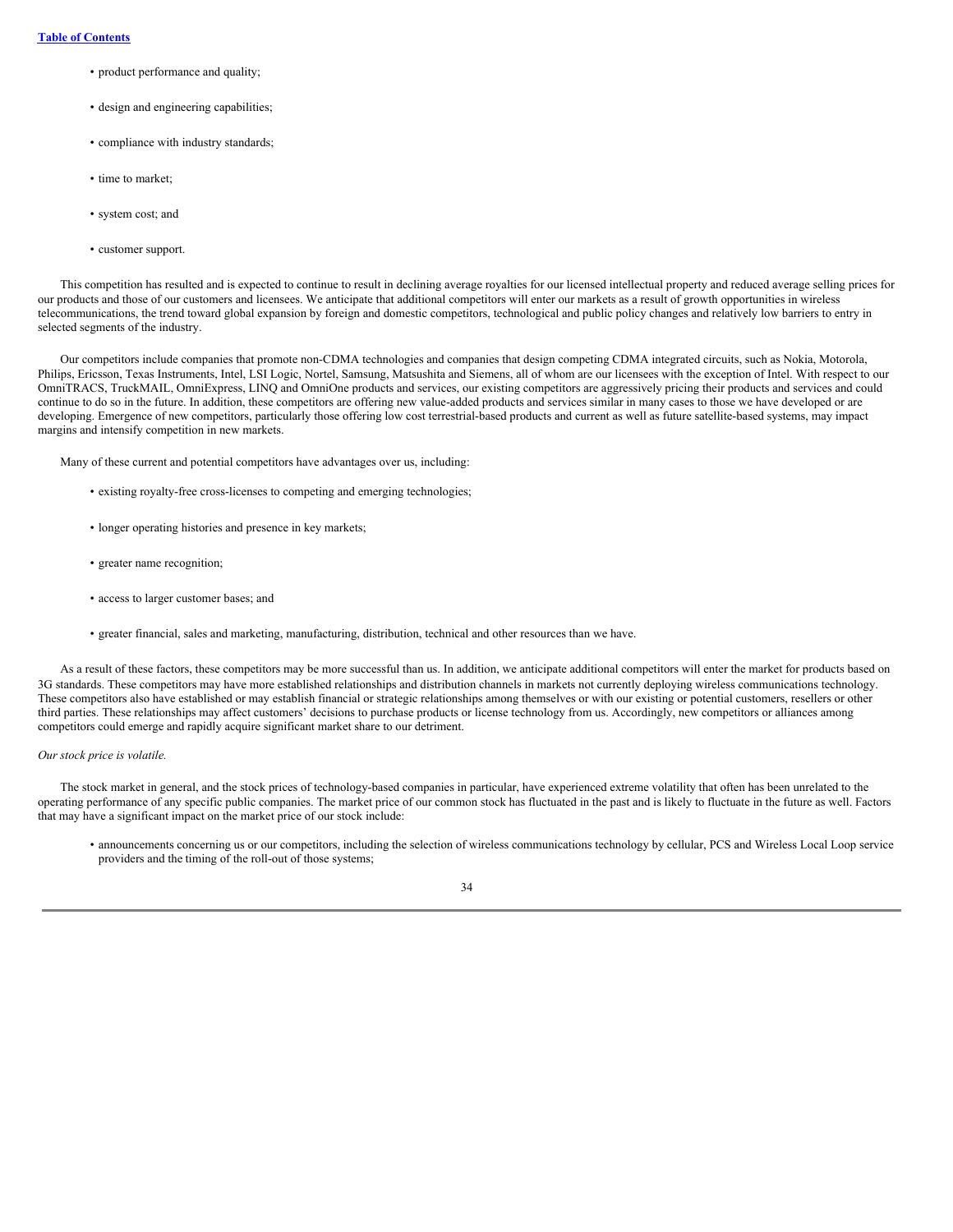- receipt of substantial orders for integrated circuits and system software products;
- quality deficiencies in services or products;
- announcements regarding financial developments or technological innovations;
- international developments, such as technology mandates, political developments or changes in economic policies;
- new commercial products;
- changes in recommendations of securities analysts;
- government regulations;
- acts of terrorism and war;
- proprietary rights or product or patent litigation; or
- strategic transactions, such as acquisitions and divestitures.

Our future earnings and stock price may be subject to significant volatility, particularly on a quarterly basis. Shortfalls in our revenues or earnings in any given period relative to the levels expected by securities analysts could immediately, significantly and adversely affect the trading price of our common stock.

Our industry is subject to rapid technological change that we must keep pace with to successfully compete.

New technological innovations generally require a substantial investment before they are commercially viable. We may make substantial, non-recoverable investments in new technologies that do not result in meaningful revenues.

The market for our products and technology is characterized by many factors, including:

- rapid technological advances and evolving industry standards;
- changes in customer requirements;
- frequent introductions of new products and enhancements; and
- evolving methods of building and operating telecommunications systems.

We are currently making significant investments in developing and introducing new products, such as:

- integrated circuit product to support high-speed wireless Internet access and multimode, multi-band, multi-network products including cdmaOne, CDMA2000 1X/1xEV-DO, GSM/GPRS, WCDMA and position location technologies; and
- Binary Runtime Environment for Wireless (BREW), a thin applications execution platform that provides applications developers with an open standard platform for wireless devices on which to develop their products.

Our future success will depend on our ability to continue to develop and introduce new products, technology and enhancements on a timely basis. Our future success will also depend on our ability to keep pace with technological developments, protect our intellectual property, satisfy varying customer requirements, price our products competitively and achieve market acceptance. The introduction of products embodying new technologies and the emergence of new industry standards could render our existing products and technology, and products and technology currently under development, obsolete and unmarketable. If we fail to anticipate or respond adequately to technological developments or customer requirements, or experience any significant delays in development, introduction or shipment of our products and technology in commercial quantities, our competitive position could be damaged.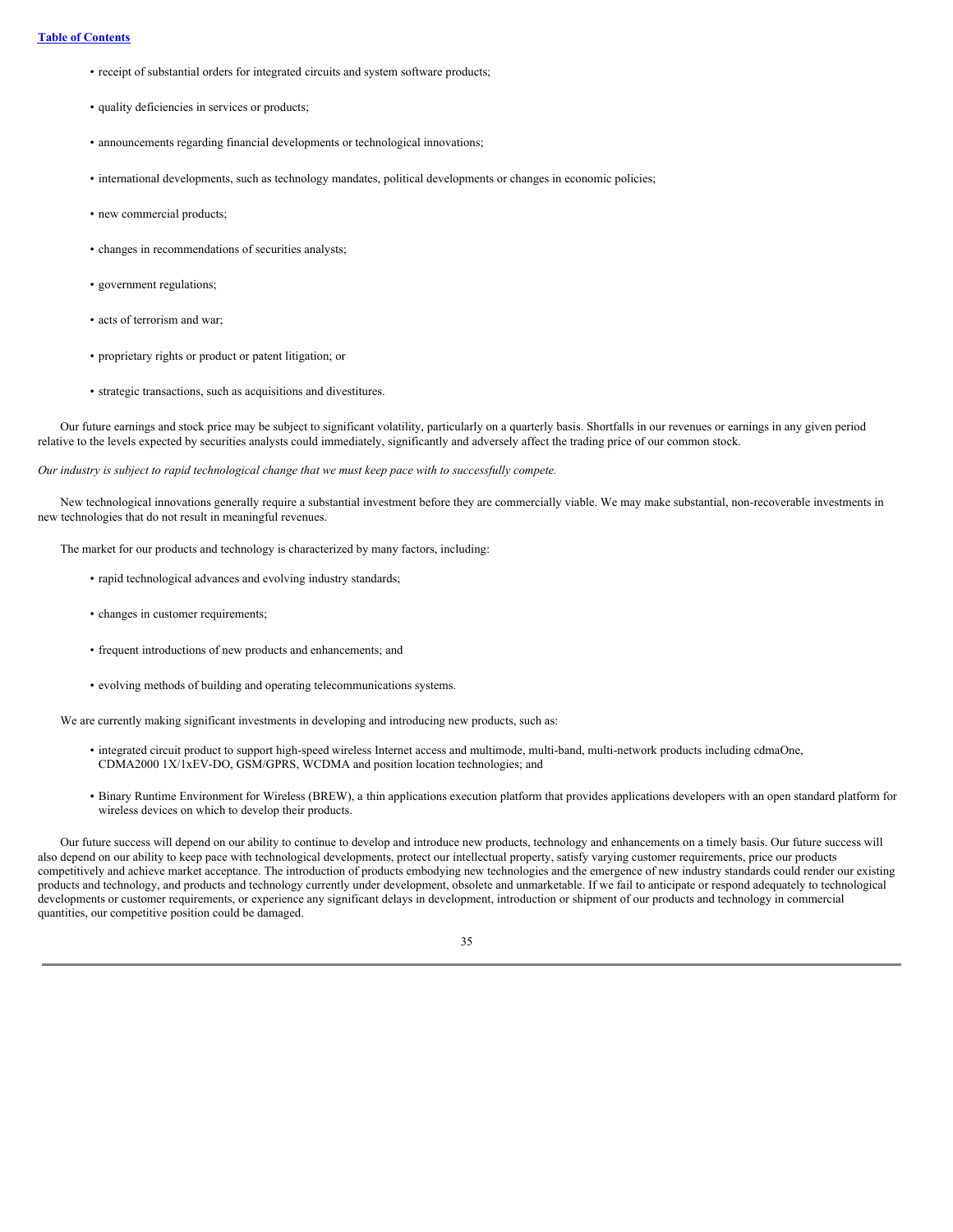#### *Consolidations in the wireless communications industry could adversely af ect our business.*

The wireless communications industry has experienced consolidation of participants, and this trend may continue. If wireless carriers consolidate with companies that utilize technologies that compete with CDMA, then CDMA may lose market share unless the surviving entity continues to deploy CDMA. This consolidation could also result in delays in purchasing decisions by the merged companies, negatively affecting our revenues and operating results.

# The enforcement and protection of our intellectual property rights may be expensive and could divert our valuable resources.

We rely primarily on patent, copyright, trademark and trade secret laws, as well as nondisclosure and confidentiality agreements and other methods, to protect our proprietary information, technologies and processes, including our patent portfolio. Policing unauthorized use of our products and technologies is difficult. We cannot be certain that the steps we have taken will prevent the misappropriation or unauthorized use of our proprietary information and technologies, particularly in foreign countries where the laws may not protect our proprietary rights as fully as United States laws.

The vast majority of our patents and patent applications relate to our CDMA digital wireless communications technology and much of the remainder of our patents and patent applications relate to our gpsOne, BREW, OmniTRACS, Digital Cinema, Globalstar and Eudora products. Litigation may be required to enforce our intellectual property rights, protect our trade secrets or determine the validity and scope of proprietary rights of others. As a result of any such litigation, we could lose our proprietary rights or incur substantial unexpected operating costs. Any action we take to protect our intellectual property rights could be costly and could absorb significant management time and attention, which, in turn, could negatively impact our operating results. In addition, failure to protect our trademark rights could impair our brand identity.

# Claims by third parties that we infringe their intellectual property or that patents on which we rely are invalid could adversely affect our business.

From time to time, companies may assert patent, copyright and other intellectual proprietary rights to our technologies or technologies used in our industry. These claims may result in our involvement in litigation. We may not prevail in such litigation given the complex technical issues and inherent uncertainties in intellectual property litigation. If any products incorporating our technology were found to infringe on protected technology, we could be required to redesign or license such technology and/or pay damages or other compensation to the infringed party. If we were unable to license protected technology used in our products, we could be prohibited from making and selling such products.

In addition, as the number of competitors in our market increases and the functionality of products incorporating our technology is enhanced and overlaps with the products of other companies, we may become subject to claims of infringement or misappropriation of the intellectual property rights of others. Any claims, with or without merit, could be time consuming, result in costly litigation, divert the efforts of our technical and management personnel or cause product shipment delays, any of which could have a material adverse effect upon our operating results. In any potential dispute involving our patents or other intellectual property, our licensees could also become the targets of litigation. This could trigger obligations on us that could result in substantial expenses. In addition to the time and expense required for us to comply with our obligations to our licensees, any such litigation could severely disrupt the business of our licensees, which in turn could hurt our relations with our licensees and cause our revenues to decrease.

A number of third parties have claimed to own patents essential to various proposed 3G CDMA standards. If we are required to obtain additional licenses and/or pay royalties to one or more patent holders, this could have a material adverse effect on the commercial implementation of our CDMA products and technologies and our profitability.

Third parties also may commence actions seeking to establish the invalidity of our patents. In the event that a third-party challenges a patent, a court may invalidate the patent or determine that the patent is not enforceable, which would harm our competitive position. If any of our key patents are invalidated, or if the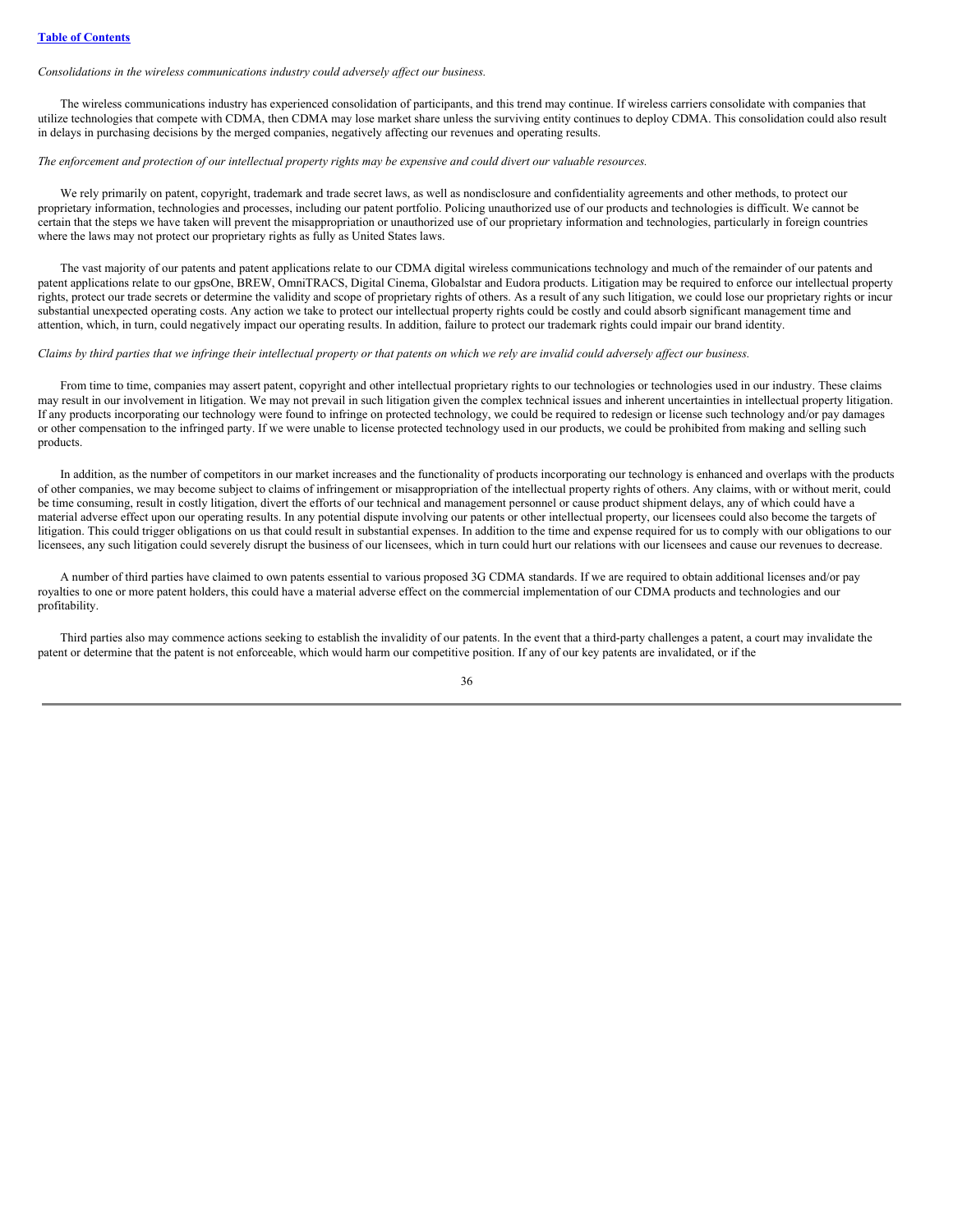scope of the claims in any of these patents is limited by court decision, we could be prevented from licensing the invalidated or limited portion of our technology and our licensees may be prevented from manufacturing and selling the products that incorporate such technology without obtaining a license to use a third-party's technology. Even if a third-party challenge is not successful, it could be expensive and time consuming, divert management attention from our business and harm our reputation.

# The high amount of capital required to obtain radio frequencies licenses could slow the growth of the wireless communications industry and adversely affect our business.

Our growth is dependent upon the increased use of wireless communications services that utilize our CDMA technology. In order to provide wireless communications services, carriers must obtain rights to use specific radio frequencies. The allocation of frequencies is regulated in the United States and other countries throughout the world and limited spectrum space is allocated to wireless communications services. Industry growth may be affected by the amount of capital required to obtain licenses to use new frequencies. Typically, governments sell these licenses at auctions. Over the last several years, the amount paid for these licenses has increased significantly, particularly for frequencies used in connection with 3G technology. In addition, litigation and disputes involving companies bidding to acquire spectrum has delayed the expansion of wireless networks in the United States, and it is possible that this delay could continue for a significant amount of time. The significant cost of licenses and delays associated with disputes over license auctions may slow the growth of the industry if service providers are unable to obtain or service the additional capital necessary to implement infrastructure to support 3G technology. Our growth could be adversely affected if this occurs.

### *Our business and operating results may be harmed by inflation and deflation.*

Inflation has had and may continue to have adverse effects on the economies and securities markets of certain countries and could have adverse effects on our customers, licensees and the projects of CDMA carriers in those countries, including their ability to obtain financing and repay debts. Brazil and Mexico, for example, have periodically experienced relatively high rates of inflation and currency devaluation. Significant inflation or deflation could have a material adverse effect on our business, operating results, liquidity and financial position.

#### If we experience product liability claims or recalls, we may incur significant expenses and experience decreased demand for our products.

Testing, manufacturing, marketing and use of our products and those of our licensees and customers entails the risk of product liability. Although we believe our product liability insurance will be adequate to protect against product liability claims, we cannot assure you that we will be able to continue to maintain such insurance at a reasonable cost or in sufficient amounts to protect us against losses due to product liability. Our inability to maintain insurance at an acceptable cost or to otherwise protect against potential product liability claims could prevent or inhibit the commercialization of our products and those of our licensees and customers and harm our future operating results. In addition, a product liability claim or recall could harm our reputation and result in decreased demand for our products.

# Our business depends on the availability of satellite and other networks for our OmniTRACS, TruckMAIL, OmniExpress, LINO and OmniOne systems and other *communications products.*

Our OmniTRACS and TruckMAIL systems currently operate in the United States market on leased Ku-band satellite transponders. Our data satellite transponder and position reporting satellite transponder lease runs through October 2006. Based on system capacity analysis, we believe that the United States OmniTRACS and TruckMAIL operations will not require additional transponder capacity in 2002. We believe that in the event additional transponder capacity would be required in fiscal 2002 or in future years, additional capacity will be available on acceptable terms. However, we cannot assure you that we will be able to acquire additional transponder capacity on acceptable terms in a timely manner. A failure to maintain adequate satellite capacity would harm our business, operating results, liquidity and financial position.

Our OmniExpress, LINQ and OmniOne systems are terrestrial-based products and thus rely on various wireless terrestrial communications networks operated by third parties. We believe these terrestrial networks

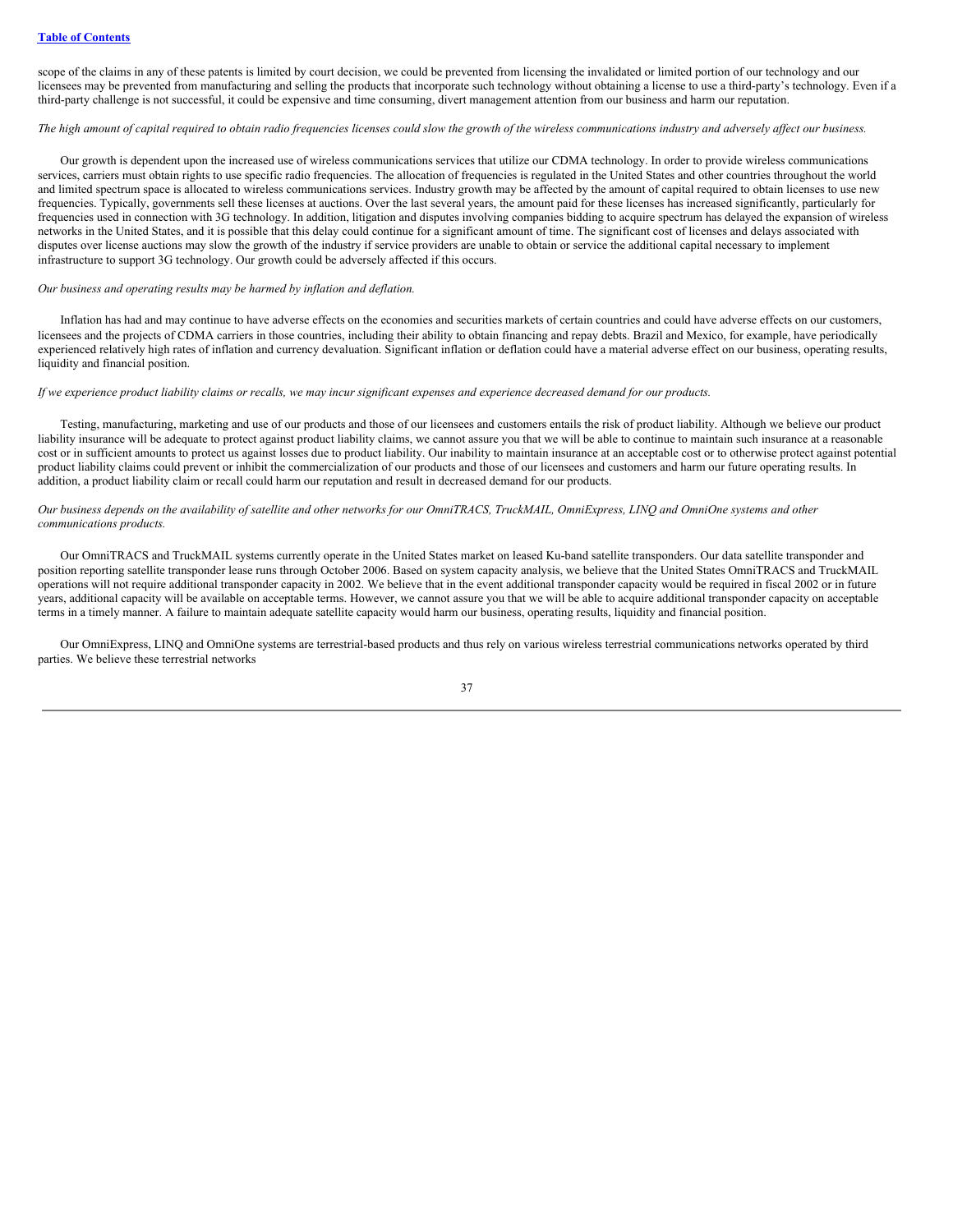will be available for our products; however, we cannot assure you that these networks will continue to be available to us or that they will perform adequately for our needs. The unavailability or nonperformance of these network systems could harm our business.

### *Our business and operations would suf er in the event of system failures.*

Despite the implementation of security measures and the existence of a Disaster Recovery Plan for our internal information technology networking systems, our systems are vulnerable to damages from computer viruses, unauthorized access, natural disasters, terrorism, war, and telecommunication failures. Any system failure, accident or security breach that causes interruptions in our operations could result in a material disruption to our business. To the extent that any disruption or security breach results in a loss or damage to our customers' data or applications, or inappropriate disclosure of confidential information, we may incur liability as a result. In addition, we may incur additional costs to remedy the damages caused by these disruptions or security breaches.

Message transmissions for domestic OmniTRACS, TruckMAIL, OmniExpress, LINQ and OmniOne operations are formatted and processed at the Network Management Center in San Diego, California, which we operate, with a fully-redundant backup Network Management Center located in Las Vegas, Nevada. Our Network Management Center operations are subject to system failures which could interrupt the services and have a material adverse effect on our operating results.

#### *We may need additional capital in the future, and such additional financing may not be available.*

The design, development and commercialization of digital wireless communications technology and products is highly capital intensive. For example, we must have the ability to fund significant capital for our internal research and development efforts. In addition, terrestrial and satellite wireless system carriers increasingly have required longterm financing or equity. In particular, we have substantial debt and equity funding commitments to various CDMA carriers and strategic investees. In order to meet our financing needs, we may be required to raise additional funds from a combination of sources including potential debt or equity issuances. We cannot assure you that additional financing will be available on reasonable terms or at all.

# *Government regulation may adversely af ect our business.*

Our products and those of our customers and licensees are subject to various Federal Communications Commission regulations in the United States and other international regulations. These regulations require that these products meet certain radio frequency emission standards, not cause unallowable interference to other services, and in some cases accept interference from other services. We are also subject to government regulations and requirements of local standards bodies outside the United States, where we are less prominent than local competitors and have less opportunity to participate in the establishment of regulatory and standards policies. We are also subject to state and federal health, safety and environmental regulations, as well as regulations related to the handling of and access to classified information. Changes in the regulation of our activities, including changes in the allocation of available spectrum by the United States government and other governments, or exclusion of our technology by a standards body, could have a material adverse effect on our business, operating results, liquidity and financial position.

# If wireless handsets pose health and safety risks, we may be subject to new regulations, and demand for our products and those of our licensees and customers may decrease.

Media reports have suggested that radio frequency emissions from wireless handsets may be linked to various health concerns, including cancer, and may interfere with various electronic medical devices, including hearing aids and pacemakers. Concerns over radio frequency emissions may have the effect of discouraging the use of wireless handsets, which would decrease demand for our products and those of our licensees and customers. In recent years, the FCC and foreign regulatory agencies have updated the guidelines and methods they use for evaluating radio frequency emissions from radio equipment, including wireless handsets. In addition, interest groups have requested that the FCC investigate claims that wireless communications technologies pose health concerns and cause interference with airbags, hearing aids and medical devices. There also are some safety risks associated with the use of wireless handsets while driving. Concerns over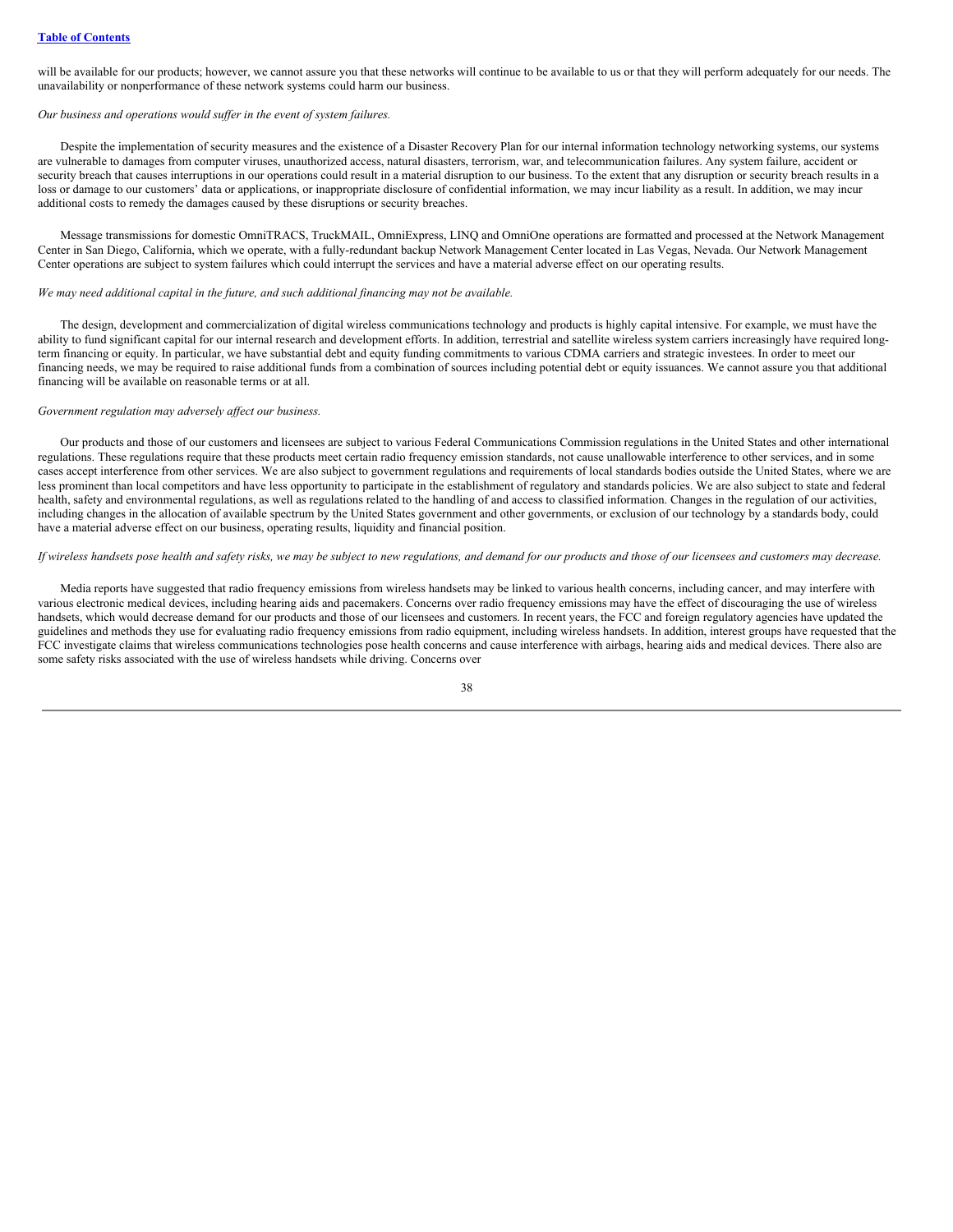#### **Table of [Contents](#page-0-0)**

these safety risks and the effect of any legislation that may be adopted in response to these risks could reduce demand for our products and those of our licensees and customers in the United States as well as foreign countries.

#### Our business and operating results will be harmed if we are unable to manage growth in our business.

Since 1996, our businesses have experienced periods of rapid growth that have placed, and are expected to continue to place, significant demands on our managerial, operational and financial resources. In order to manage this growth, we must continue to improve and expand our management, operational and financial systems and controls, including quality control and delivery and service capabilities. We also need to continue to expand, train and manage our employee base. We must carefully manage research and development capabilities and production and inventory levels to meet product demand, new product introductions and product and technology transitions. We cannot assure you that we will be able to timely and effectively meet that demand and maintain the quality standards required by our existing and potential customers and licensees.

In addition, inaccuracies in our demand forecasts could quickly result in either insufficient or excessive inventories and disproportionate overhead expenses. If we ineffectively manage our growth or are unsuccessful in recruiting and retaining personnel, our business and operating results will be harmed.

# We may not be able to attract and retain qualified personnel necessary for the design, development and commercialization of our products and technology.

Our future success depends largely upon the continued service of our executive officers and other key management and technical personnel. Our success also depends on our ability to continue to attract, retain and motivate qualified personnel. Our key technical personnel represent a significant asset, as the source of our technological and product innovations upon which our revenues are highly dependent. The competition for these personnel is intense in the wireless communications industry.

We may have particular difficulty attracting and retaining key personnel in periods of poor operating performance given the significant use of incentive compensation by our competitors. We do not have employment agreements with our key management personnel and do not maintain key person life insurance on any of our personnel. The loss of one or more of our key employees or our inability to attract, retain and motivate qualified personnel could negatively impact our ability to design, develop and commercialize our products and technology.

### Future changes in financial accounting standards may cause adverse unexpected revenue fluctuations and affect our reported results of operations.

A change in accounting policies can have a significant effect on our reported results and may even affect our reporting of transactions completed before a change is announced. New pronouncements and varying interpretations of pronouncements have occurred with frequency and may occur in the future. Changes to existing rules or the questioning of current practices may adversely affect our reported financial results or the way we conduct our business.

#### Our stockholder rights plan, certificate of incorporation and Delaware law could adversely affect the performance of our stock.

Our certificate of incorporation provides for cumulative voting in the election of directors. In addition, our certificate of incorporation provides for a classified board of directors and includes a provision that requires the approval of holders of at least 66 2/3% of our voting stock as a condition to a merger or certain other business transactions with, or proposed by, a holder of 15% or more of our voting stock. This approval is not required in cases where certain of our directors approve the transaction or where certain minimum price criteria and other procedural requirements are met. Our certificate of incorporation also requires the approval of holders of at least 66 2/3% of our voting stock to amend or change the provisions mentioned relating to the classified board, cumulative voting or the transaction approval. Under our bylaws, stockholders are not permitted to call special meetings of our stockholders. Finally, our certificate of incorporation provides that any action required or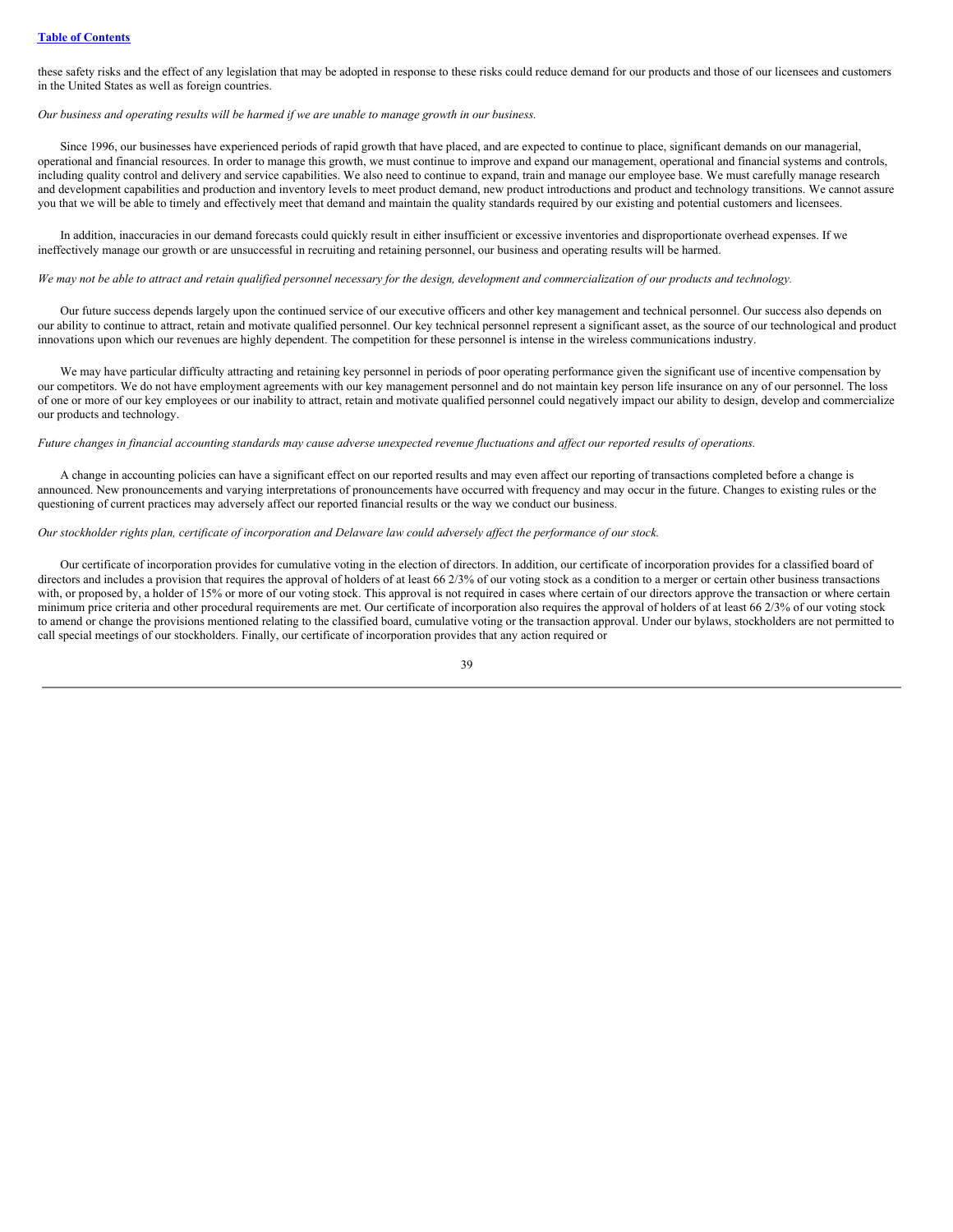permitted to be taken by our stockholders must be effected at a duly called annual or special meeting rather than by any consent in writing.

The classified board, transaction approval, special meeting and other charter provisions may discourage certain types of transactions involving an actual or potential change in our control. These provisions may also discourage certain types of transactions in which our stockholders might otherwise receive a premium for their shares over then current market prices and may limit our stockholders' ability to approve transactions that they may deem to be in their best interests.

Further, we have distributed a dividend of one right for each outstanding share of our common stock pursuant to the terms of our preferred share purchase rights plan. These rights will cause substantial dilution to the ownership of a person or group that attempts to acquire us on terms not approved by our board of directors and may have the effect of deterring hostile takeover attempts. In addition, our board of directors has the authority to fix the rights and preferences of and issue shares of preferred stock. This right may have the effect of delaying or preventing a change in our control without action by our stockholders.

We are at risk of securities class action litigation that could result in substantial costs and divert management's attention and resources.

In the past, securities class action litigation has often been brought against a company following periods of volatility in the market price of its securities. Due to the volatility of our stock price, we may be the target of securities litigation in the future. Securities litigation could result in substantial costs and divert management's attention and resources.

# <span id="page-41-0"></span>**ITEM 3. QUANTITATIVE AND QUALITATIVE DISCLOSURE ABOUT MARKET RISK**

Financial market risks related to interest rates, foreign currency exchange rates and equity prices are described in our 2001 Annual Report on Form 10-K.

We have fixed income securities consisting of cash equivalents and investments in marketable debt securities. In the second fiscal quarter of 2002, we invested a portion of corporate cash in non-investment grade corporate bonds which are subject to a higher degree of default risk than our current fixed income portfolio.

We hold available-for-sale securities and derivative instruments subject to equity price risk. The recorded values of available-for-sale securities increased to \$961 million at December 30, 2001 from \$859 million at September 30, 2001. As of December 30, 2001, two equity positions constituted approximately 25% of the fair value of the availablefor-sale securities portfolio. The recorded value of derivative instruments subject to FAS 133 at December 30, 2001 is \$79 million. We generally invest in companies in the high-technology industry, and typically do not attempt to reduce or eliminate our market exposure on these securities. The portfolio's concentrations in specific companies and industry segments may vary over time, and changes in concentrations may affect the portfolio's price volatility.

At December 30, 2001, there have been no other material changes to the market risks described at September 30, 2001. Additionally, we do not anticipate any other nearterm changes in the nature of our market risk exposures or in management's objectives and strategies with respect to managing such exposures.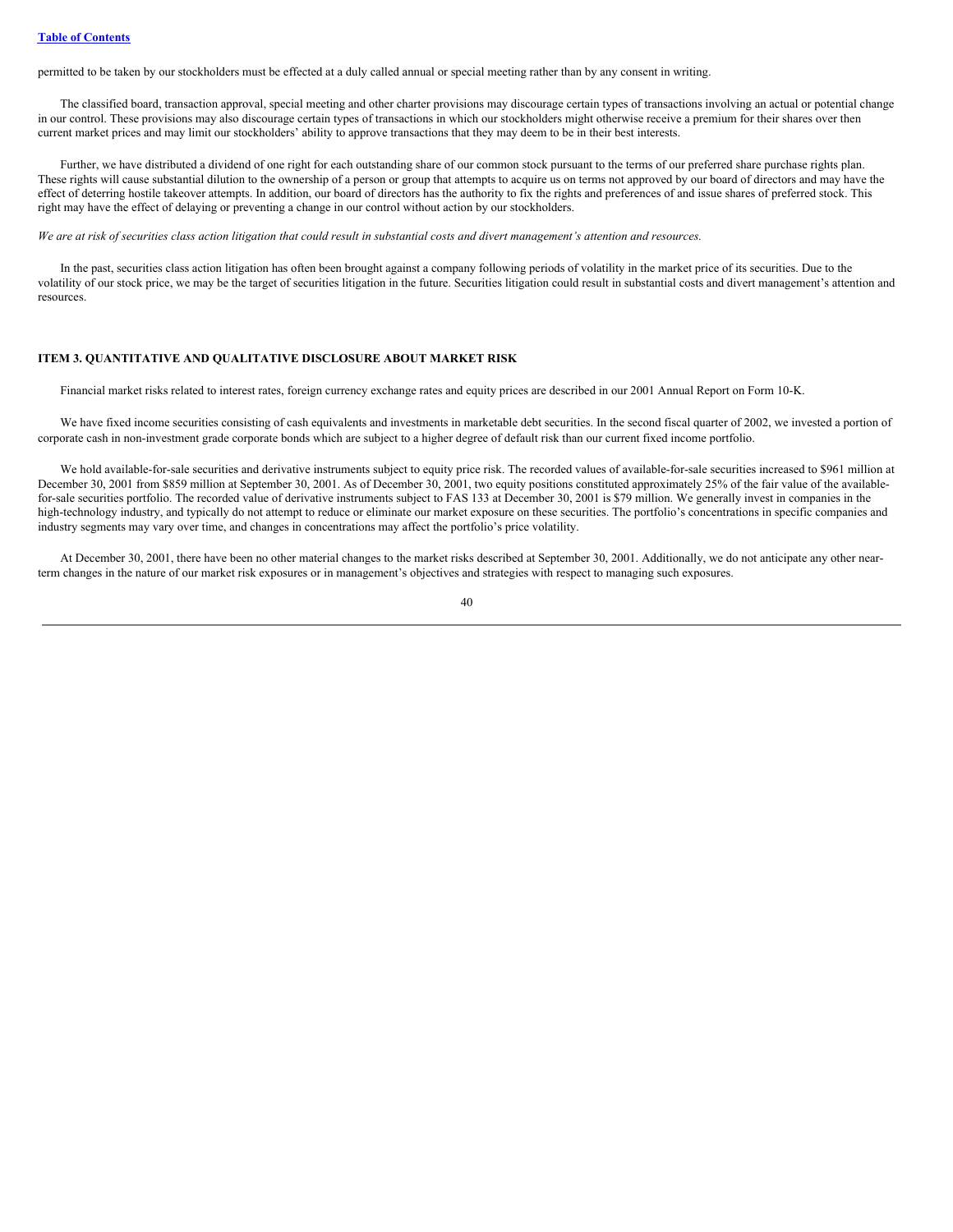# <span id="page-42-1"></span><span id="page-42-0"></span>**PART II. OTHER INFORMATION**

# **ITEM 1. LEGAL PROCEEDINGS**

A review of the Company's current litigation is disclosed in the Notes to Condensed Consolidated Financial Statements. See "Notes to Condensed Consolidated Financial Statements — Note 7 — Commitments and Contingencies." We are also engaged in other legal actions arising in the ordinary course of its business and believes that the ultimate outcome of these actions will not have a material adverse effect on its results of operations, liquidity or financial position.

# <span id="page-42-2"></span>**ITEM 2. CHANGES IN SECURITIES**

Not applicable.

# <span id="page-42-3"></span>**ITEM 3. DEFAULTS UPON SENIOR SECURITIES**

Not applicable.

# <span id="page-42-4"></span>**ITEM 4. SUBMISSION OF MATTERS TO A VOTE OF SECURITY HOLDERS**

Not applicable.

# <span id="page-42-5"></span>**ITEM 5. OTHER INFORMATION**

Not applicable.

# <span id="page-42-6"></span>**ITEM 6. EXHIBITS AND REPORTS ON FORM 8-K**

Exhibits

| 2.1 | Restructuring Agreement, dated as of November 9, 2001, by and among the Company, Vesper Sao Paulo S.A., Vesper S.A., Vesper Holding Sao Paulo S.A.,<br>Vesper Holding S.A., VeloCom Cayman Brasil Holdings, QUALCOMM do Brasil Ltda., Bell Canada International (Brazil Telecom I) Limited, Bell Canada<br>International (Megatel) Limited, VeloCom Inc., Nortel Networks Limited, Lucent Technologies Inc., Telefonaktiebolaget LM Ericsson (Publ.), Harris<br>Corporation, VeloCom do Brasil Ltda., Vesper Sao Paulo Cayman and Vesper Holding, Ltd.(1) |
|-----|-----------------------------------------------------------------------------------------------------------------------------------------------------------------------------------------------------------------------------------------------------------------------------------------------------------------------------------------------------------------------------------------------------------------------------------------------------------------------------------------------------------------------------------------------------------|
| 2.2 | The Subscription and Shareholders Agreement, dated as of November 9, 2001, by and among the Company, VeloCom Inc., Bell Canada International (Brazil<br>Telecom I) Limited, Bell Canada International (Megatel) Limited, Bell Canada International (Espelho Sul) Limited, Nortel Networks Limited, Lucent<br>Technologies Inc., Telefonaktiebolaget LM Ericsson (Publ.), Harris Corporation and Vesper Holding, Ltd. (1)                                                                                                                                  |
| 3.1 | Restated Certificate of Incorporation.(2)                                                                                                                                                                                                                                                                                                                                                                                                                                                                                                                 |
| 3.2 | Certificate of Amendment of Restated Certificate of Incorporation. (3)(4)                                                                                                                                                                                                                                                                                                                                                                                                                                                                                 |
| 3.3 | Certificate of Designation of Preferences. (5)                                                                                                                                                                                                                                                                                                                                                                                                                                                                                                            |
| 3.4 | Bylaws. $(6)$                                                                                                                                                                                                                                                                                                                                                                                                                                                                                                                                             |
| 3.5 | Amendment of the Bylaws.(7)                                                                                                                                                                                                                                                                                                                                                                                                                                                                                                                               |
| (1) | Filed as an exhibit to the Registrant's Current Report on Form 8-K on November 28, 2001.                                                                                                                                                                                                                                                                                                                                                                                                                                                                  |

(2) Filed as an exhibit to the Registrant's Registration Statement on Form S-3 (No. 33-62724).

(3) Filed as an exhibit to the Registrant's Quarterly Report on Form 10-Q for the quarter ended March 27, 1994, as amended.

- (4) Filed as an exhibit to the Registrant's Current Report on Form 8-K filed on December 23, 1999.
- (5) Filed as an exhibit to the Registrant's Annual Report on Form 10-K for the fiscal year ended September 29, 1996.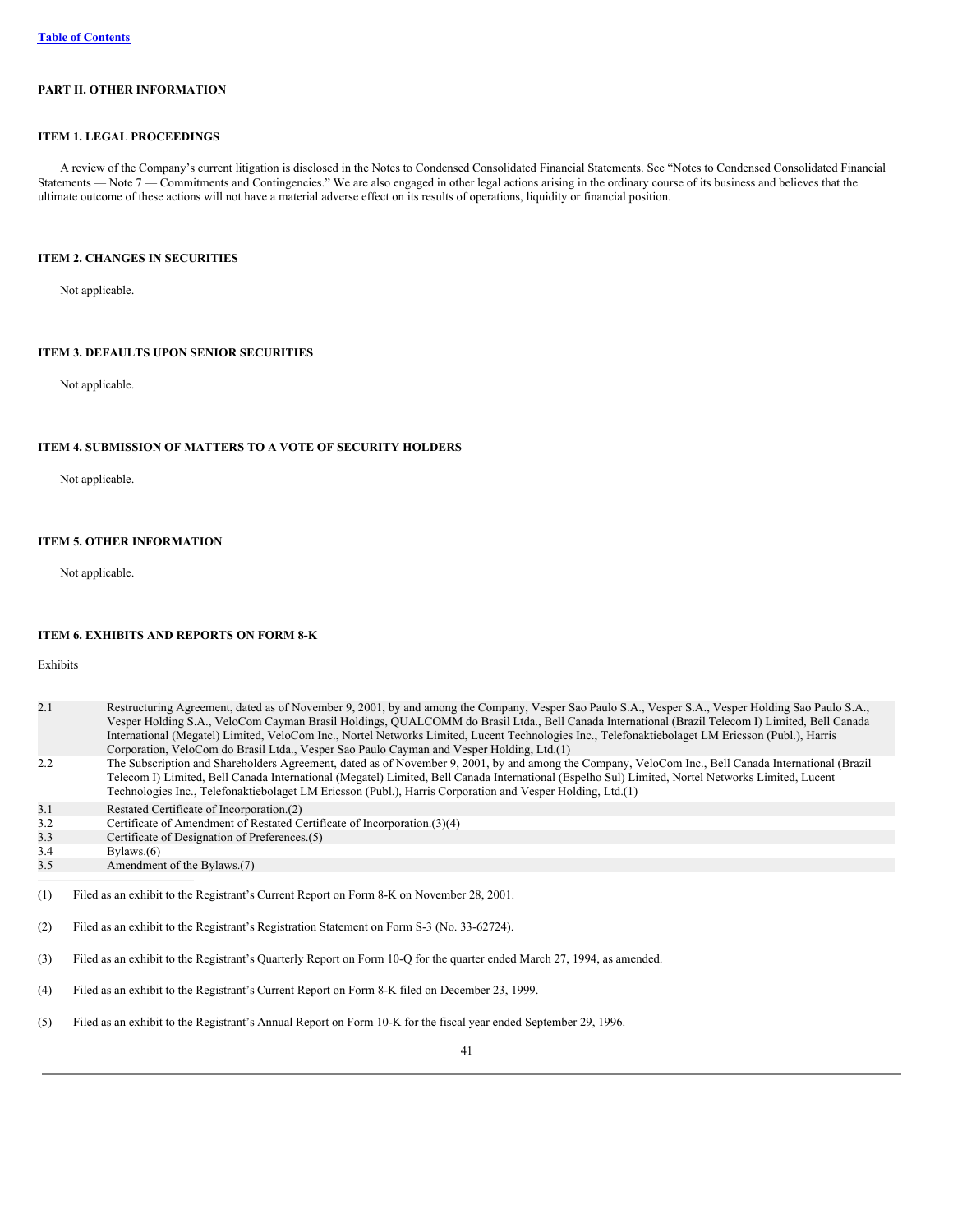**Table of [Contents](#page-0-0)**

(6) Filed as an exhibit to the Registrant's Registration Statement on Form S-1 (No. 33-42782).

(7) Filed as an exhibit to the Registrant's Annual Report on Form 10-K for the fiscal year ended September 28, 1997.

# Reports on Form 8-K

Report on Form 8-K dated November 28, 2001, containing information relating to the Restructuring Agreement, by and among the QUALCOMM Incorporated, Vesper Holding Sao Paulo S.A., Vesper Holding S.A., Vesper Sao Paulo S.A., Vesper S.A., VeloCom Cayman Brasil Holdings, QUALCOMM do Brasil Ltda., Bell Canada International Limited, Bell Canada International Limited, VeloCom Inc., Nortel Networks Limited, Lucent Technologies Inc., Telefonaktiebolaget LM Ericsson, Harris Corporation, VeloCom do Brasil Ltda., Vesper Sao Paulo Cayman and Vesper Holding, Ltd. as part of an overall financial restructuring of the Vesper Companies.